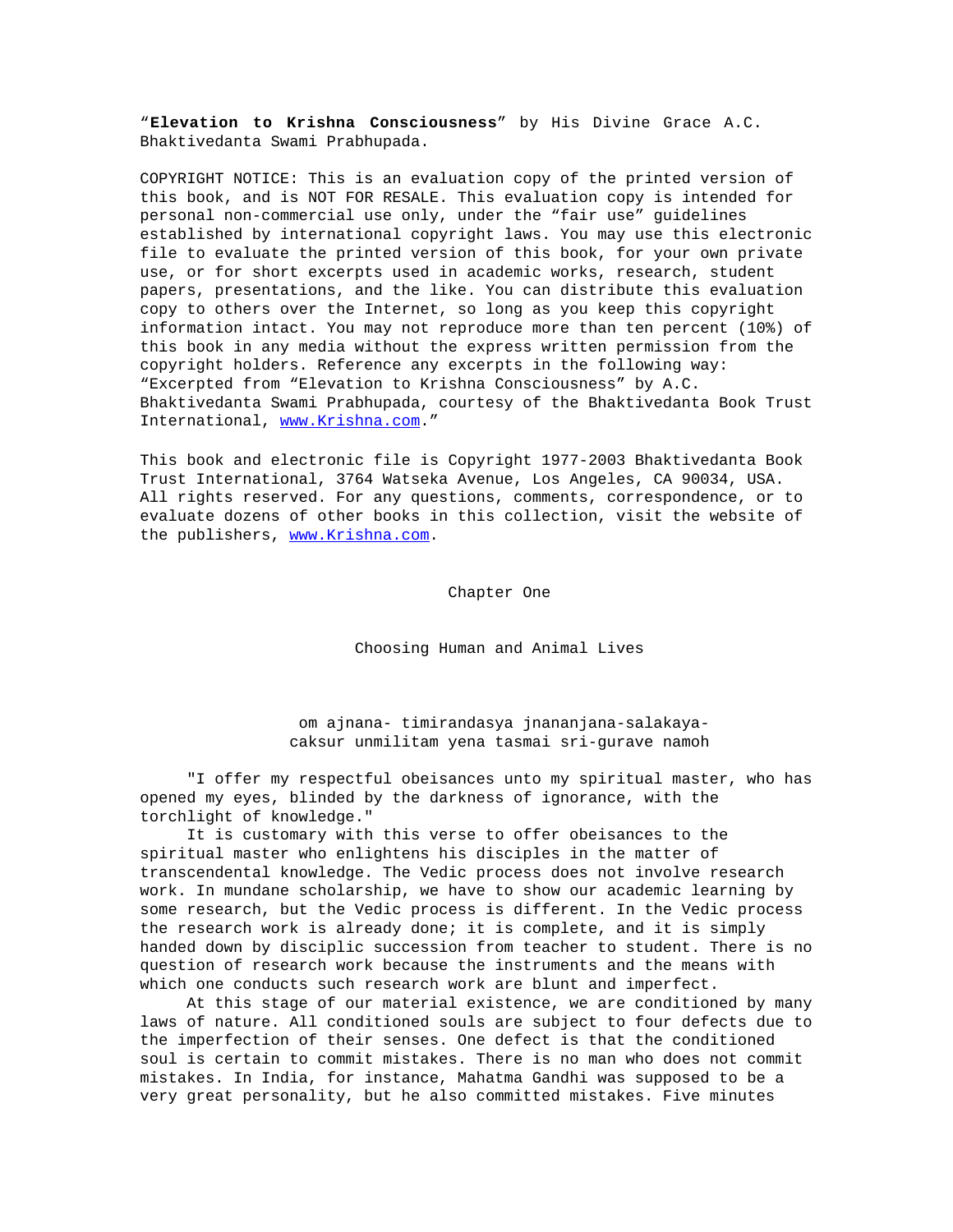before he came to the meeting at which he was killed, he was warned by confidential associates not to go, but he persisted. To commit mistakes is very natural in the conditioned state of life. Indeed, the popular saying has arisen: "To err is human."

 Another imperfection of the conditioned soul is that he is sure to be illusioned. Being illusioned means accepting something which is not, phantasmagoria to be factual. Every one of us is under the impression that we are these bodies, but actually we are not. Accepting the body to be the self is called illusion, or maya. The third imperfection is that conditioned souls have a tendency to cheat. We have often heard a storekeeper say, "Because you are my friend, I won't make any profit off you." But in actuality we know that he is making at least 50% profit. There are so many instances of this cheating propensity. There are also many examples of teachers who actually know nothing but put forth theories in words like "perhaps" or "it may be," while in actuality they are simply cheating their students. The fourth imperfection is that the senses of the living entity are not perfect. Our vision is so limited that we cannot see very far away nor very near. The eye can see only under certain conditions, and therefore it is understood that our vision is limited. Similarly, all our other senses are also limited. It is not possible to understand the unlimited by these imperfect, limited senses. The conclusion is that the Vedic process does not encourage us to endeavor to learn the Absolute Truth by employing our present senses, which are conditioned in so many ways. If we are to have knowledge, it must come from a superior source which is not conditioned by these four imperfections. That source is Krsna. He is the supreme authority ofBhagavad-gita, and He is accepted as the perfect authority by so many saints and sages.

 Those who are serious students of Vedic literature accept authority. Bhagavad-gita, for example, is not a scholarly presentation which arose out of so much research work. It is perfect knowledge that was taught by Lord Krsna to Arjuna on the battlefield of Kuruksetra, and we receive information from it that in previous ages Sri Krsna also taught it to the sun-god Vivasvan, and it was handed down from time immemorial from Vivasvan by disciplic succession.

> imam vivasvate yogam proktavan aham avyayam vivasvan manave praha manur iksvakave 'bravit

 "The Blessed Lord said: I instructed this imperishable science of yoga to the sun-god Vivasvan, and Vivasvan instructed it to Manu, the father of mankind, and Manu in turn instructed it to Iksvaku." (Bg.4.1)

 If we study Bhagavad-gita according to academic knowledge or according to our own mental speculation, we are certain to commit mistakes. It is not possible to understand Bhagavad-gita in this way. It is necessary to follow carefully in the footsteps of Arjuna. In previous ages, due to interpretation and mental speculation, the real purport of Bhagavad-gita was lost; therefore Krsna re-established the teachings by giving them to Arjuna.

> evam parampara-praptam imam rajarsayo viduh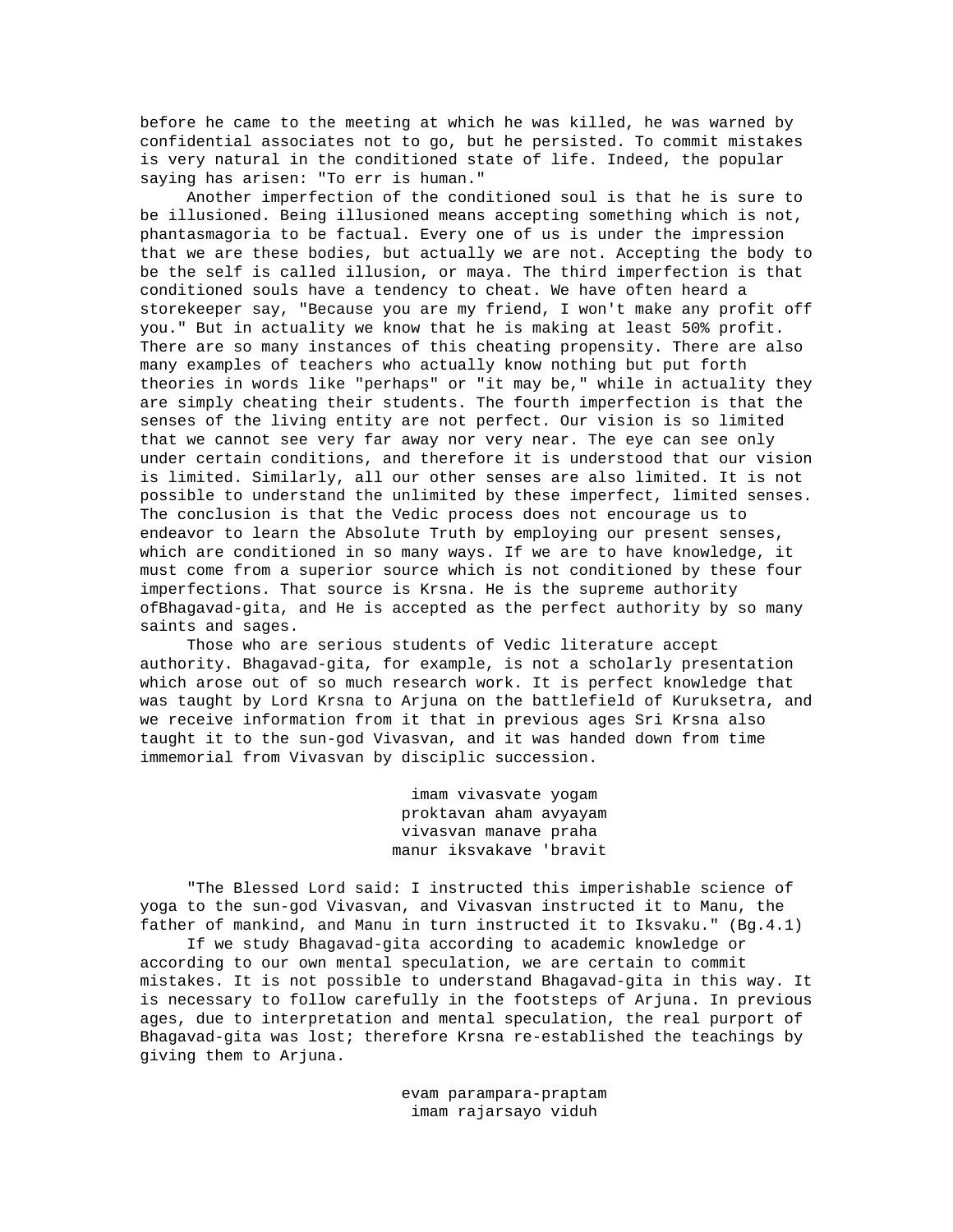sa kaleneha mahata yogo nastah parantapa sa evayam maya te 'dya yogah proktah puratanah bhakto 'si me sakha ceti rahasyam hy etad uttamam

 "This supreme science was thus received through the chain of disciplic succession, and the saintly kings understood it in that way. But in course of time the succession was broken, and therefore the science as it is appears to be lost. That very ancient science of the relationship with the Supreme is today told by Me to you because you are My devotee as well as My friend; therefore, you can understand the transcendental mystery of this science." (Bg. 4.2,3)

 Thus whoever follows in the footsteps of Arjuna, approaching Krsna in a spirit of devotion, can understand the purpose of Bhagavad-gita as well as all other Vedic literatures.

 There are four Vedas--Sama, Rg, Yajur and Atharva, and there are 108 Upanisads, including the Isopanisad, Katha Upanisad and Taittiriya Upanisad, as well as the Vedanta-sutra, Srimad-Bhagavatam and Bhagavadgita. These literatures are not meant for any particular class of men but for the totality of human society. All societies can take advantage of Vedic knowledge to perfect human life. As pointed out before, human life is not meant for sense gratification, but for understanding God, the universe and our own identity.

 From Vedic literatures we can understand that this material world is only a partial manifestation of the complete creation of God. The larger portion of God's creation is found in the spiritual world of the Vaikunthas. Above and beyond this material nature there is a superior spiritual nature, as Sri Krsna states in Bhagavad-gita:

> bhumir apo 'nalo vayuh kham mano buddhir eva ca ahankara itiyam me bhinna prakrtir astadha apareyam itas tv anyam prakrtim viddhi me param jiva-bhutam maha-baho yayedam dharyate jagat

 "Earth, water, fire, air, ether, mind, intelligence, and false ego- -altogether these eight comprise My separated material energies. Besides this inferior nature, O mighty Arjuna, there is a superior energy of Mine which is all living entities who are struggling with material nature and sustaining the universe." (Bg. 7.4,5)

 There are many material universes clustered together, and all these universes constitute the material creation. Beyond these clusters of countless material universes is the spiritual sky, which is also mentioned in Bhagavad-gita.

> na tad bhasayate suryo na sasanko na pavakah yad gatva na nivartante tad dhama paramam mama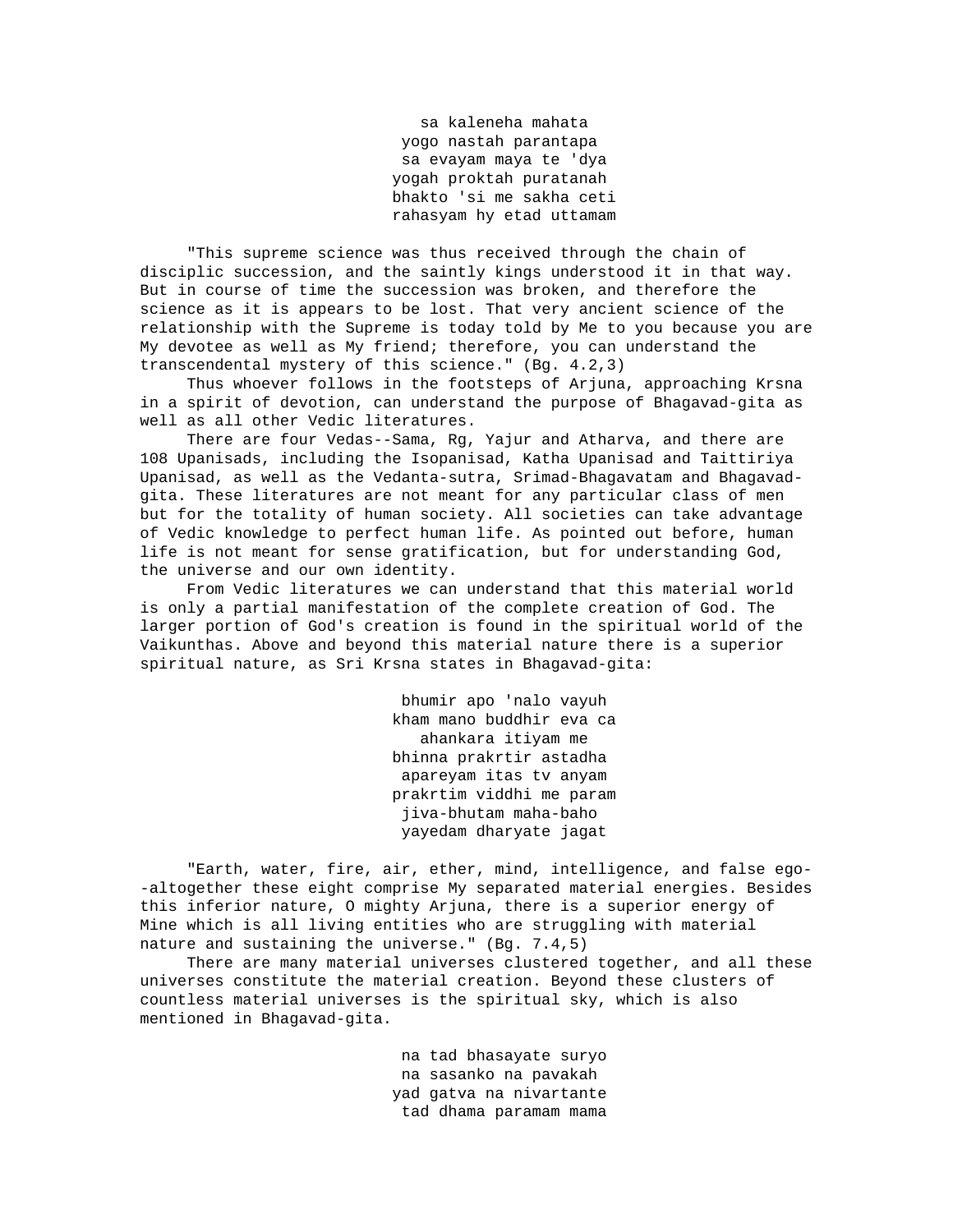"That abode of Mine is not illumined by the sun or moon, nor by electricity. And anyone who reaches it never comes back to this material world." (Bg. 15.6)

 That superior nature which is beyond this material nature is eternal. There is no history of its ever having begun; it has neither beginning nor end.

> paras tasmat tu bhavo 'nyo 'vyakto 'vyaktat sanatanah yah sa sarvesu bhatesu nasyatsu na vinasyati avyakto 'ksara ity uktas tam ahuh paramam gatim yam prapya na nivartante tad dhama paramam mama

 "There is another, eternal nature, which is transcendental to this manifested and non-manifested matter. It is supreme and is never annihilated. When all in this world is annihilated, that part remains as it is. That supreme status is called unmanifested and infallible, and is the highest destination. Going there, one never returns from that, My supreme abode." (Bg. 8.20,21)

 The Vedic religion, or varnasrama-dharma, is also called eternal because no one can trace out its beginning. The Christian religion has a history of 2,000 years, and the Mohammedan religion has a history of 1,300 years, but if we try to trace out the origins of Vedic religion, we will not be able to find a beginning. Varnasrama-dharma is accepted as the eternal religion of the living entity.

 We often say that God created this material world, and this means that God existed before the world. Since the Lord was existing before this material manifestation, He is not subject to this creation. If He were subject to the laws of the material world, how could He have created it? That the Lord is simultaneously identical with His creation and yet exists in His completeness apart from it is stated in Bhagavadgita.

> maya tatam idam sarvam jagad avyak ta-martina mat-sthani sarva-bhutani ma caham tesv avasthitah na ca mat-sthani bhutani pasya me yogam aisvaram bhuta-bhrn na ca bhuta-stho mamatma bhata-bhavanah

 "In My transcendental form I pervade all this creation. All things are resting in Me, but I am not in them. Again, everything that is created does not rest on Me. Behold My mystic opulence: Although I am the maintainer of all living entities, and although I am everywhere, still My Self is the very source of creation." (Bg. 9.4,5)

 Actually we are all spirit souls and are intended to associate with God in the spiritual sky where there are innumerable spiritual planets and innumerable spiritual living entities. However, those who are not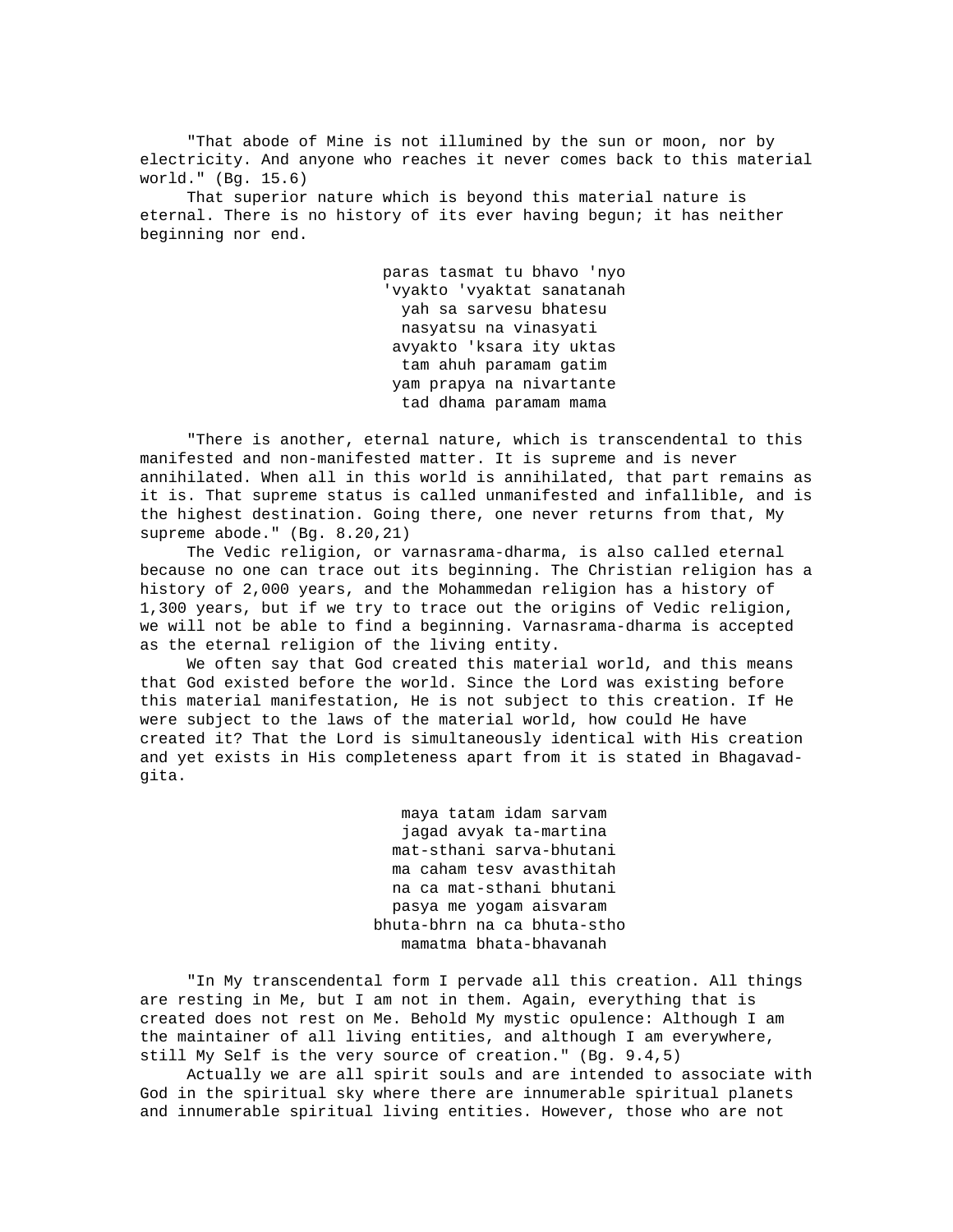fit to live in that spiritual world are sent to this material world. This very idea is expressed by Milton in Paradise Lost. Although spirit soul, we have voluntarily accepted this material body and by accepting it have also accepted the threefold miseries of material nature. Exactly when we accepted it and how we accepted it cannot be traced out. No one can trace out the history of when the conditioned soul first began accepting these material bodies.

 At present Darwin's theory of the evolution of organic matter is very prominent in institutions of higher learning, but there is information given in the Padma Purana and other authoritative scriptures of the living entities' spiritual evolution from one bodily form to another. This Purana informs us that species amongst plants and vegetables alone. At present everyone is giving stress to Darwin's theory, but in Vedic literature there is immense information about the different species. Darwin expresses the opinion that the species are evolving from lower forms of life, but this is not the whole truth. The soul may progress from lower forms to higher forms, but in the beginning of creation all species were created by Sri Krsna, as indicated in Bhagavad-gita.

> sarva-bhatani kaunteya prakrtim yan ti mamikam kalpa-ksaye punas tani kalpadau visrjamy aham prakrtim svam avastabhya visrjami punah punah bhuta-gramam imam krtsnam avasam prakrter vasat

 "O son of Kunti, at the end of the millennium every material manifestation enters unto My nature, and at the beginning of another millennium, by My potency I again create. The whole cosmic order is under Me. By My will is it manifested again and again, and by My will is it annihilated at the end." (Bg. 9.7,8)

 All of these living entities are subject to the threefold miseries, including those miseries pertaining to the body and mind. Animals cannot understand that they are suffering, but human beings can. One who does not know that he is suffering is in animal consciousness. Animals may be standing behind a fence to be slaughtered, but they do not understand this. As human beings, we should be cognizant that we are suffering the pains of birth, old age, disease and death and should be inquisitive to know how to avoid these miseries. We have been suffering from the beginning of our birth when as a baby we were tightly placed for nine months in the womb of a mother. After birth, suffering continues; although a mother may take much care for her child, the baby still cries. Why? Because he is suffering. Either a bug is biting, or there is a pain in the stomach or some other malady. Whatever the case, the suffering goes on. The child also suffers when he is forced to go to school when he does not want to. The child does not want to study, but the teacher gives him tasks anyway. If we carefully analyze our lives, we will find that they are full of suffering. Generally speaking, conditioned souls are not very intelligent, and therefore they go on suffering without ever inquiring why. We should understand, however,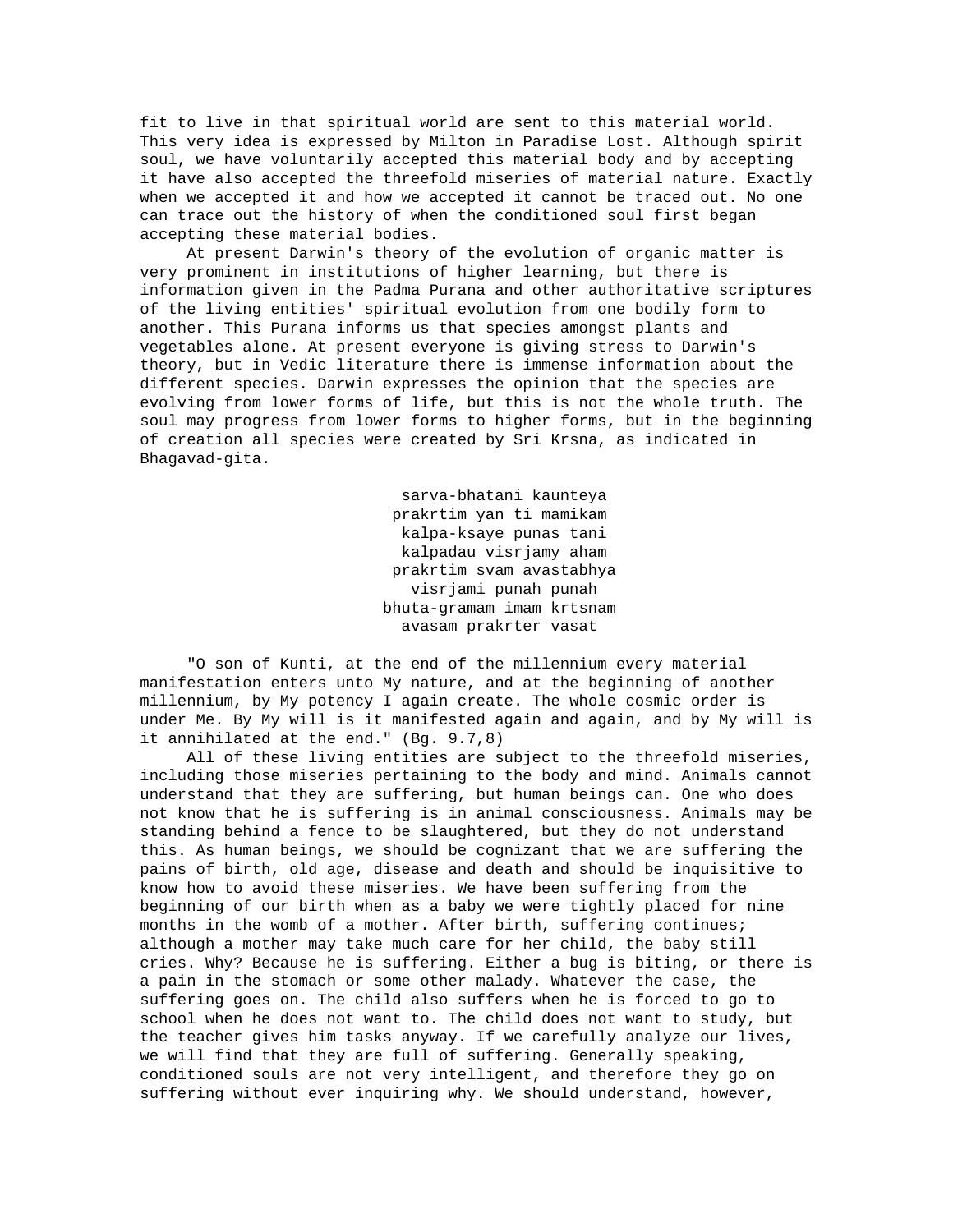that this suffering is there, and if there is a remedy we must take advantage of it.

 The great sage Rsabhadeva instructed his sons in this way: "My dear boys, in this life you have acquired these beautiful bodies. Now you should know that they are not meant for sense gratification like the bodies of hogs and dogs but for spiritual realization." Essentially what Rsabhadeva is saying is that a life of sense gratification is meant for stool eaters like hogs, and now that we have a higher form of life, we should not try to imitate the lower forms. Recently we were surprised to see, while walking in Central park in New York City, that a group of young American boys and girls were engaged in worshiping hogs. While we were chanting Hare Krsna, these groups of youngsters were chanting, "Hog! Hog! Hog!" They were actually parading with hogs in Central park and bowing down before them and worshiping them. They actually wanted one hog to become president, and they wanted the hogs to lead them. This has gone to such lengths that at one be-in in Seattle there was a demonstration with hogs in which the boys and girls undressed themselves and got in the mud and played with the hogs, and in this way they were associating with the hogs and pigs which they worshiped. All this is going on in a country where the young people have good looking bodies, a great deal of money and so many other advantages over the young people of other nations. The result of gaining all these advantages is that they have simply taken to hog worship. Such hog worship was anticipated long, long ago and was described in Srimad-Bhagavatam, which was compiled at least 5,000 years ago. The point is that a beautiful situation in life should be utilized for a beautiful end, not for degraded forms of worship.

 In the Vedic histories we find that there were many, many exalted emperors and kings who practiced austerities and penances. Dhruva Maharaja, Ambarisa Maharaja and Yudisthira Maharaja were all great kings and were most opulent, but at the same time they were great sages. Thus they set the example for those who have acquired this good opportunity of a beautiful human form of life with all the facilities for economic development and good living. This opportunity should be used to attain an even better life, and this can be actualized by practice of penance. At present we are existing in these material bodies, but if we take to the process of Krsna consciousness, our consciousness will be purified. Although American and European, the young students who are voluntarily practicing Krsna consciousness are very pleased to practice it. The process is not troublesome but pleasing. Now they are realizing that purified existence constitutes the difference between animal life and human life.

 If we purify our existence simply by following the basic regulations of Krsna consciousness, which involve abstaining from illicit sexual connection, meat-eating, intoxication and gambling, we will gradually rise to attain our spiritual existence, which is completely pure. The sage Rsabhadeva told his sons that once they purified their existence they would have unlimited happiness. We are all intended to attain peace and happiness, but whatever peace and happiness we find in this material world is limited. If we but purify our existence and attain spiritual existence, we will experience unlimited peace and happiness.

The spiritual world is not dry or abstract; as pointed out before, there is variegatedness there. A part of the spiritual pleasure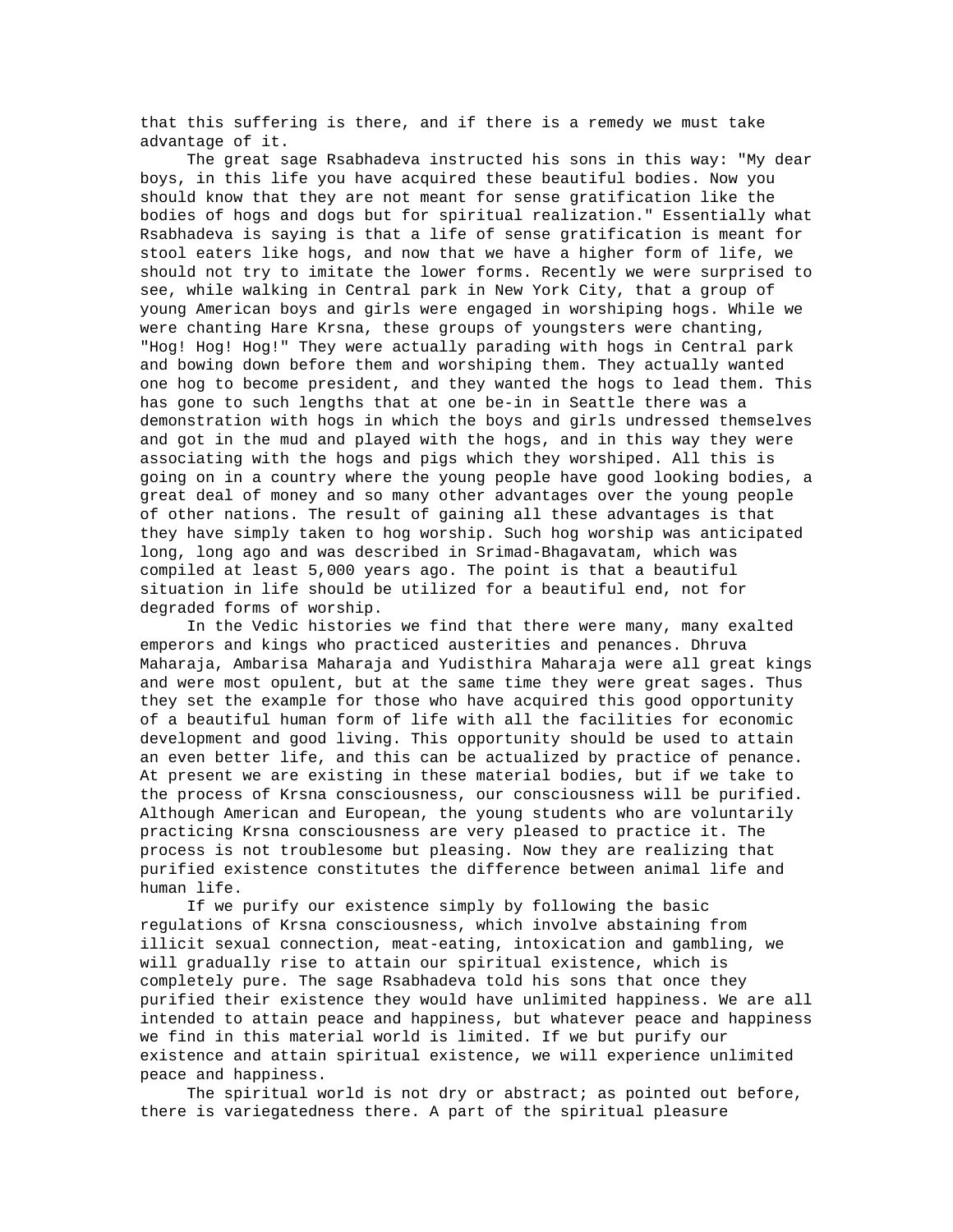experienced in the Vaikunthas is the pleasure of dancing. There are also young girls and young boys there. Indeed, there is no such thing as old age, or disease, or death, or the pains of birth. If we want to participate in the unlimited happiness, knowledge and eternal life which constitute our actual heritage in the spiritual world, we should not waste this life by working hard for sense gratification and worshiping hogs. We should accept a life devoted to the cultivation of Krsna consciousness, and then we will get unlimited happiness and unlimited pleasure. This is the sum and substance of the Krsna consciousness movement.

Chapter Two

## Hard Struggle for Happiness

 In the revealed scriptures the Supreme Lord is described as saccid-ananda-vigraha. Sat means eternal, cit means fully cognizant, ananda means joyful, and vigraha means that He is a person. Thus the Lord, or the Supreme Godhead, who is one without a second, is a fully cognizant and eternally joyful personality with a full sense of His identity. No one is equal to Him or greater than Him. This is a concise description of the Supreme Lord.

 The living entities (jivas) are minute samples of the Supreme Lord, and being so they therefore find in their activities the desire for eternal existence, for complete knowledge, and for happiness. These desires are evident in human society, and in the upper planetary systems (Svargaloka, Janaloka, Tapoloka, Maharloka, Brahmaloka, etc.) the living entities enjoy a longer duration of life, an increased amount of knowledge, and a generally more blissful existence. But even in the highest planet in this material world, where the duration of life and standard of enjoyment are thousands and thousands of times greater than those on earth, there is still old age, disease and death. Consequently the level of enjoyment is insignificant in comparison to the eternal bliss enjoyed in the company of the Supreme Lord. Loving service to the Supreme Lord in different relationships makes even the enjoyment of impersonal Brahman as insignificant as a drop of water in comparison to the ocean.

 Every living being desires the topmost level of enjoyment in this material world, and yet everyone is unhappy here. This unhappiness is present on all the higher planets, despite a longer lifespan, higher standards of enjoyment and comfort. That is due to the law of material nature. We can increase the duration of life and standard to the highest capacity, and yet by the law of material nature we will be unhappy. The reason for this is that the quality of happiness which is suitable for our constitution is different from the happiness which is derived from material activities. The living entity is a minute particle of the superior spiritual energy of the Lord, which is sac-cid-ananda-vigraha, and therefore he has the necessary propensity for joy which is spiritual in quality. Unfortunately for him, he is trying vainly to attain his enjoyment from the foreign atmosphere of material nature.

 A fish that is taken out of the water cannot be happy by any arrangement on land. He must be supplied with water. In the same way,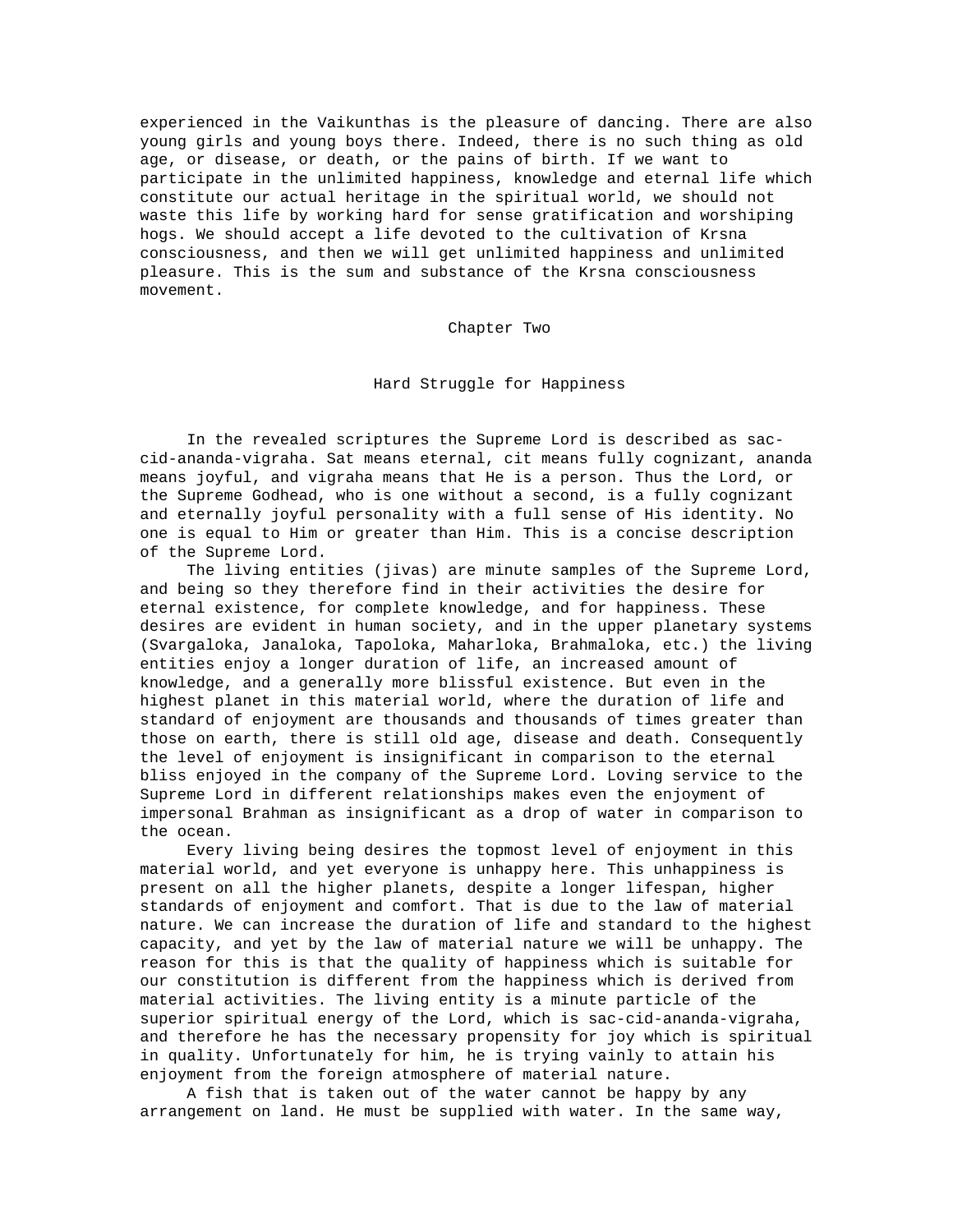the minute sac-cid-ananda living entity cannot be really happy through any amount of planning conceived by his illusioned brain in this material universe. He must therefore be given a different type of happiness which is spiritual in essence. Our ambition should be aimed at enjoying spiritual bliss and not this temporary happiness. Some philosophers claim that spiritual bliss is attained by negating material happiness and material existence. Theoretical negation of material activities as propounded by Sripada Sankaracarya may be effective for an insignificant section of mankind, but the best and surest way for everyone to attain spiritual bliss was propounded by Lord Sri Caitanya Mahaprabhu by means of devotional activities. These devotional activities can change the very face of material nature.

 Hankering after material happiness is called lust, and lusty activities are sure to meet with frustration in the long run. The body of a snake is very cool, but if a man, wanting to enjoy this coolness, garlands himself with a venomous snake, he will surely be killed by the snake's venomous bite. The material senses are compared to snakes; indulgence in material happiness will surely kill our spiritual identity. Therefore a sane man should be ambitious to find the real source of happiness.

 In order to find this source, however, we need some knowledge of what that happiness is. There is the story of the foolish man who had no experience with sugar cane. When he asked his friend about the characteristics of sugar cane, he was imperfectly informed that sugar cane resembles the shape of a bamboo stick. Consequently he began trying to extract juice from bamboo sticks, but naturally he was baffled in his attempts. This is the situation with the illusioned living entity who, in his search for eternal happiness, ties to extract happiness from this material world, which is not only full of miseries but is also transient and flickering. In Bhagavad-gita the material world is described as being full of miseries.

> abrahma-bhuvanal lokah punar avartino 'rjuna mam upetya tu kaunteya punar janma na vidyate

 "From the highest planet in the material world, down to the lowest, all are places of misery, where repeated birth and death take place. But one who attains to My abode, O son of Kunti, never takes birth again." (Bg. 8.16)

 The ambition for happiness is natural and good, but the attempt to derive it from inert matter by so-called scientific arrangements is an illusory attempt doomed to frustration. Those who are befooled cannot understand this. How a person is driven by the lust for material happiness is also described in Bhagavad-gita.

> idam adya maya labdham imam prapsye manoratham idam astidam api me bhavisyati punar dhanam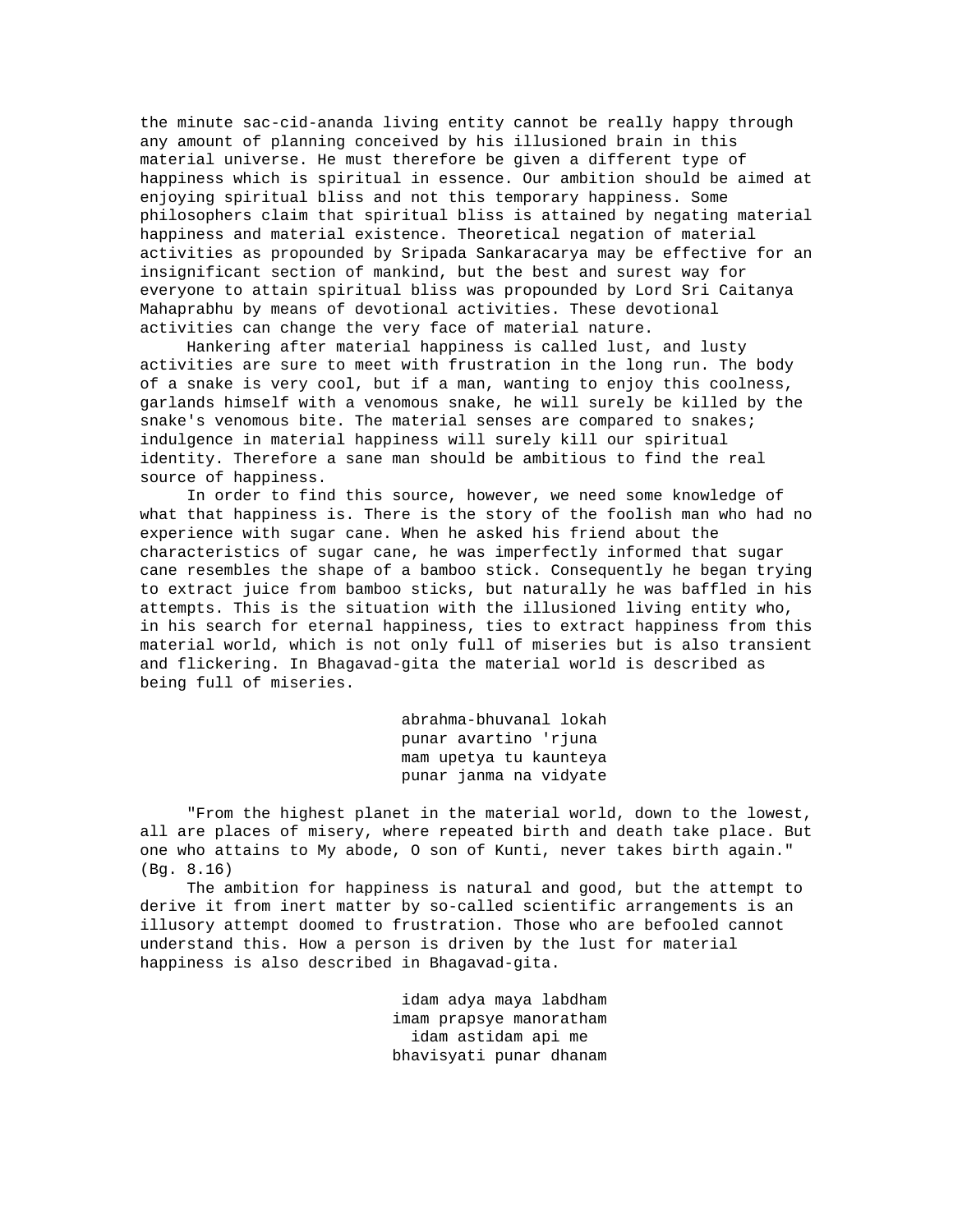"The demoniac person thinks: `So much wealth do I have today, and I will gain more according to my schemes. So much is mine now, and it will increase in the future, more and more.' " (Bg. 16.13)

 This atheistic or godless civilization is a huge affair contrived for the gratification of our senses, and now we are all mad after money in order to maintain this empty shell. Money is sought after by everyone because that is the medium of exchange for objects for sense gratification. Obviously the expectation of peace in such an atmosphere of gold rush pandemonium is a utopian dream. As long as there is the slightest tinge of sense gratification or desire for sense gratification, peace will remain far, far away. This is because by nature we are all eternal servants of the Supreme Lord and therefore cannot enjoy anything for our personal interests. It is therefore necessary for us to learn how to employ our senses in the transcendental service of the Lord, and to utilize everything to serve His interest. This alone can bring about much desired peace. A part of the body cannot in itself be independently happy. It can only derive its happiness and pleasure out of serving the entire body. The Supreme Lord is the whole, and we are the parts, but we are all busily engaged in activities of self-interest. No one is prepared to serve the Lord. This is the basic cause for our conditioning in material existence and for our resultant unhappiness.

 From the highest executive in his skyscraper office down to the coolie in the street--all are working with the thought of accumulating wealth, legally or illegally. Actually it is all illegal, for to work for one's self-interest is both unlawful and destructive. Even the cultivation of spiritual realization for one's own self-interest is unlawful and destructive. The point is that all activities must be directed to the satisfaction of Krsna and His service.

 Those who are not engaged in the transcendental loving service of the Supreme Lord wrongfully think that they are accumulating so much money day after day.

> asa-pasa-satair baddhah kama-krodha-parayanah ihante kama-bhogartham anyaye nartha-sancayan

 "Being bound by hundreds and thousands of desires, by lust and anger, they secure money by illegal means for sense gratification." (Bg. 16.12)

 Consequently, although there is no lack of money in the world, there is a scarcity of peace. So much human energy is being diverted to making money, for the general population has increased its capacity to make more and more dollars, but in the long run the result is that this unrestricted and unlawful monetary inflation has created a bad economy all over the world and has provoked us to manufacture huge and costly weapons to destroy the very result of such cheap money-making. The leaders of the big money-making countries are not really enjoying peace but are making plans to save themselves from imminent destruction by nuclear weapons. In fact, huge sums of money are being thrown into the sea by way of experiments with these dreadful weapons. Such experiments are being carried out not only at huge costs but also at the cost of many lives. In this way the nations are being bound by the laws of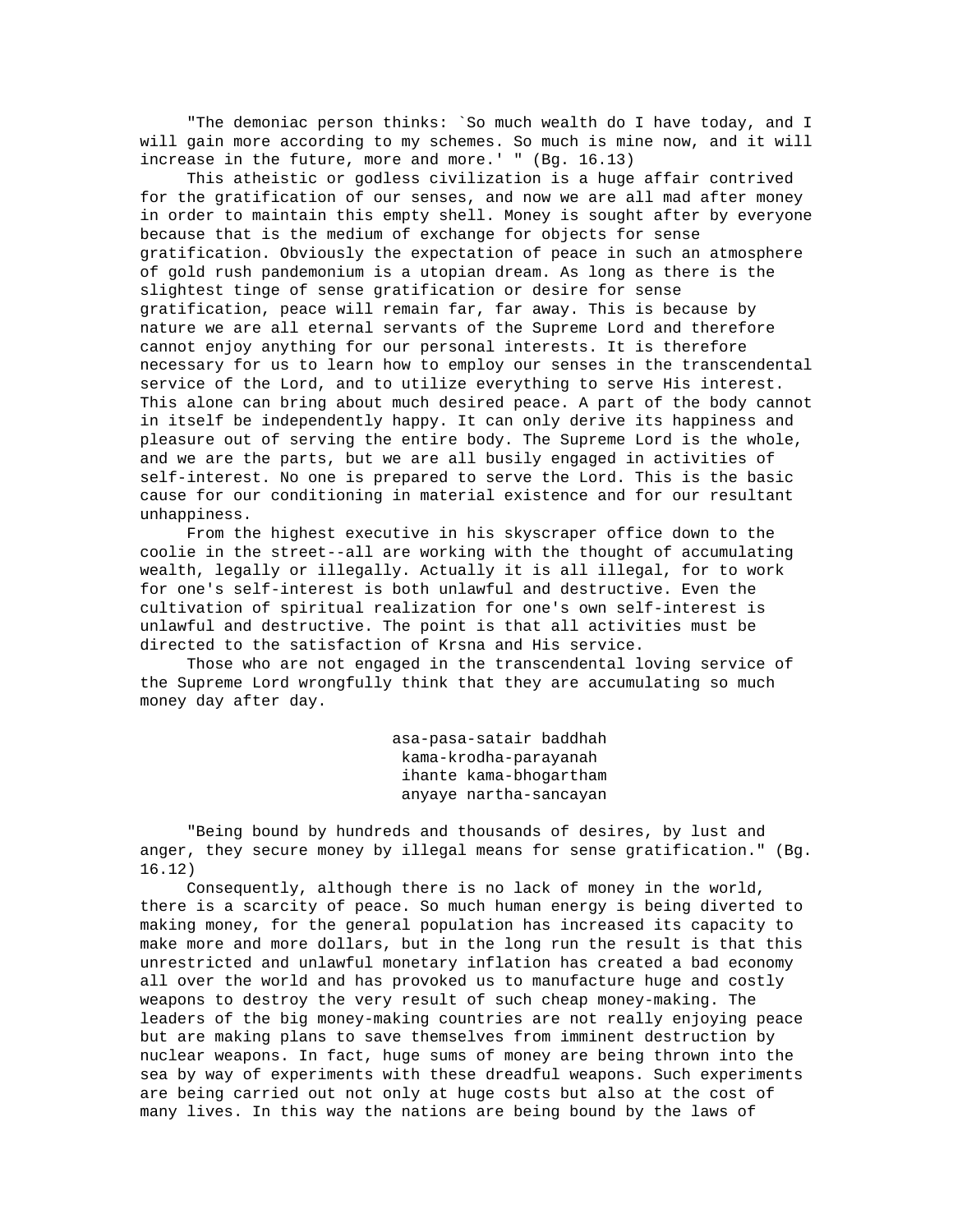karma. When men are motivated by the impulse for sense gratification, whatever money is earned is spoiled, being spent for the destruction of the human race. The energy of the human race is thus wasted by the laws of nature because of man's aversion to the Lord, who is actually the proprietor of all energies.

 Wealth is worshiped and is referred to as Mother Laksmi, or the goddess of fortune. It is her position to serve Lord Narayana, the source of all the naras, or living beings. The naras are also meant to serve Narayana under the guidance of the goddess of fortune. The living being cannot enjoy the goddess of fortune without serving Narayana, and therefore whoever desires to enjoy her wrongly will be punished by the laws of nature. These laws will make certain that the money itself will bring about destruction instead of peace and prosperity.

 Unlawfully accumulated money is now being snatched from miserly citizens by various methods of state taxation for the future civil and international war fund, which is spending money in a wasteful and destructive manner. The citizens are no longer satisfied with just enough money to maintain a family nicely and cultivate spiritual knowledge, both of which are essential in human life. Now everyone wants money unlimitedly to satisfy insatiable desires. In proportion to the people's unlawful desires, their accumulated money is taken away by the agents of illusory energy in the shape of medical practitioners, lawyers, tax collectors, societies, constitutions, so-called holy men, famines, earthquakes, and many similar calamities. One miser who hesitated to purchase a copy of Back to Godhead spent \$2,000 for a week's supply of medicine and then died. Another man who refused to spend a cent for the service of the Lord wasted thousands of dollars in a legal suit between the members of his home. There are innumerable similar instances occasioned by the dictation of illusory nature. Indeed, that is the law of nature; if money is not devoted to the service of the Lord, it must be spent as spoiled energy in the form of legal problems or diseases. Foolish people do not have the eyes to see such facts; therefore the laws of the Supreme Lord befool them.

 The laws of nature do not allow us to accept more money than is required for proper maintenance. There is ample arrangement by the law of nature to provide every living being with his due share of food and shelter, but the insatiable lusts of human beings have disturbed the arrangement set forth by the Almighty Father of all species of life. By the arrangement of the Supreme Lord, there is an ocean of salt because salt is so necessary for the living being. God has, in the same manner, arranged for sufficient air and light, which are also essential. Anyone can collect any amount of salt from the natural storehouse, but constitutionally we cannot take more salt than what we need. If we take more salt, we spoil the broth, and if we take less salt our food becomes tasteless. On the other hand, if we take only what we require, our food is tasty and we are healthy. presently there is a great deal of concern over the fact that our natural resources are becoming polluted and exhausted. Actually there is ample supply, but due to misuse and greed everything is being spoiled. What conservationists and ecologists do not understand is that everything will continue to be spoiled by the insatiable lusts of mankind unless this Krsna consciousness process is taken up. It is impossible to have peace on any platform of existence without Krsna consciousness.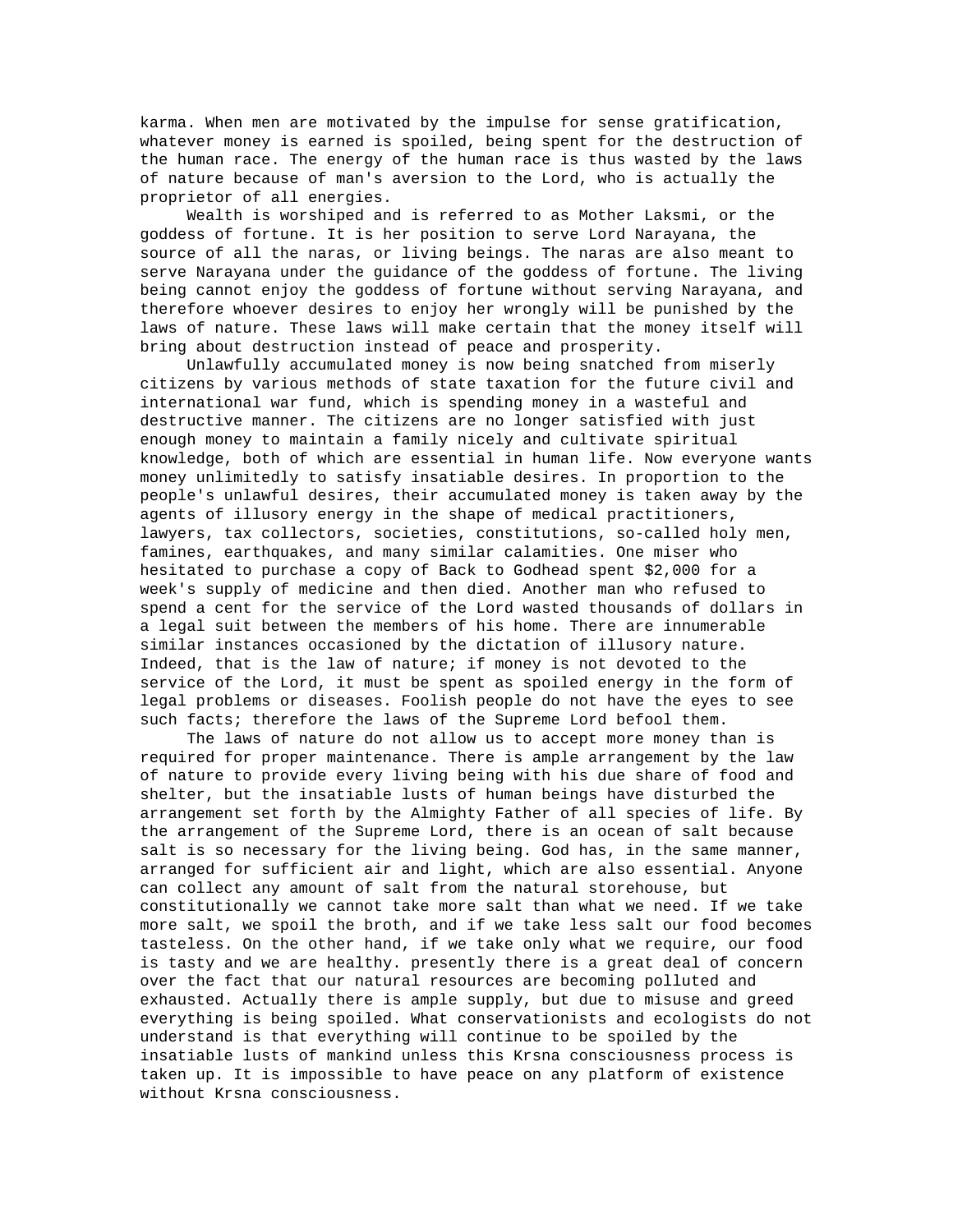Man is therefore suffering due to his insatiable desires and lusts. Not only is man suffering, but the planet on which he resides, his mother earth, represented in Srimad-Bhagavatam by mother cow, is also suffering. Once a well-known swami in India was asked whether God or providence is responsible for the sufferings of humanity. The swami replied that these sufferings were all God's pastimes or lila. The questioner continued to ask why a living entity should be put under the dictations of the law of karma. The swami could not answer these questions to the satisfaction of his inquirers. The monists and impersonalists who think only in terms of the oneness of the living entities with the Supreme Lord cannot give satisfactory answers to such questions. Such an imperfect reply can hardly satisfy the heart of a living entity.

 The Lord is described in all scriptures as lila-purusottama, or the personality of Godhead, who is by His own nature always engaged in transcendental pastimes. In the Vedanta-sutra He is also described as anandamayo 'bhyasat. The monists and impersonalists try with great difficulty to explain this sutra in diverse ways in order to support their imperfect theory of oneness and impersonality. However, the fact remains that ananda, pleasure, cannot be enjoyed alone. That variety is the mother of enjoyment is a well-known fact. Cities, for instance, are known to be attractive if they contain a variety of things. Living entities are naturally attracted by variety, by attractive streets, buildings, cinemas, parks, conveyances, businesses, employments, foodstuffs, etc. Despite all this variety, the English poet Cowper once said, "The city is made by man, but the country is made by God." The countryside is also full of natural variegatedness in a crude form, whereas in the city this variegatedness is displayed in a modernized scientific manner. Poets like Cowper are attracted to the variegatedness of the country, and prosaic people who live in the city are attracted by the colorful varieties manufactured by man. In any case, it is variegatedness which attracts people both to the country and the city. This is the proper explanation of the verse of the Vedanta-sutra.

 Many so-called swamis who are so frequently attracted by the cities often seek a kind of pleasure in society and feminine friendship. Generally they are not attracted by the natural beauty of the woods, although they may assume the dress of a man who is meant to live in the woods. Such swamis are seeking varieties of enjoyment in matter because they have no information of the variegatedness of spiritual life. On the one hand they enjoy variegatedness in matter, and on the other they deny spiritual variegatedness to the Absolute. Because they are pledged to the theory of monism and impersonalism, they deny that whatever pertains to matter can pertain also to spirit. According to them, spirit is the denial of matter. The fact is, however, that spirit is not a negation of matter, but matter is a perverted reflection of spirit.

 The real pleasure of variety exists in spirit without deluding relativity. On the other hand, inert matter, in association with dynamic spirit, manifests a false representation or a perverted reflection of that very spiritual variegatedness which is so adamantly denied by the monist class of so-called swamis.

 As stated before, the Supreme Lord is sac-cid-ananda-vigraha, joyful by nature, and therefore He expands Himself by His different energies, parts, and differentiated and plenary portions. The Supreme Lord is the Absolute Truth, and He is one without a second, but He also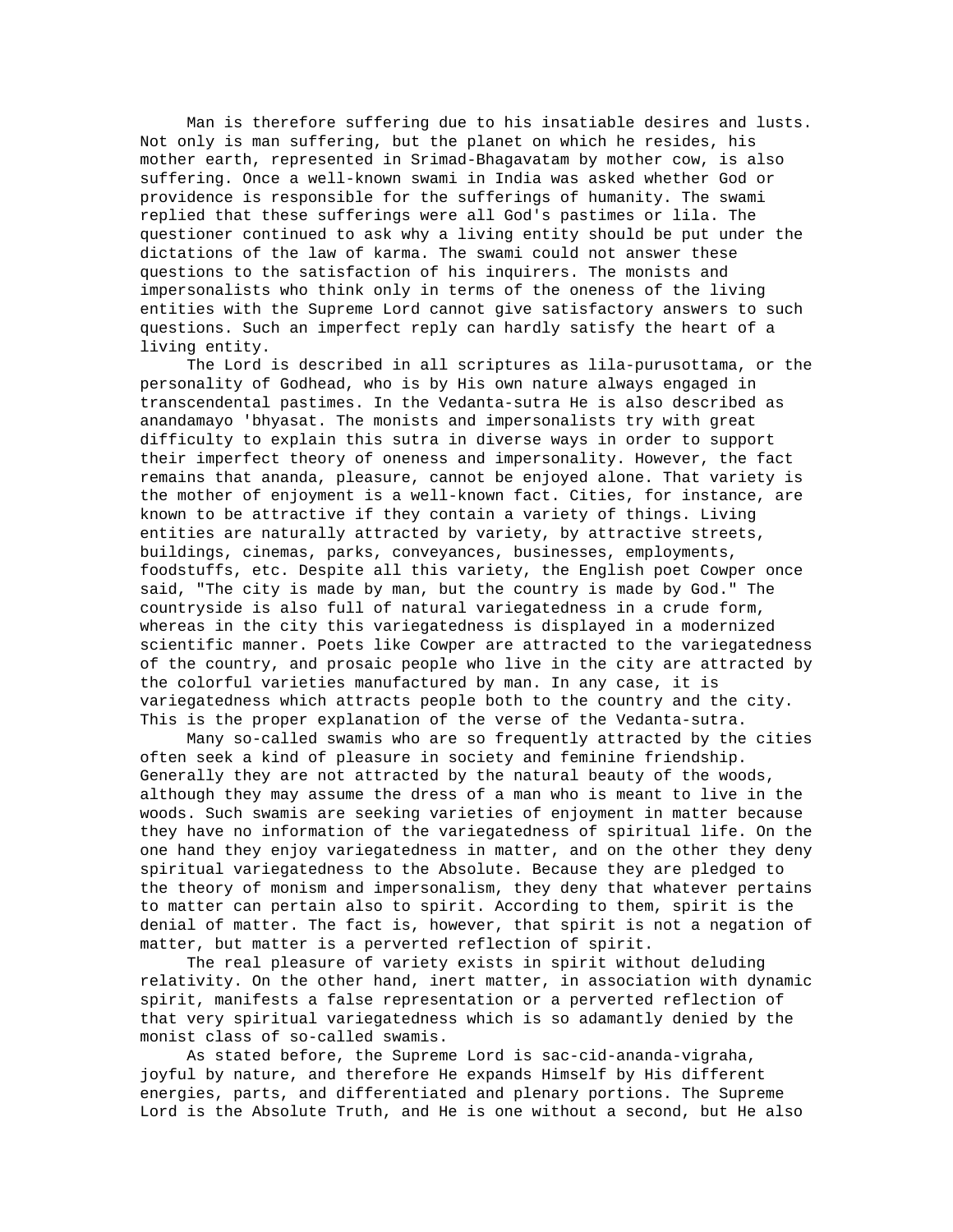includes His diverse energies, parts, and plenary portions which are simultaneously one with and different from Him. Because He is joyful by nature, He expands Himself in diverse ways, and the activities of these expansions are called His transcendental pastimes or His lila. These pastimes, however, are not blind and inert; they exhibit full sense, independence, and freedom of action and reaction. The complexities of the actions and the reactions of the diverse energies of the Absolute Truth constitute the subject matter of a vast science called the transcendental science of God, and the Bhagavad-gita is the ABC or primary book of knowledge for students interested in that science. Every intelligent human being should become interested in this transcendental science; indeed, according to the opinions of the sages, human life is only meant for learning this science. The opening words of the Vedantasutra proclaim: "Now is the time to inquire about Brahman."

 Human life by nature is full of suffering, and lower life forms are even more miserable. Any sane man with properly discriminating senses can understand that life in the material world is full of miseries and that no one is free from the actions and reactions of such miseries. This is not a pessimistic view of life but is an actual fact which we should not be blind to. The miseries of life are divided into three categories, namely miseries arising from the body and mind, miseries arising from other living entities, and miseries arising due to natural calamities. A sane man must look to eliminate these miseries and thereby become happy in life. We are all trying to achieve peace and freedom from these miseries, at least unconsciously, and in the higher intellectual circles there are attempts to get rid of these miseries by ingenious plans and designs. But the power that baffles all the plans and designs of even the most intelligent person is the power of Maya devi, or the illusory energy. The law of karma, or the result of all actions and reactions in the material world, is controlled by this allpowerful illusory energy. The activities of this energy function according to principles and regulations, and they act consciously under the direction of the Supreme Lord. Everything is done by nature in full consciousness; nothing is blind or accidental. This material energy is also called Durga, which indicates that it is a force which is very difficult to surpass. No one can surpass the laws of Durga by any amount of childish plans.

 To get rid of the sufferings of humanity is simultaneously a very difficult and also a very easy affair. As long as the conditioned souls, who are themselves bound up by the laws of nature, manufacture plans to get rid of the three miseries, there will be no solution. The only effective solutions are those mentioned in Bhagavad-gita, and we have to adopt them in our practical lives for our own benefit. The three miseries of material nature are not found in the pastimes of the Supreme Lord. As mentioned before, He is eternally joyful, and His transcendental pastimes are not different from Him. Because He is the Absolute Truth, His name, fame, form, qualities and pastimes are all identical with Him. His pastimes, therefore, cannot be equated with the sufferings of humanity as the so-called swami contends. The pastimes of the Supreme Lord are transcendental to the actual miseries and sufferings of human beings.

 The sufferings of humanity are caused by the misuse of the discriminative power or the little independence which is given to individual souls. The fraudulent swamis or mental speculators, in order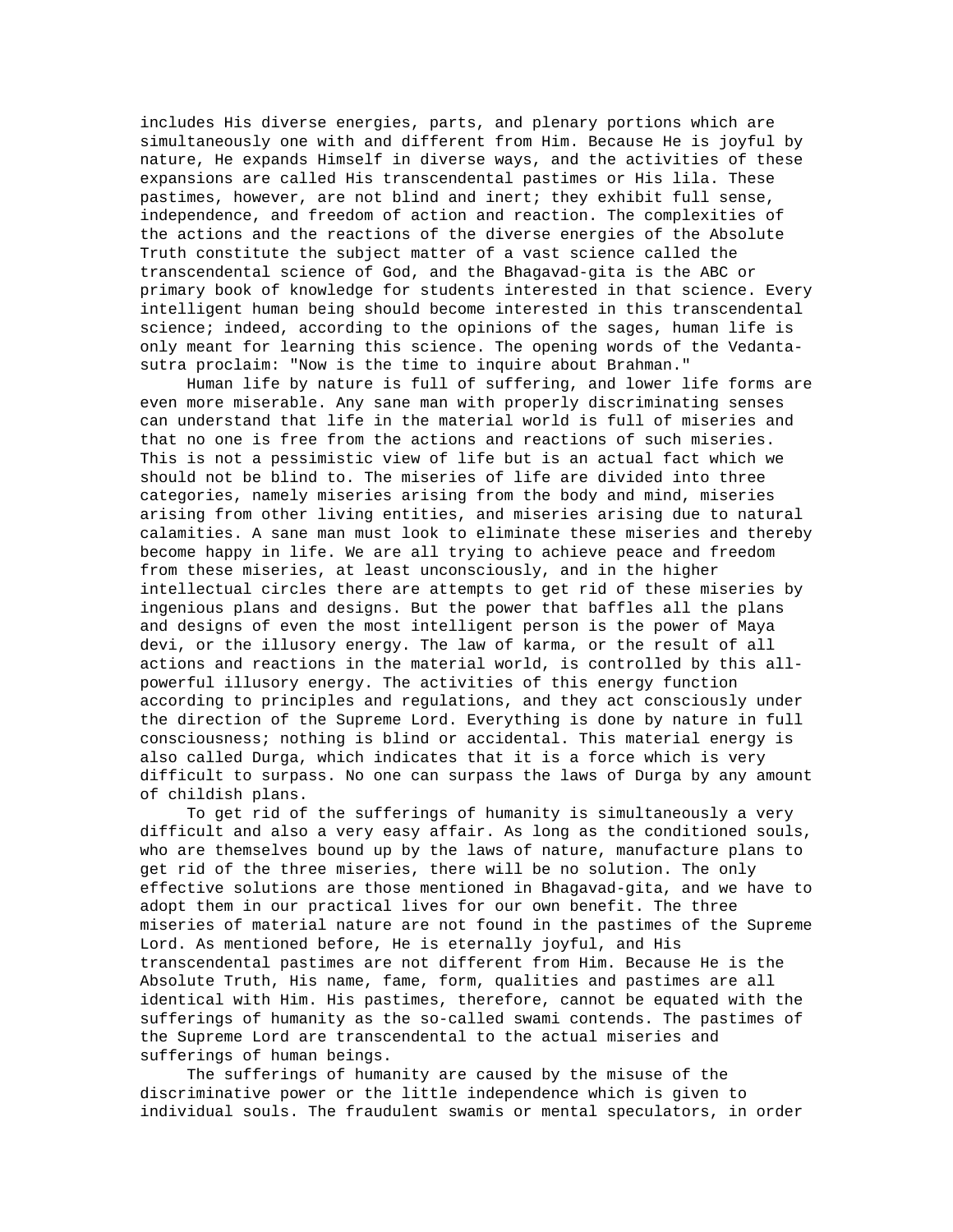to remain consistent with the theory of monism, must pass off the miseries of mankind as the pastimes of God, but actually these miseries are only the enforced punishments of Maya devi inflicted upon the misguided conditioned souls.

 As living entities, we are part and parcel of the Supreme Lord. Indeed, we actually belong to His superior energy. As such, we may join His transcendental pastimes in our unconditioned state of life, but as long as we are conditioned by the laws of karma, in contact with the inferior energy, our sufferings are our own creations, born of a gross misuse of our little independence. The impersonalist monists only misguide people by contending that the threefold miseries are a part of the Lord's pastimes. Such impersonalists and monists have misguided their followers because they incorrectly think that the Supreme Lord and the individual souls are equal in all respects. True, the individual souls are equal in quality with the Supreme Lord, but not in quantity. If the individual soul were quantitatively equal to the Supreme Lord, he would have never been subjected to the laws of material nature. Material nature is subordinate to the will of the Supreme Lord, and therefore He cannot be subjected to the laws of material nature. It is contradictory for the Lord to be subjected to the laws of His own inferior energy.

> mattah parataram nanyat kincid asti dhananjaya mayi sarvam idam protam sutre mani-gana iva

 "O conqueror of wealth (Arjuna), there is no truth superior to Me. Everything rests upon Me, as pearls are strung on a thread." (Bg. 7.7) Again, Sri Krsna states:

> tribhir gunamayair bhavair ebhih sarvam idam jagat mohitam nabhijanati mam ebhyah param avyayam

 "Deluded by the three modes (goodness, passion, and ignorance), the whole world does not know Me who am above them and inexhaustible." (Bg. 7.13)

 The individual souls, who are put into the miseries of the material world, are suffering the resultant reactions of their unsanctioned activities. This is the verdict of Bhagavad-gita.

> tan aham dvisatah kruran sa msaresu naradhaman ksipamy ajasram asubhan asurisv eva yonisu

 "Envious, mischievous, the lowest of mankind, these do I ever put back into the ocean of material existence, into various demoniac species of life." (Bg. 16.19)

 The parts and parcels are meant to serve the whole, and when they misuse their independence they are subject to the miseries of the laws of matter, just as criminals are subject to police action. The state considers its citizens to be its parts and parcels, and when a citizen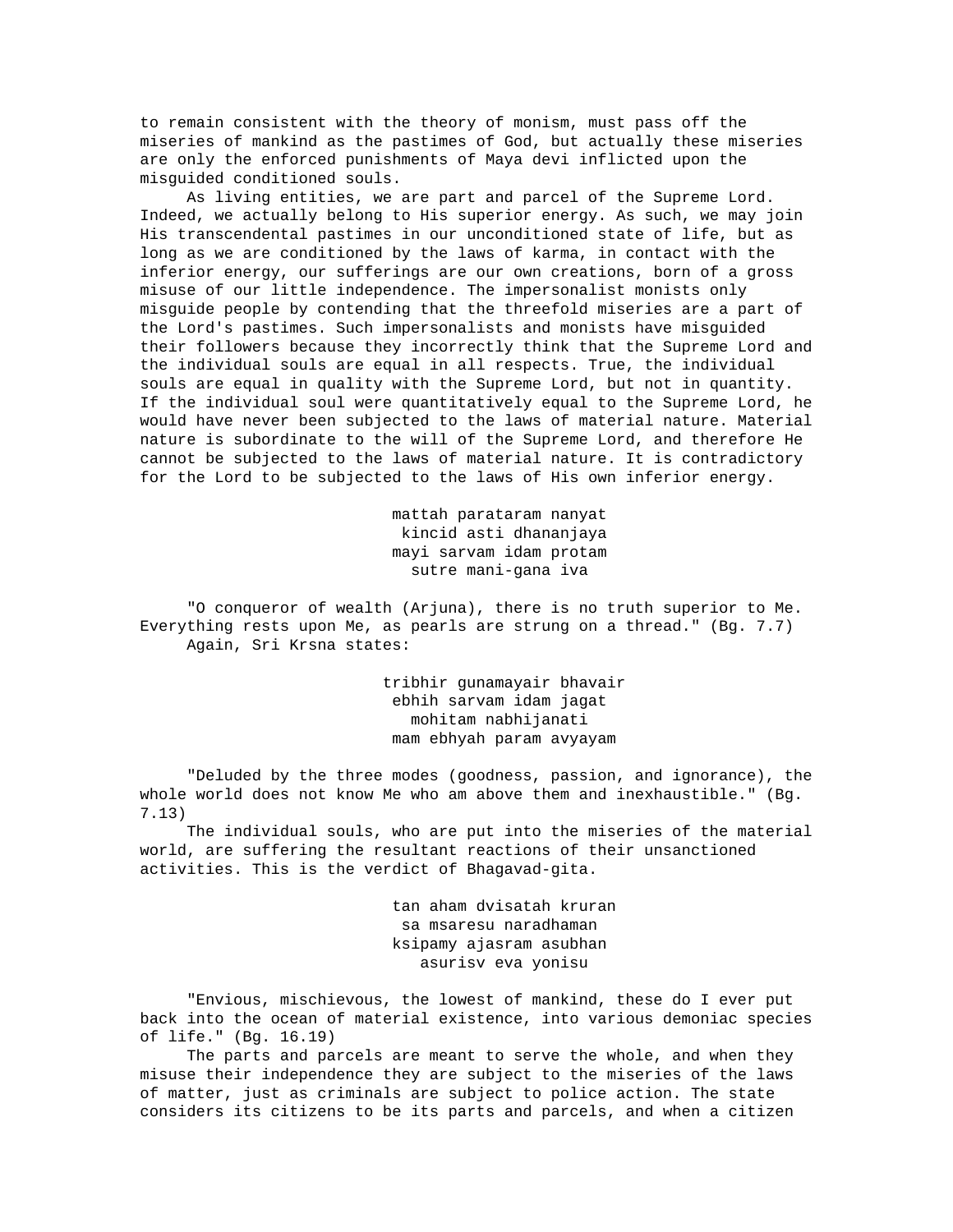misuses his relative independence, the state puts him under police authority. The life of a citizen outside the prison and the life of a citizen within the prison are not the same. Similarly, the sufferings of the living entities within the prison of material nature cannot be equated with the pastimes of the Supreme Lord which exist in the absolute freedom of sac-cid-ananda.

 No government wants its citizens to act in such a way that they must go to prison and suffer tribulations. The prison house is undoubtedly constructed by the state government, but this does not mean that the government is anxious for its citizens to be put into it. Indirectly, the disobedient citizens force the government to construct the prison house. It is not done for the pleasure of the government, which has to spend a great deal of money in constructing and maintaining it. On the contrary, the government would be very glad to demolish prisons altogether provided that there are no disobedient citizens in the state. In the same way, this material world is created by the Supreme Lord, but the Supreme Lord does not will that living entities be put in it. The living entities themselves make that decision. The residents of this material world are therefore different from those who are eternally engaged in the transcendental pastimes of the Supreme Lord.

 The impersonal monists have no information of full-fledged independent life in the eternal spiritual realm. According to them, the spiritual realm is simply void. This is like prisoners thinking that there is no life outside the prison. Life outside of a prison is certainly free from prison activities, but is not devoid of activity. The soul is by nature eternally active, but the impersonalists try to negate the activities of the soul in the spiritual realm. Thus they misunderstand the miseries of prison life to be the pastimes of the Supreme Lord. This is due to their poor fund of knowledge.

 The Supreme Lord never creates the actions and reactions of an individual soul. In Bhagavad-gita this matter is clearly defined in the following way:

> na kartrtvam na karmani lokasya srjati prabhuh na karma-phala-samyogam svabhavas tu pravartate nadatte kasyacit papam na caiva sukrtam vibhuh ajnane navrtam jnanam tena muhyantijantavah

 "The embodied spirit, master of the city of his body, does not create activities, nor does he induce people to act, nor does he create the fruits of action. All this is enacted by the modes of material nature. Nor does the Supreme Spirit assume anyone's sinful or pious activities. Embodied beings, however, are bewildered because of the ignorance which covers their real knowledge." (Bg. 5.14-15)

 It is clear from these passages that the sufferings of humanity are not to be equated with the pastimes of the Supreme Being, nor is the Supreme Being responsible for them. The Lord is never responsible for anyone's vices or virtues. By vicious actions, we are put into more and more distressful conditions, whereas by pious actions we place ourselves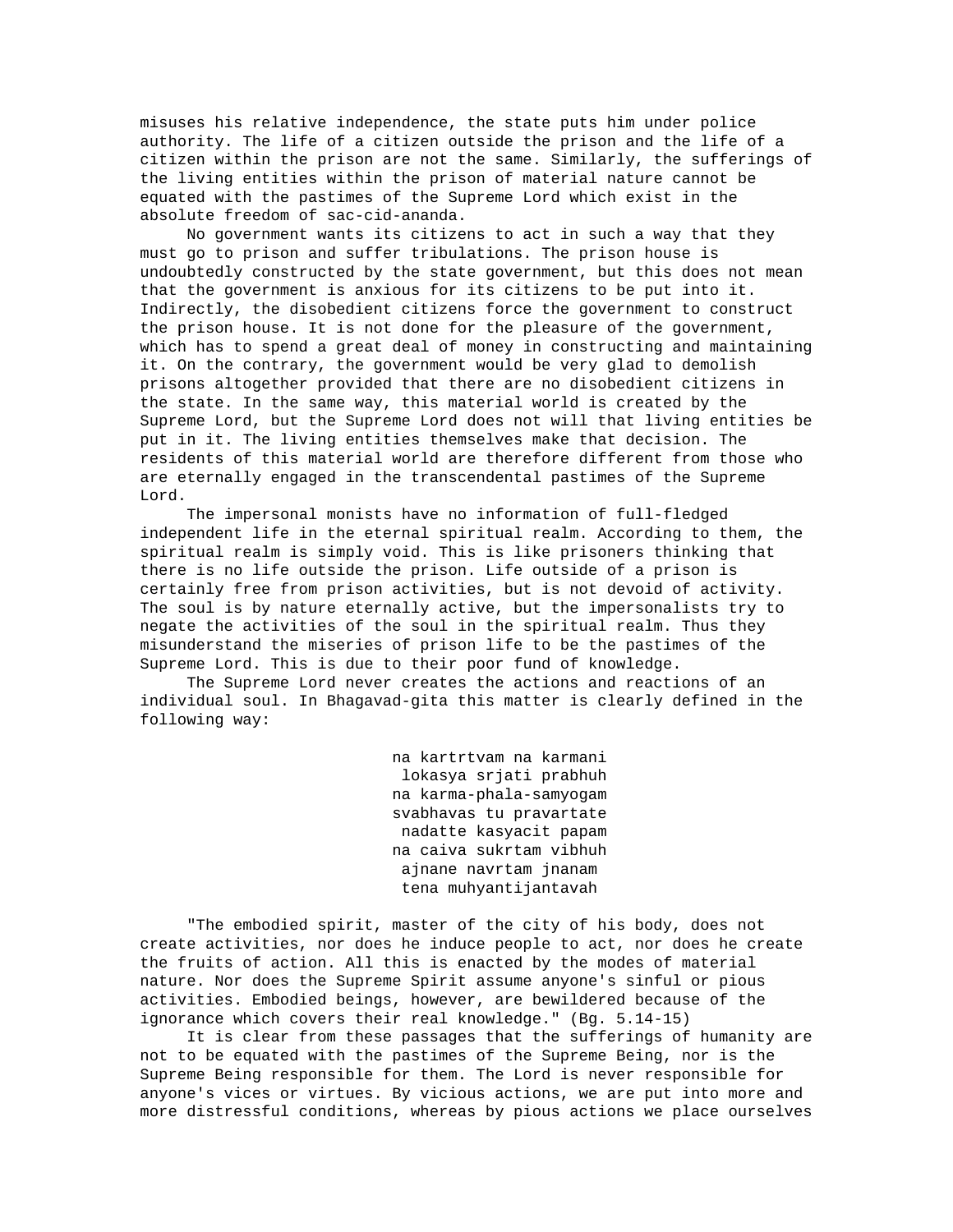on the path of happiness. Thus man is the architect of his own material distress or happiness. The Lord does not want the living entity to become entangled in the reactions of activities, be they good or bad. He simply wants everyone to go back home, back to Godhead. As long as we are not awakened to our pure eternal relation with God, we are certainly bewildered in our actions. Our actions, in respect to right and wrong, are all performed on the platform of ignorance. We must rise to the platform of pure knowledge, which is the pure realization that we are the eternal servitors of the Supreme Lord and enjoyers of His transcendental pastimes. The Supreme Lord is the master-enjoyer of those pastimes, and we are the servitor-enjoyers.

 Transcendental knowledge is only attainable by transcendental devotional service, as described in Bhagavad-gita.

> tesam satata-yuktanam bhajatam priti-purvakam dadami buddhi-yogam tam yena mam upayanti te

 "To those who are constantly devoted and worship Me with love, I give the understanding by which they can come to Me." (Bg. 10.10)

 By rendering such devotional service only, and not by merely acquiring a bulk of discriminative knowledge, can we know the Supreme Lord as He is. When we know the personality of Godhead in reality, we can then enter into His pastimes. That is the verdict of all revealed scriptures.

Chapter Three

Toward a Peaceful Society

 sri bhagavan uvaca idam sariram kaunteya ksetram ity abhidhiyate etad yo vetti tam prahuh ksetrajna iti tad-vidah

 "The Supreme Lord said: This body, O son of Kunti, is called the field, and one who knows this body is called the knower of the field." (Bg. 13.2)

 The Supreme personality of Godhead, Krsna, is instructing Arjuna about the knowledge of ksetra and ksetrajna. Ksetra refers to the field, which is the body, and ksetrajna refers to the knower of the field, who is the individual soul. If land is to be cultivated, there must be some cultivator, and if this body, which is likened unto a field, is to be cultivated, there must be a proprietor who can cultivate it. Now we have these material bodies, and it is our duty to cultivate them properly. That cultivation is called akarma, or work. A person may come to our place with a hoe to cultivate land, or he may come to simply drink coffee or tea. We have been given this particular type of body to cultivate and to attain required sense objects according to our desires.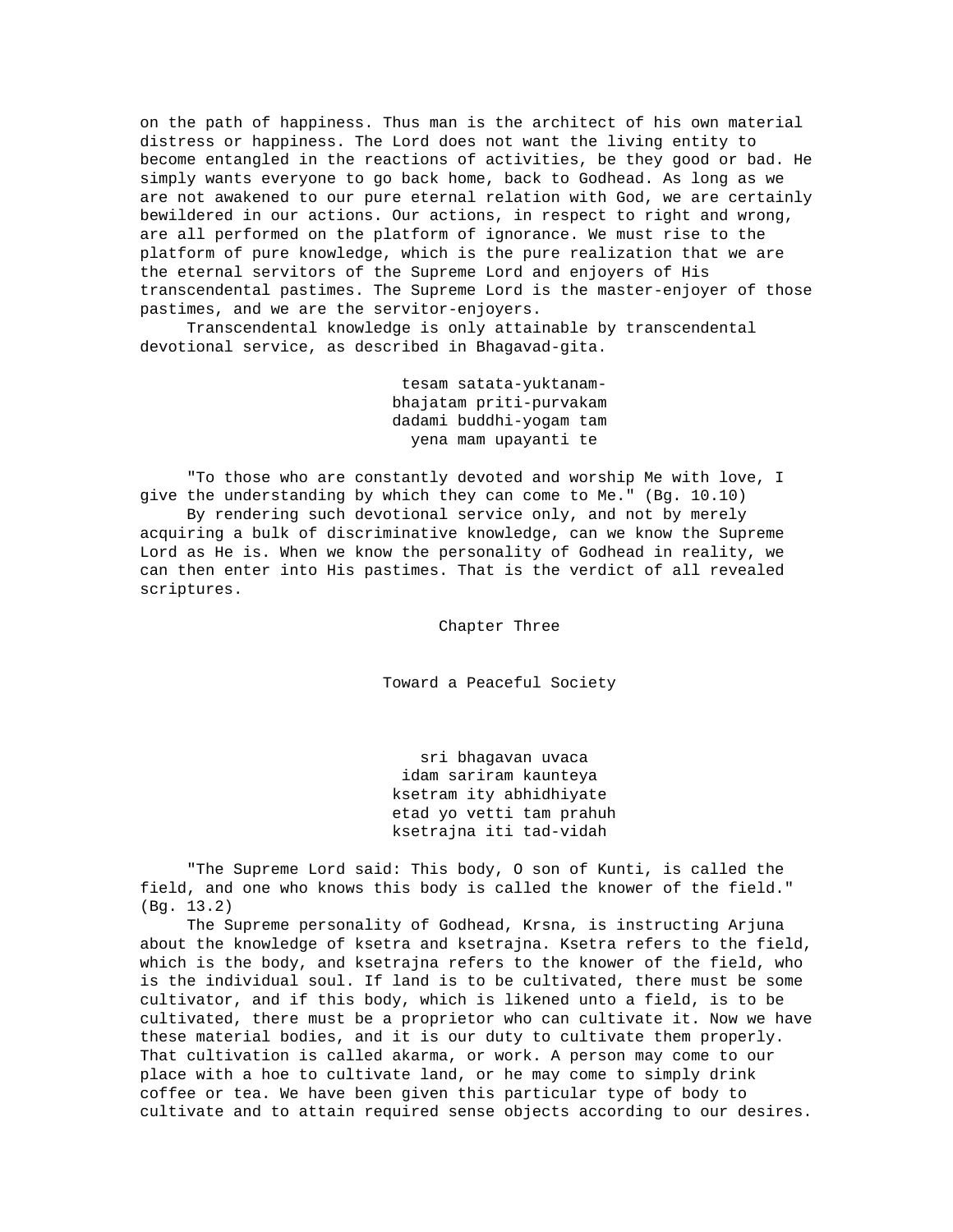This body is a gift from God. God is very kind, and if someone wants something from Him, He allows it. "All right," He says. "Take this." His relationship to us is just like the relationship of a father to a son. The son may insist upon getting something from the father, and the father may try to convince him that what he wants is not for his good, saying, "My dear son, don't touch this. This is not good for you." But when the boy insists upon it, the father will allow him to have it. The affectionate father gives the son just what he wants. Similarly, the Supreme Father gives His sons and daughters just what they want. It is stated in Bhagavad-gita that all beings, in all species of life, are his children.

> sarva-yonisu kaunteya murtayah sam bhavanti yah tasam brahma mahad yonir aham bija-pradah pita

 "It should be understood that all species of life, O son of Kunti, are made possible by birth in this material nature, and that I am the seed-giving Father." (Bg. 14.4)

 In this material world, the mother, prakrti, which is material nature, supplies us with the body, and the Supreme Father impregnates this matter with living souls. There is an erroneous theory current that only human beings have souls and that other living entities do not, but we understand from Vedic authority that there are 8,400,000 species of bodies, including plants and trees, and that they all have souls, otherwise they would not be able to develop and grow. In this verse Sri Krsna claims that all living entities, regardless of the forms they take in this material world, are his sons, and that they are related to Him as a son is related to his father.

 This Krsna consciousness is especially meant for understanding the position of the soul and its relationship with God.

> ksetrajnam capi mam viddhi sarva-ksetresu bharata ksetra-ksetrajnayor jnanam yat tajjnanam matam mama

 "O scion of Bharata, you should understand that I am also the knower in all bodies, and to understand this body and its owner is called knowledge. That is My opinion." (Bg. 13.3)

 If we meditate upon this body and study whether or not we are actually the body, we will come to the conclusion that we are ksetrajna, the knower of the body but not the body. If we study our finger and consider whether or not we are the finger, we will come to the conclusion that we are not the finger or any other part of the body, but that the finger, the arms, the legs, the head, etc. are our fingers, arms, legs, etc. In this way we can come to the conclusion that we are not these bodies but that the bodies belong to us. Therefore we say, "This is my body." Unfortunately people in this modern civilization never stop to inquire what they are or who they are. They are simply laboring hard, working hard all day in an office or factory, under the impression that, "I am this body." And if we ask people who they are, they reply, "I am Hindu, I am Moslem, I am Swedish, I am American, I am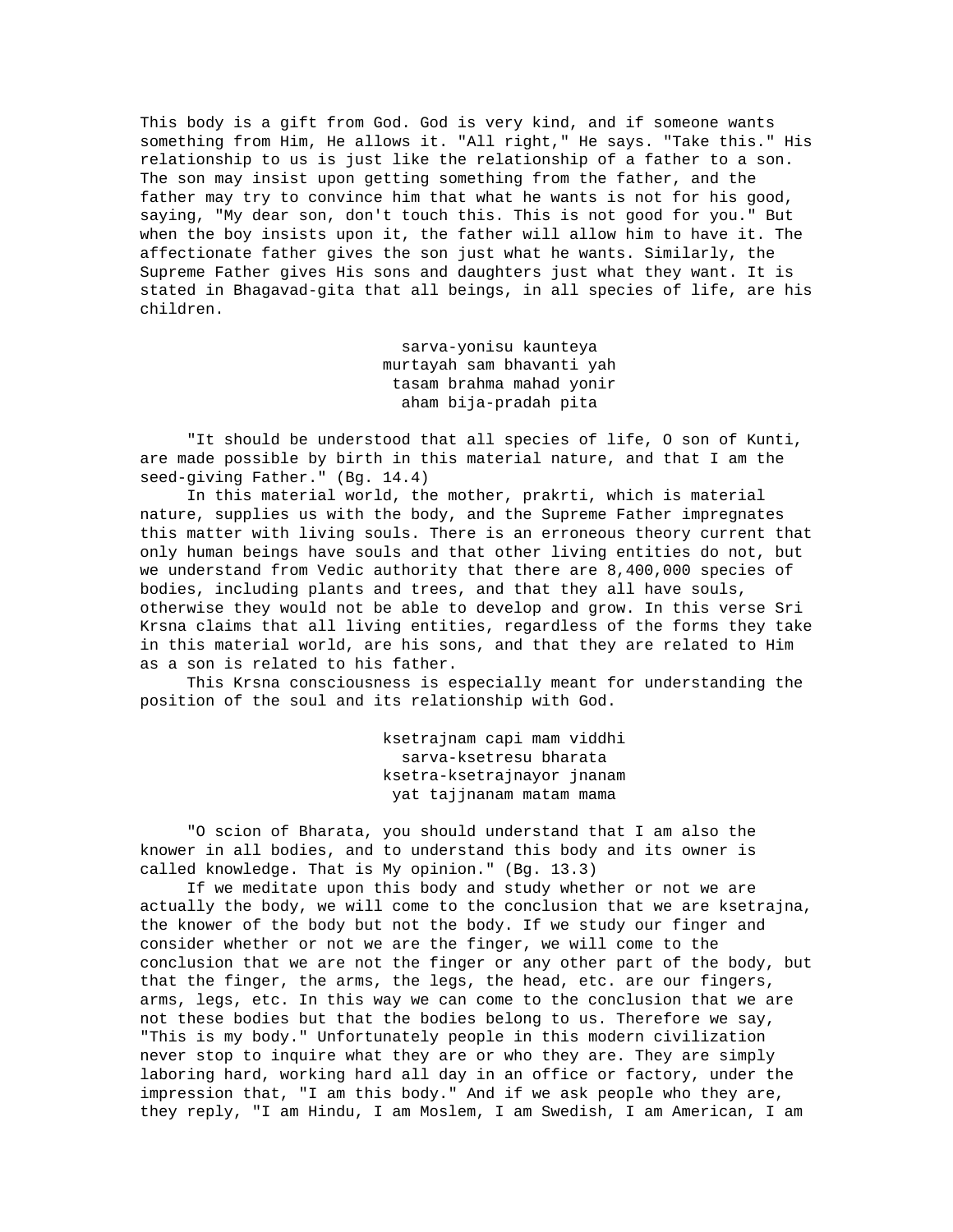Christian, etc." These are various identifications or designations of the body, but the fact is that we are not these bodies. The body is simply the field of our activities. We are no more the body than the cultivator of a field is the field.

 There are different kinds of bodies and different activities in accordance to the different types of bodies. A dog enjoys one kind of activity, a cat enjoys another, and a human enjoys another. There are differences of activity due to differences of body. When we come to the platform of truth, however, and understand that we are not these bodies, then our activities change from material activities to spiritual activities. As long as we are operating under the bodily conception of life, our activities are material, but as soon as we understand, "I do not belong to this body, aham brahmasmi, I am spirit soul," our activities will be in accordance to that realization, that is to say that they will cease to be motivated from the material or bodily platform. Knowledge of our proper identity as separate from the body is real knowledge, but this knowledge is denied as long as we cling to bodily identification.

 In the scriptures it is said that as long as we are in this bodily conception of life, all our activities will be defeated. A child is born into ignorance, and if as he grows older he remains under the bodily conception of life, he lives in darkness. His position is that of a sudra. In the Vedic literatures we find that in this age everyone is born a sudra; therefore everyone requires to be educated as to his real identity. If, however, we remain satisfied with our birth by our father and mother, we will remain in our condition as sudra. We have to rise to the brahminical platform by following the purificatory processes.

 As mentioned before, there are four basic characteristics of an impure life--illicit sex, intoxication, meat-eating and gambling. According to the Vedic principles, sex should not be indulged in outside of marriage. In human society there is therefore a system of marriage which distinguishes us from the cats and dogs. Whether we are Hindu, Moslem, or Christian, we acknowledge the system of marriage. The purpose of this system is to avoid illicit sex. According to the Vedic system, intoxication is also discouraged; nor is meat-eating advocated, for human beings should be nonviolent. We have been given sufficient grains, fruits, milk, and vegetables, and there is no necessity to kill poor animals. Some people argue that if we do not eat meat we will be undernourished, but we can see that the students of this Krsna consciousness movement have given up meat and are very healthy, whereas people who are eating meat are still, despite their meat-eating, subject to so many diseases and unhealthy conditions. Gambling is also discouraged because it simply agitates the mind.

 This then is the purificatory process by which one can become a brahmana. This path is open to everyone. A brahmana is one who is truthful and pure, tolerant and simple, full of knowledge and faith in God. He can control his mind and his senses also. At the present moment there is a great necessity for brahmanas, because almost everyone is a sudra, for almost everyone is wholly engaged in maintaining the body, eating, sleeping, mating and defending--all symptoms of animals and sudras.

 Society cannot be peaceful unless there are four divisions of human beings functioning in harmony with one another. These four divisions are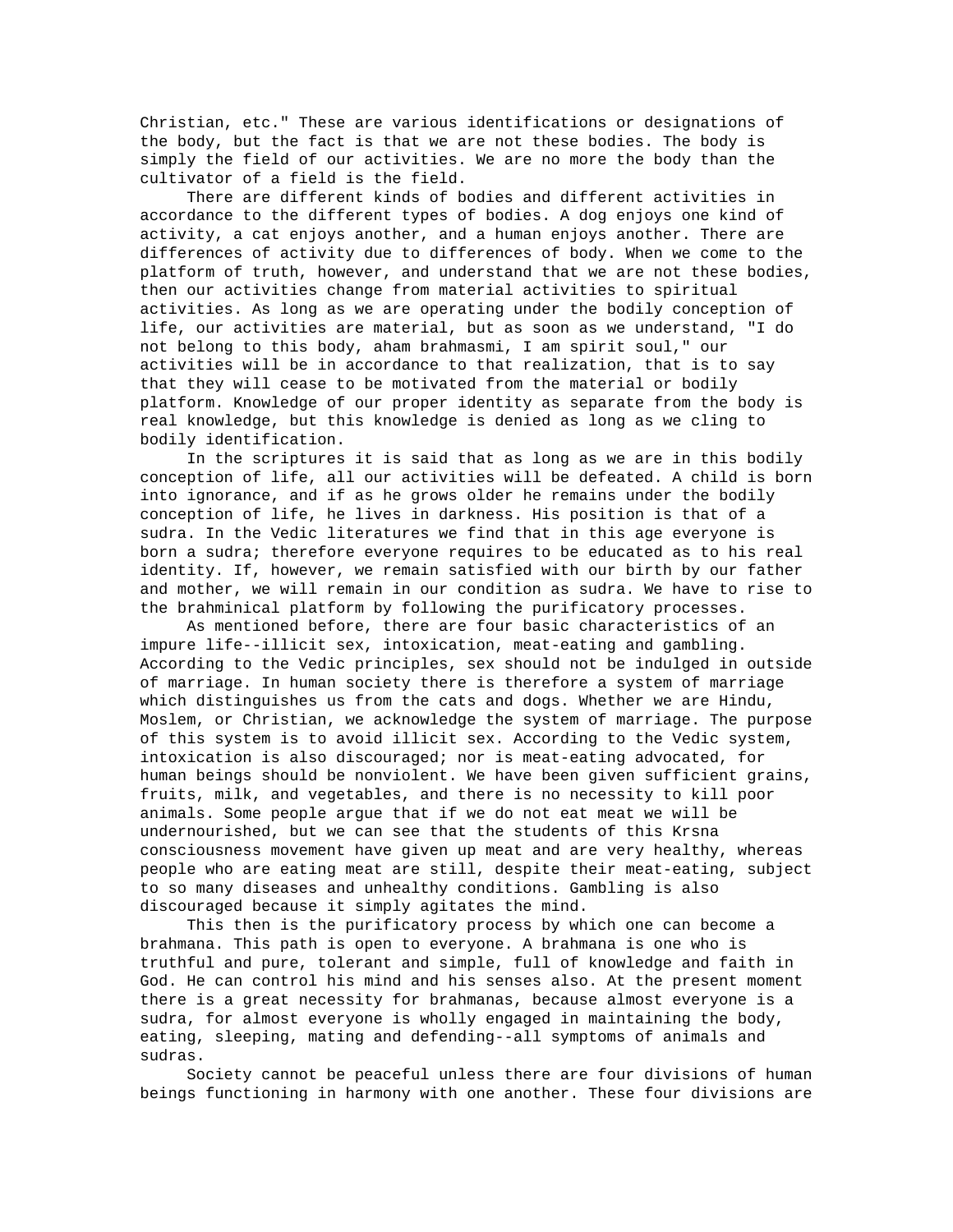comprised of brahmanas, ksatriyas, vaisyas and sudras. These are discussed by Krsna in Bhagavad-gita in this way:

> catur-varnyam maya srstam gu na-k arma-vib h agasah tasya kartaram api mam viddhy akartaram avyayam

 "According to the three modes of material nature and the work ascribed to them, the four divisions of human society were created by Me. And, although I am the creator of this system, you should know that I am yet the non-doer, being unchangeable." (Bg. 4.13)

 These four divisions of men in human society are natural, not artificial, because in the material world everything is operating under the influence of the three modes of material nature--goodness, passion and ignorance. As long as we are in the material world, it is not possible to classify everyone in the same category because each and every person is working under the influence of the modes of material nature. However, when we transcend the material plane, there is oneness. At that time, all the divisions fall apart. The question is therefore how to transcend the modes of material nature, and that transcendence is the very process of Krsna consciousness. As soon as we become situated in Krsna consciousness, we become transcendental to the modes of material nature.

> mam ca yo 'vyabhicarena bhakti-yogena sevate sa gunan samatityaitan brahma-bhuyaya kalpate

 "One who engages in full devotional service, who does not fall down in any circumstance, at once transcends the modes of material nature, and thus comes to the level of Brahman." (Bg. 14.26)

 Thus one who is engaged in Krsna conscious activity is at once elevated to the transcendental position. By nature we are not matter but Brahman (aham brahmasmi). The philosophy of Sankaracarya is mainly based on the principle that we should not think that we are products of this material nature. It is by some unfortunate accident that we are in contact with material nature. Actually our nature is that of spirit, Brahman, and that nature has to be invoked. This material life is a diseased condition; when we are situated in Brahman, we are in our healthy condition. That healthy Brahman condition is immediately attained as soon as we engage ourselves one hundred percent in Krsna consciousness.

 When we transcend material nature through the rendering of service unto Krsna, what is our status? Do we become zero? Some philosophies maintain that after liberation from material life, after the nirvana of this material body, we become zero, void. That is a dangerous theory. By nature the living entity is not attracted to zero. We may be diseased and suffering from so many elements, but if our doctor comes and says, "Let me finish your ailments by killing you," we will immediately say, "No, no! Better let me suffer from the disease." We do not want to be killed just to end our miseries. Thus the theory that after material life there is void is not at all attractive. Nor is it a fact. We are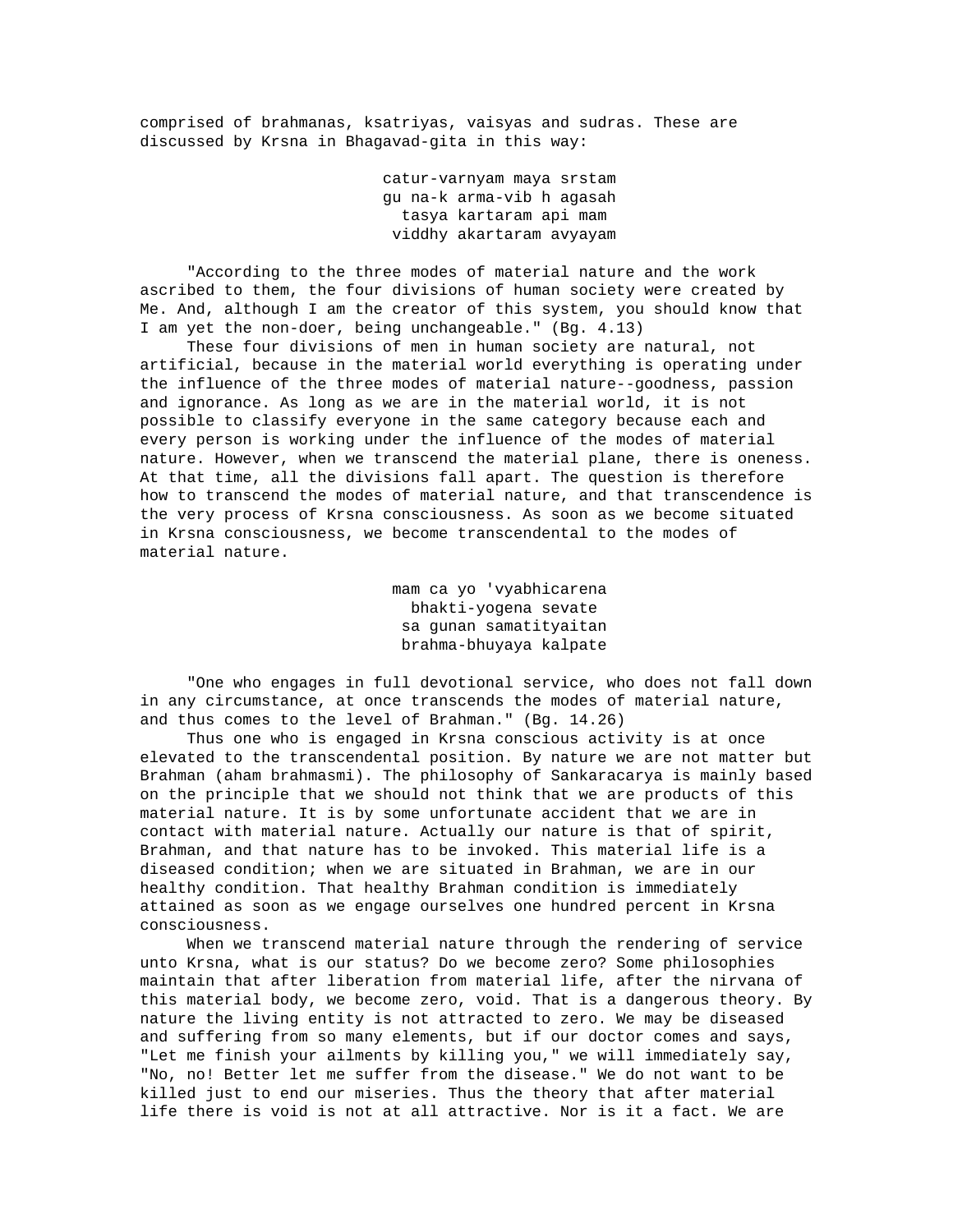sac-cid-ananda-vigraha, eternal, blissful and full of knowledge, and part and parcel of the Supreme. The Supreme Lord is sac-cid-anandavigraha, and we are qualitatively one with Him. Although very small, a drop of seawater is as salty as the sea, and although we are but spiritual atoms, we have the same properties as the supreme spirit whole. There is no question of being void, for as living entities our spiritual properties are all there in infinite variegatedness. If, however, out of the frustration of material existence we commit suicide, we do not end our miseries. We simply create other miseries. If one attempts suicide but does not succeed, or is somehow revived, he is subject to being punished under state law. Similarly, the laws of nature treat suicides as criminal acts. We are to end this material life only after finding out the true blissful life of eternity. We should not simply be trying to end the miseries of this life simply out of frustration, but we should engage ourselves in activities that will raise us to spiritual life.

 The four divisions of human society were created by Sri Krsna in order to facilitate this process of elevation. Just as a student is elevated from a lower class to a post-graduate class, the divisions of labor (catur-varnyam) are created to elevate us from the lowest stages of consciousness to the highest stage of Krsna consciousness. This process is a process of cooperation. In the human body, the most important part is the head, then the arms, the belly and the legs. Although the head is considered to be the most important part, there is no question of neglecting the legs or any other part. Similarly, in the divisions of human society, no one division is important to the exclusion of the others. Of these divisions, the brahmanas are considered to be the intellectual class, the class of teachers; the ksatriyas are the administrative and military class; the vaisyas are the mercantile and agricultural class; and the sudras are the common laborer class. In a properly run society, all of these classes are required. If they cooperate in their progress toward Krsna consciousness, there is no strife amongst them.

 In the present social status, we find that we are existing in these four divisions, but there is no cooperation. Everyone is dissatisfied. Today there is great strife between the capitalist class and laborer class because between them there is no compromise. There is only friction. All this strife amongst the classes is due to lack of Krsna consciousness. Indeed, there is not even a possibility of cooperation unless there is Krsna consciousness. Krsna consciousness is absolutely essential for harmonizing all facets of human society. Regardless of what class we belong to, if we cooperate in Krsna consciousness, there will be peace in the world.

 Thus Krsna consciousness is the utmost necessity for all divisions of society. Every chapter and every conclusion of Bhagavad-gita aim toward Krsna consciousness. Sri Krsna, who is speaking Bhagavad-gita, is always stressing devotion to His personal Self.

> manmana bhava madbhakto mad-yaji mam namaskuru mam evaisyasi satyam te pratijane priyo 'si me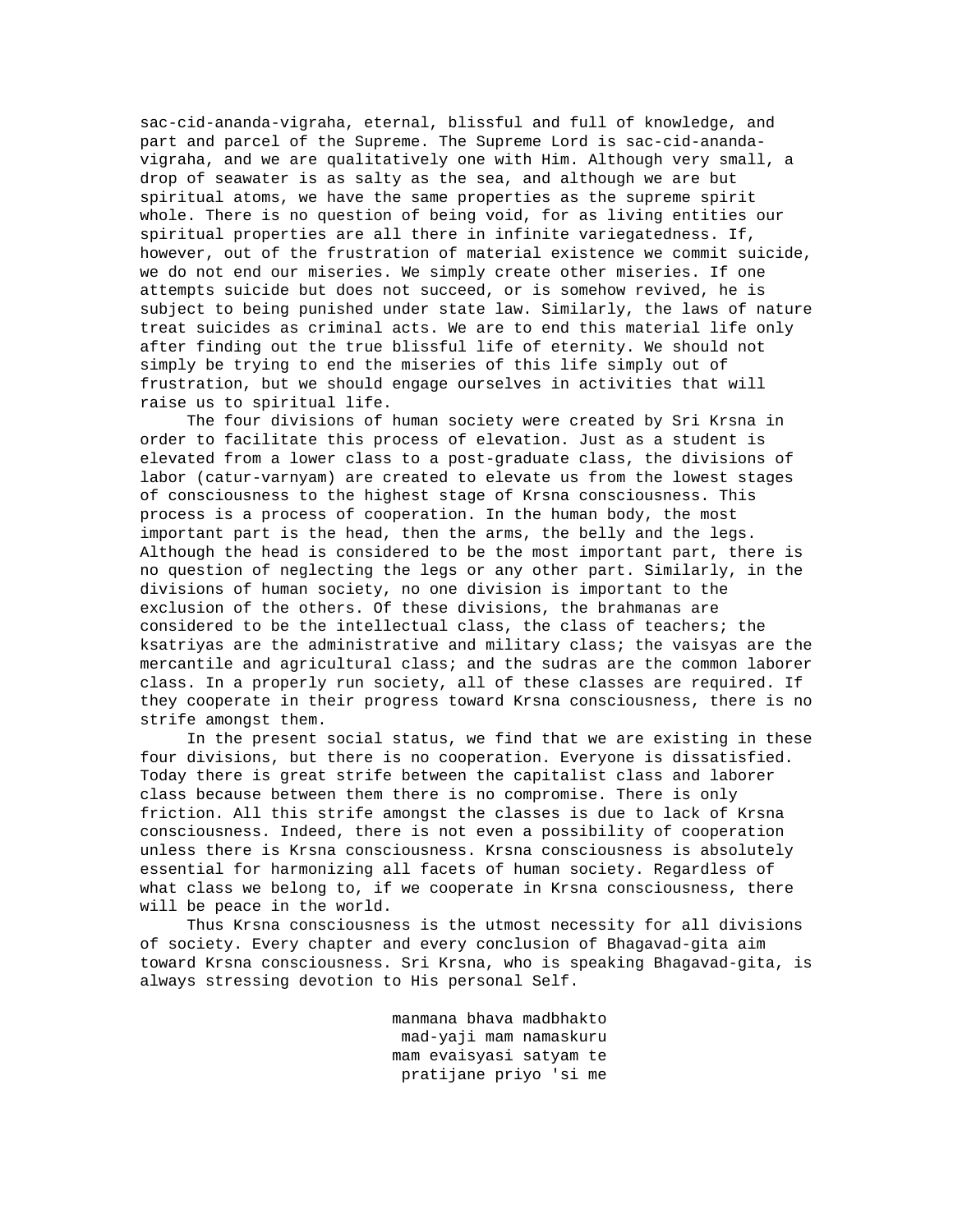"Always think of Me and become My devotee. Worship Me and offer your homage unto Me. Thus you will come to Me without fail. I promise you this because you are My very dear friend." (Bg. 18.65)

 Throughout Bhagavad-gita we find this word mam stressed. Mam means "unto Me," meaning unto Krsna. But there are many miscreants who are interpreting this mam to mean "everyone." When I say, "Bring me a glass of water," does it mean that I want you to bring everyone a glass of water? The individuality is there, but by jugglery of words they interpret "me" or "I" to mean "everyone." Consequently when Krsna says "I," the miscreants identify this "I" with themselves. This is a gross misinterpretation. Although Bhagavad-gita is very popular in the world, due to this misinterpretation by mundane scholars, it has not been properly understood.

 Bhagavad-gita clearly explains that this catur-varnyam system was established by Krsna, but He is outside of this system. When Krsna comes as an incarnation, He does not come as a member of any social order, not as a brahmana or anything else. When Krsna came, He came as the son of Devaki and Vasudeva. Vasudeva belonged to the royal family and was therefore a ksatriya. As such, Krsna played the part of a ksatriya, but this does not mean that Krsna belonged to the ksatriya class. There are many incarnations of Krsna in many forms of life. In one incarnation He appeared as a fish, as a member of the community of fishes, but this does not mean that He is a fish. If we think upon seeing a fish that it belongs to Krsna's family, we are mistaken. Of course, from another point of view, everything is Krsna, but Krsna is aloof from everything. This is the transcendental nature of Krsna, and if we understand it, we will be liberated from birth and death. Although Krsna has established the four divisions of human society, He is not in any one of them (tasya kartaram api mam viddhy akartaram avyayam). As soon as we understand that although Krsna was born into a ksatriya family, He is not a ksatriya, we actually become liberated. If we think that because Krsna acts in a particular way--as on the battlefield He gave instructions to Arjuna to fight--He is bound by the reactions of His activities, we are mistaken. "Works do not defile Me," Sri Krsna says (na mam karmani limpanti). In conclusion, we must accept the fact that when Krsna comes as one of us, He is not in actuality "one of us." He is transcendental. This fact we must learn by submissive inquiry from authoritative sources, such as Bhagavad-gita or a spiritual master who is fully realized in Krsna consciousness.

 Today all facets of human society are thinking that their selfinterest is in maintaining this body. Consequently today's society is simply a society of cats, dogs and hogs. From Vedic literatures we can understand that we don't have to work hard all day simply to maintain this body. We are working very hard because we are trying to control material nature for the purposes of sense gratification. One who can come to understand that Krsna is the root of everything, the origin of everything, can understand the meaning of isvarah paramah krsnah--Krsna is the supreme controller. In the universe there are many isvaras, or controllers, but Krsna is the supreme among all of them. Krsna consciousness gives us this knowledge. Without it, we will remain ignorant of our real self-interest.

 Modern society is in dire need of intellectual persons or brahmanas who can broadcast real spiritual knowledge all over the world. That is an absolute necessity for a society which is working hard simply to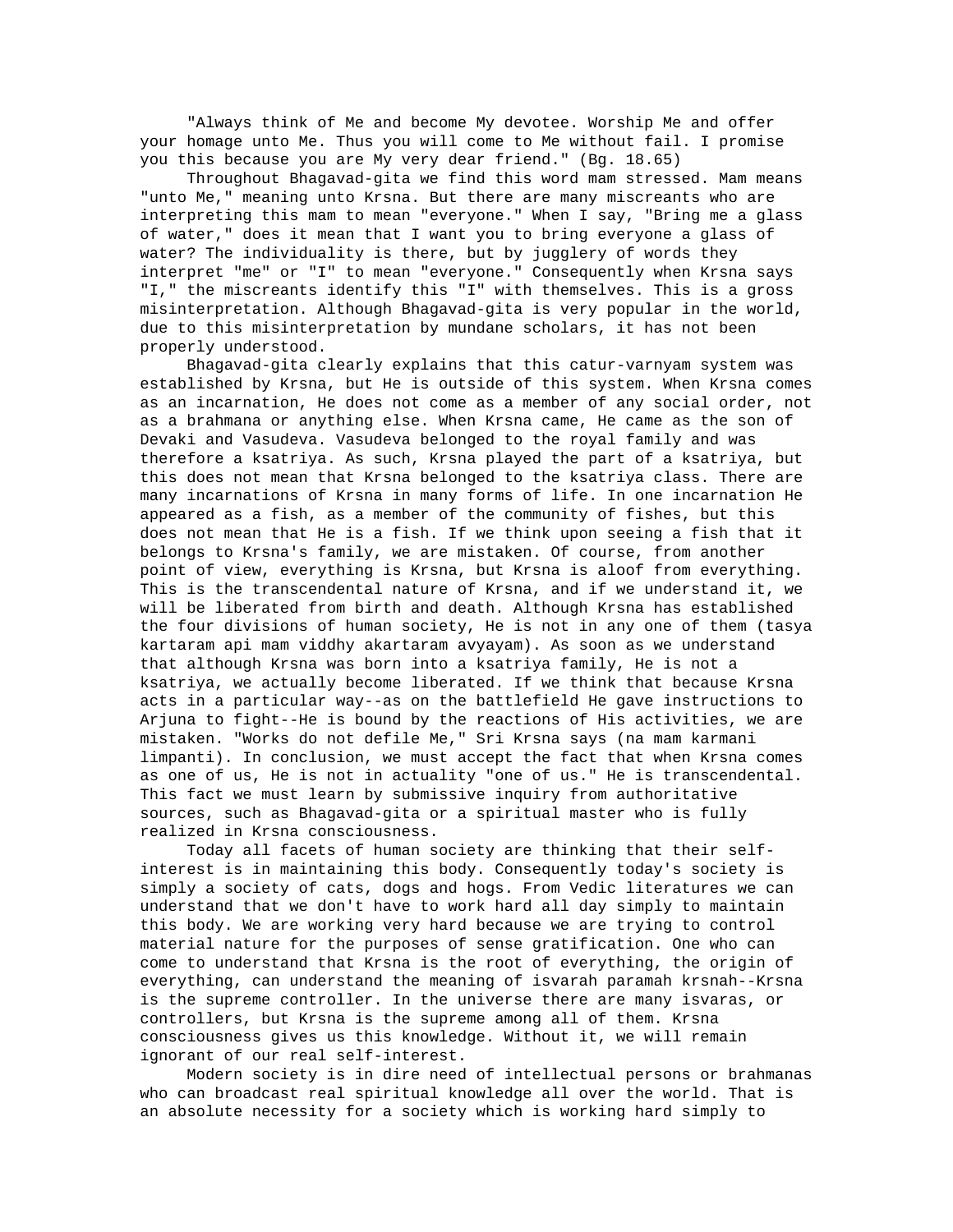exploit nature. If people try to understand this Krsna consciousness movement scientifically and philosophically, with their best knowledge and judgement, and try to cooperate, there will be peace all over the world. In essence, the method is very simple. We need only chant Hare Krsna, Hare Krsna, Krsna Krsna, Hare Hare/ Hare Rama, Hare Rama, Rama Rama, Hare Hare and follow the regulative principles mentioned before. By following the regulative principles, we will be avoiding the four pillars of sinful life, and by chanting the Hare Krsna mantra, we will be associating with God constantly; thus there will be peace among all classes of men.

Chapter Four

Knowing Krsna as He Is

 We do not need any high qualifications to offer prayers to the Supreme personality of Godhead. Whatever our social or intellectual position may be, we can offer prayers. We do not have to be very learned or very scholarly, nor do we have to present our prayers in nicely selected words that are poetical, rhetorical or metaphorical. None of this is required, although if it is there it is very nice. We simply have to express our feelings, but in order to be able to do this we have to be aware of our position. Once we are aware of our position, our feelings can be expressed sincerely and automatically.

 What is our position? This has been taught by Lord Caitanya Mahaprabhu, who teaches us how to pray in his prayer:

> na dhanam na janam na sundarim kavitam va jagadisa kamaye mama janmani janmanisvare bhavatad bhaktir ahaituki tvayi

 "O almighty Lord! I have no desire to accumulate wealth, nor have I any desire to enjoy beautiful women, nor do I want any number of followers. What I want only is that I may have Your causeless devotional service in my life--birth after birth." (Siksastakam, 4)

 In this prayer the word jagadisa means "Lord of the universe." Jagat means universe, and isa means Lord. Whether we are Hindu, Moslem or Christian or whatever, we must acknowledge that there is a supreme controller of this universe. This cannot be denied by anyone who has faith in God. Our conviction should be that our Supreme Father is Jagadisa, or Lord of the entire universe. Only Lord Jagadisa is in control; everyone else is controlled. The atheists, however, do not like this term because they like to think that they are in control, but actually this is not the case. All beings in the material world are subject to the three modes of material nature--goodness, passion and ignorance--but the Supreme Lord is above these modes.

> tribhir gunamayair bhavair ebhih sarvam idam jagat mohitam nabhijanati mam ebhyah param avyayam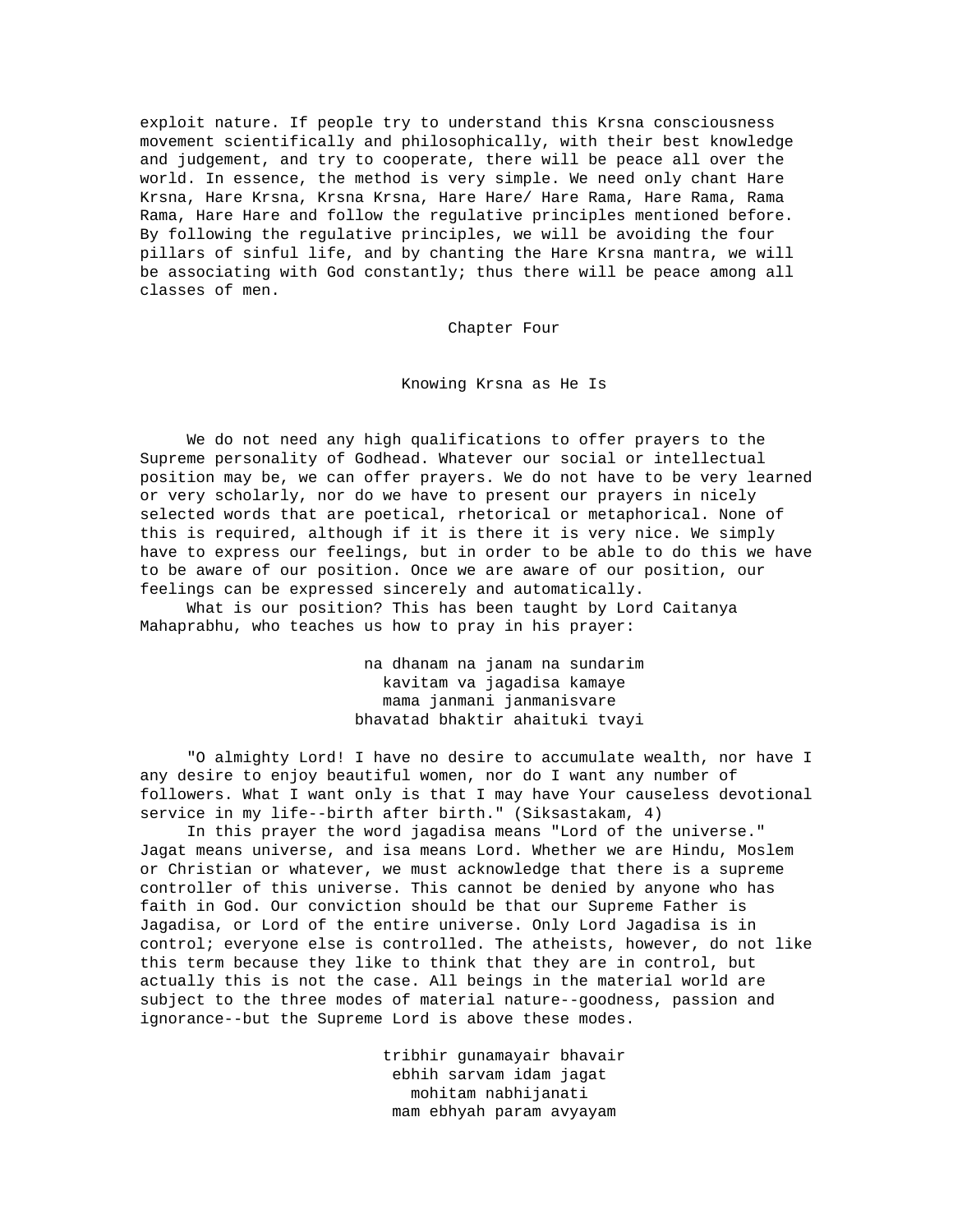"Deluded by the three modes (goodness, passion, and ignorance), the whole world does not know Me who am above them and inexhaustible." (Bg. 7.13)

"**Elevation to Krishna Consciousness**" by His Divine Grace A.C. Bhaktivedanta Swami Prabhupada.

COPYRIGHT NOTICE: This is an evaluation copy of the printed version of this book, and is NOT FOR RESALE. This evaluation copy is intended for personal non-commercial use only, under the "fair use" guidelines established by international copyright laws. You may use this electronic file to evaluate the printed version of this book, for your own private use, or for short excerpts used in academic works, research, student papers, presentations, and the like. You can distribute this evaluation copy to others over the Internet, so long as you keep this copyright information intact. You may not reproduce more than ten percent (10%) of this book in any media without the express written permission from the copyright holders. Reference any excerpts in the following way: "Excerpted from "Elevation to Krishna Consciousness" by A.C. Bhaktivedanta Swami Prabhupada, courtesy of the Bhaktivedanta Book Trust International, www.Krishna.com."

This book and electronic file is Copyright 1977-2003 Bhaktivedanta Book Trust International, 3764 Watseka Avenue, Los Angeles, CA 90034, USA. All rights reserved. For any questions, comments, correspondence, or to evaluate dozens of other books in this collection, visit the website of the publishers, www.Krishna.com.

 The Brahma-samhita also gives us information regarding Jagadisa, the Supreme. In that work, Lord Brahma says that the supreme controller is Lord Krsna Himself (isvarah paramah krsnah). The word isvarah means controller, and the word paramah means supreme. All of us are controllers to some limited extent. If we have nothing to control, sometimes we keep a dog or cat so we can say, "My dear dog, please come here." In this way we can think, "I am the controller." Sometimes the tables turn, however, and we find that the dog controls the master. This happens because actually no one is the controller, and everyone is controlled. Unfortunately we are forgetful of this situation, and this forgetfulness is called maya. We refuse to accept any controller of this universe because if we accept a controller we have to account for our sinful activities, just as when we accept the government we have to account for our unlawful activities. Our position is that we want to continue in our sinful activities, and therefore we deny the existence of a controller. This is the basic principle of godlessness. The current propaganda that "God is dead" is spread because people want to continue being rascals without restriction. This is the basic principle underlying the denial of God's existence. But however much we deny His existence, He will not die. In this regard, there is a Bengali proverb that says: sakuni sape gorumarana. The work sakuni means vulture.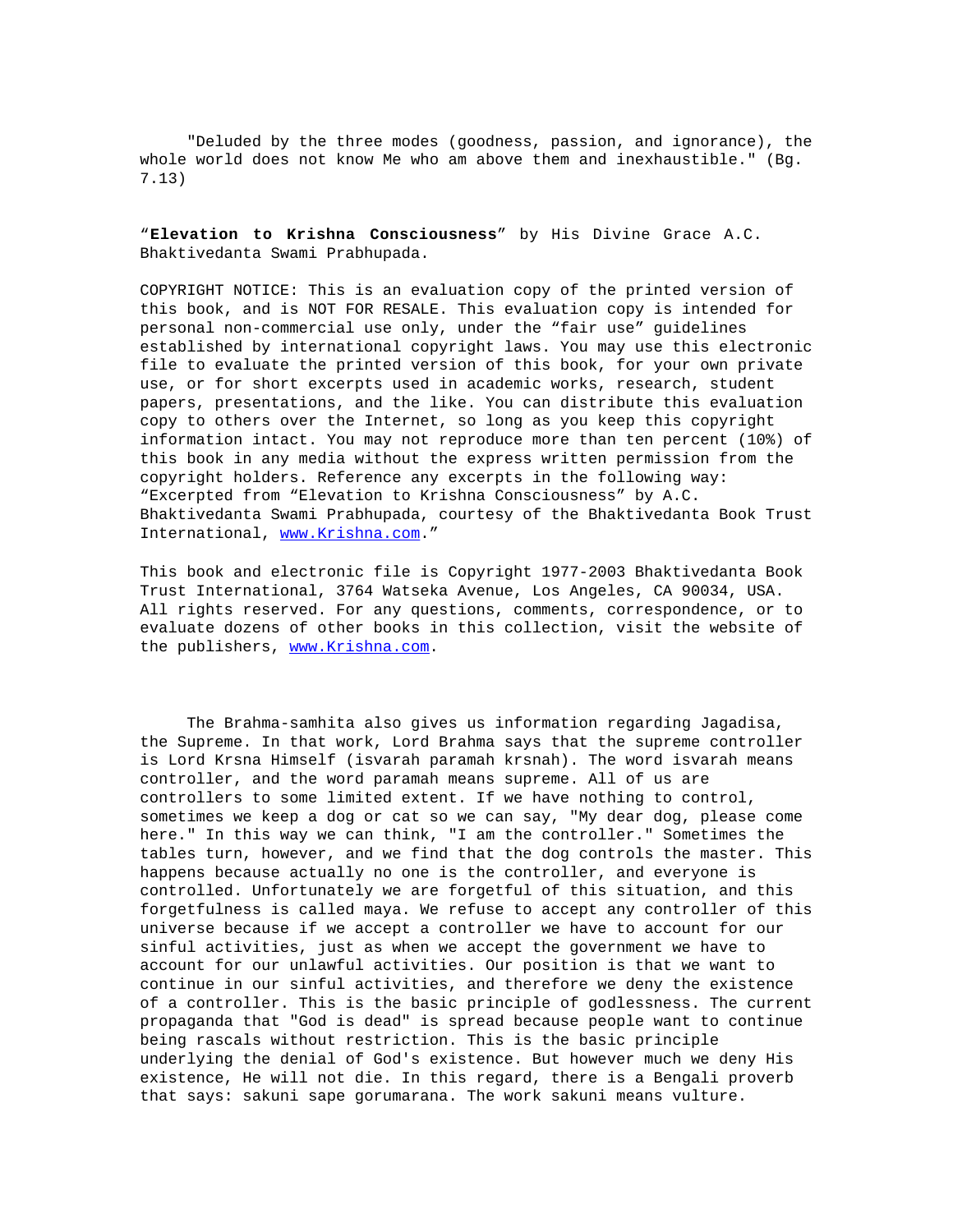Vultures enjoy dead animal carcasses, especially the carcass of the cow. Sometimes a vulture may go for days without a carcass; therefore this proverb says that the vulture curses the cow, wishing him to die. But this does not mean that the cow will die just to oblige the vulture. Similarly, these atheistic vultures want to see God dead so they can take pleasure in thinking, "Now God is dead, and I can do anything I like."

 We must know then for certain that there is a controller; that is the beginning of knowledge. Why should we deny this truth? In every field of activity we find some finite controller, so how can we deny the existence of an infinite controller in this creation? It is not without reason therefore that Lord Caitanya Mahaprabhu particularly uses this word Jagadisa, Lord of the universe. He does not manufacture the term, for it is found in many different Vedic mantras. For instance:

> tava kara-kamala-vare nakham adbhuta-srngam dalita-hiranya kasipu-tanu-bhrngam kesava dhrta-narahari-rupa jaya jagadisa hare

 "O my Lord, Your hands are very beautiful, like the lotus flower, but with Your long nails You have ripped apart the wasp Hiranyakasipu. Unto You, Lord of the universe, do I offer my humble obeisances."

 Hiranyakasipu was an atheist who denied the existence of God, but God came as Lord Nrsimhadeva, a half-man, half-lion incarnation, and killed him. Therefore praise is given to the Lord as supreme controller of the universe and all living entities (jaya jagadisa hare).

 There is also another prayer: jagannatha-svami nayana-patha-gami bhavatu me: "O Lord of the universe, please be visible unto me." In all these prayers, and in many others, the supreme controller of the universe is acknowledged. Everyone is trying to become supreme controllers, but it is not possible by individual, communal or national effort. Because everyone is trying to be supreme, there is great competition in the world. The world is created in such a way, however, that no one can become supreme. Regardless of what position we place ourselves in, we will find that someone is inferior to us and that someone is superior. No one individual can say, "I am the supreme. No one is above me." Nor can anyone say, "I am the most inferior. No one is below me." Once we think that we are the most inferior, we'll immediately find that someone is inferior to us; and once we think that we are supreme, we'll immediately find someone superior. This is our position.

 God's position, however, is not like this. In Bhagavad-gita Krsna asserts His superiority Himself in this way:

> mattah parataram nanyat kincid as ti dhananjaya mayi sarvam idam protam sutre mani-gana iva

 "O conqueror of wealth (Arjuna), there is no truth superior to Me. Everything rests upon Me, as pearls are strung on a thread." (Bg. 7.7)

 God is asamaurdha, which means that no one is equal to or superior to Him. If we find someone who has no superior, we can accept him as God. God can be defined as one who has no superior and who has no equal.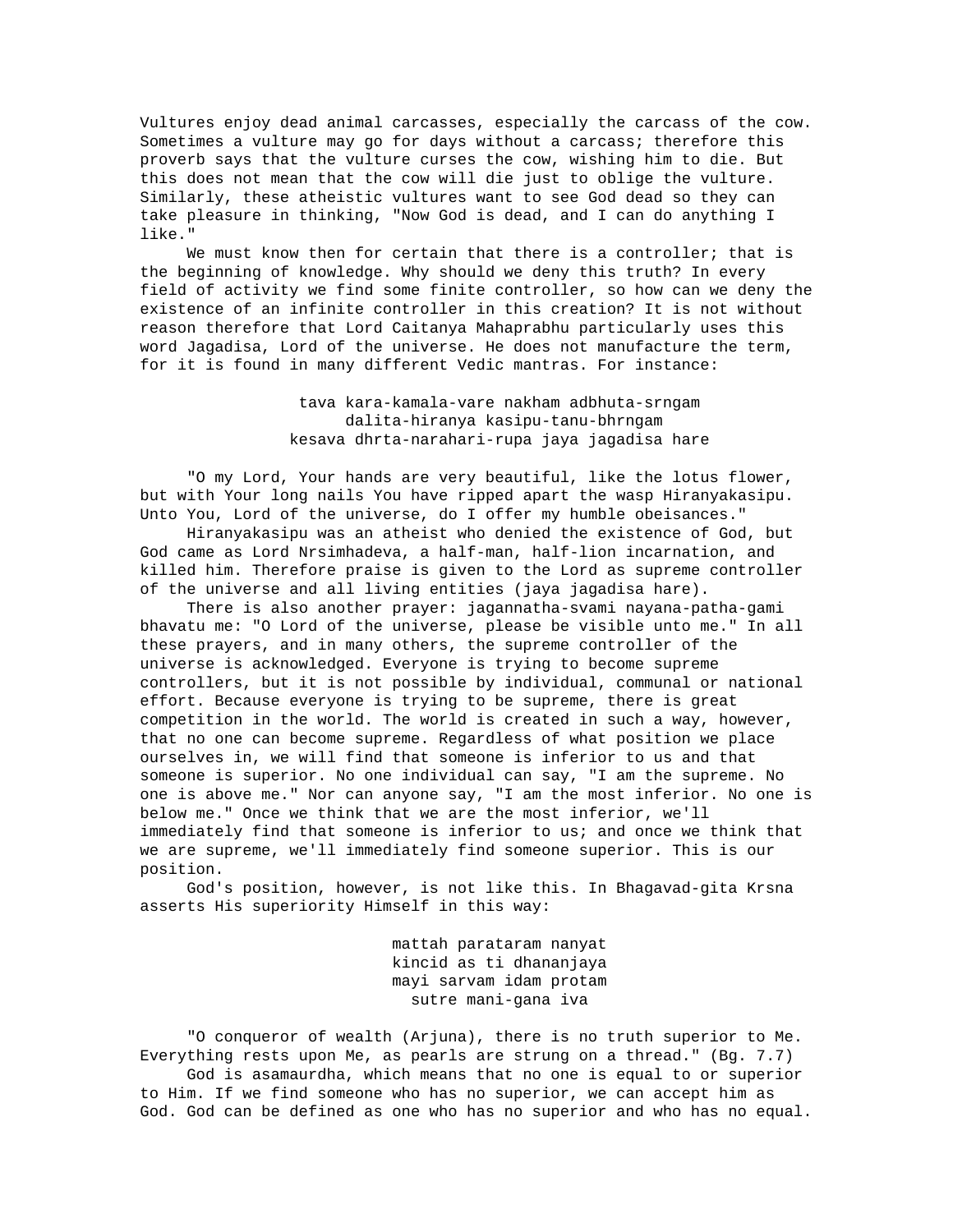This is the Vedic version. In the Upanisads it is said, na tat samas cabhyadhikas ca drsyate: no one is found equal to or greater than Him.

 Another characteristic of God is that He has nothing to do. In the material world, when a man is considered very important, he always has a great number of things to do. The President of the United States, for instance, is considered to be the supreme man in the country, but as soon as there is some disturbance in Central Europe or in any other place in the world, he immediately has to call a meeting of his cabinet to consider how to deal with the situation. So even he is required to do so many things. If he does not do anything, he is no longer the supreme man. In Vedic literatures, however, we find that God has nothing to do (na tasya karyam karanam ca vidyate). Krsna may act in so many ways in the world, but it is not because He is required to do so. This is indicated in Bhagavad-gita.

> na me parthasti kartavyam trisu lokesu kincana nanavap tam avaptavyam varta eva ca karmani

 "O son of Prtha, there is no work prescribed for Me within all the three planetary systems. Neither am I in want of anything, nor have I the need to obtain anything--and yet I am engaged in work." (Bg. 3.22)

 In this respect it is interesting to note that one European gentleman, who went to Calcutta and visited several temples, noted that in the temple of the goddess Kali, the deity had a very ferocious figure, with a chopper in hand, and was cutting off the heads of demons and wearing them as garlands. In other temples he saw the deity engaged in similar activities, but when he came to the Radha-Krsna temple, he said, "I find that in this temple there is God." When asked how he concluded this, he said, "In every temple I saw that the deity was doing something, but here I see that God is simply playing a flute and enjoying Himself. He obviously has nothing to do." This is a very intelligent conclusion; indeed, it is the Vedic conclusion.

 Nowadays it is becoming fashionable for people to claim that they are becoming God by meditation. This means that by meditation it is possible to transform oneself into God; in other words, God meditates, and by His meditation He becomes God. This is all nonsense. God is God, and He was always God and will always be God. Even as an infant on the lap of His mother Krsna is God. No meditation was required, no austerity or penance. When Putana, the demonic witch, came to poison Baby Krsna, she came as a beautiful young girl and asked Mother Yasoda, "Oh, Yasodamayi, you have a very nice baby. Will you kindly give Him to me so I can nurse Him?" Yasoda was a very simple village woman, and she said, "Oh yes, you can take my child." Putana had smeared poison on her breasts, and she intended to kill Krsna by letting Him suck them. This is the demonic spirit; demons are always wanting to kill Krsna so they can say, "God is dead. There is no God. God is impersonal." Krsna was so kind to Putana that He allowed her to nurse Him, but when He sucked her breasts He not only sucked out the poison but her life as well. Putana fell to the ground dead and was immediately transformed into her original demonic form. So this is God; in the lap of His mother He is God. He does not have to become God by meditation, penance, austerity or by following rules or regulations. He is substantially and eternally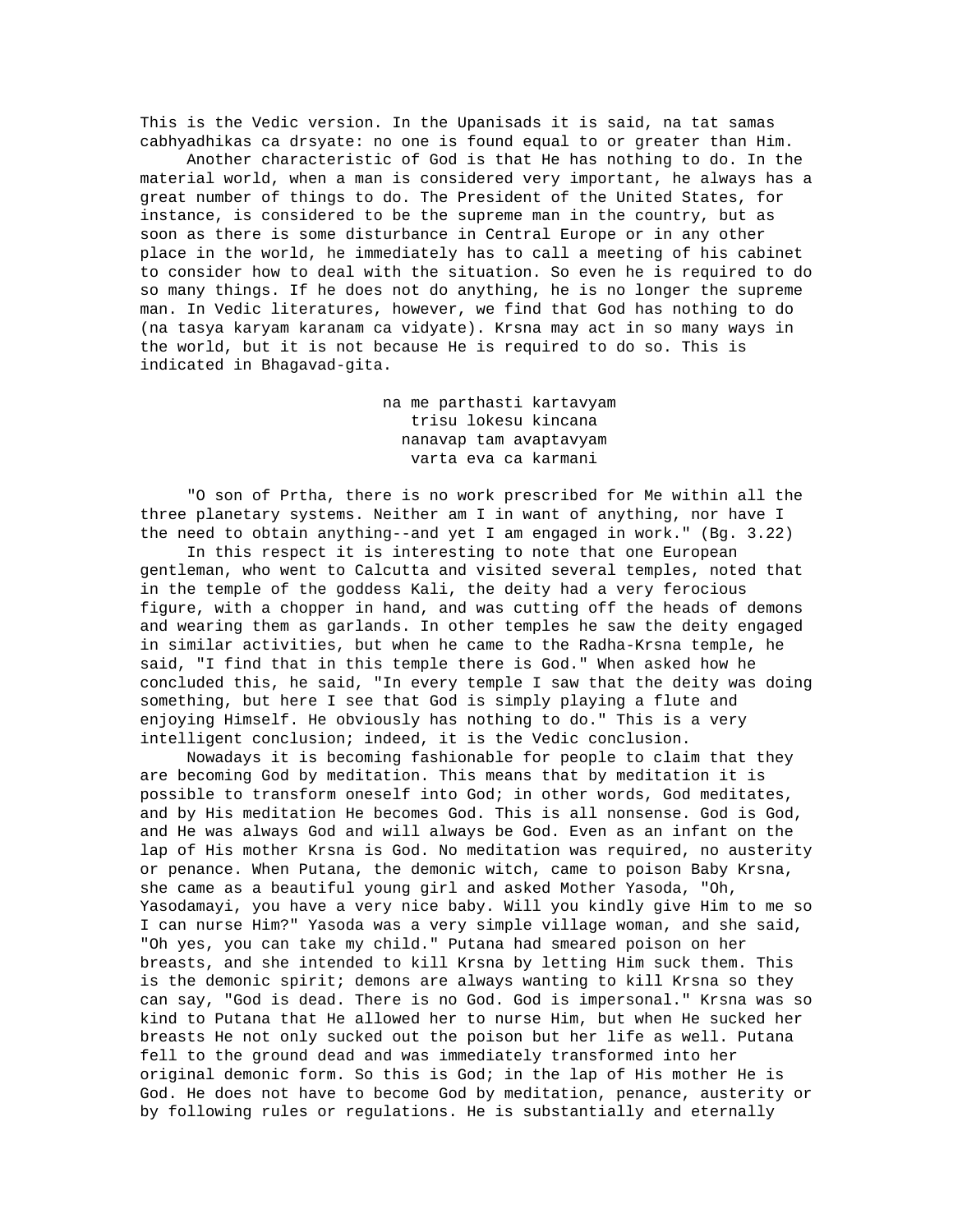God, and He has nothing to do. If one claims that he can become God by worshiping such and such a deity or by meditating, we should immediately take it that he is not a god, but a dog. In understanding God, we must be careful to accept the Vedic conclusion only: na tasya karyam karanam ca vidyate: God has nothing to do. Why would God have to do something to become God? If we manufacture gold, that is artificial gold, not real gold. Gold is natural, and similarly God is natural. In His childhood pastimes, in the lap of His mother, He is God; while He is playing with His boyfriends, He is God; while He is dancing, He is God; while He is fighting at Kuruksetra, He is God; while He is married to His queens, He is God; and while He is speaking, He is God. There is no difficulty in understanding God. All that is required of us is that we listen to Krsna.

In Bhagavad-gita Krsna tells Arjuna:

 aham sarvasya prabhavo mattah sarvam pravartate iti matva bhajante mam budha bhava-samanvitah

 "I am the source of everything; from Me the entire creation flows. Knowing this, the wise worship Me with all their hearts." (Bg. 10.8) This means that Sri Krsna is the fountainhead of Lord Siva and the origin of Visnu and of Brahma, and, of course, of all other demigods and other living creatures. He says further:

> mamaivamso jiva-loke jiva-bhutah sanatanah manah-sasthanindriyani prakrti-sthani karsati

 "The living entities in this conditional world are My fragmental parts, and they are eternal. But due to conditioned life, they are struggling very hard with the six senses, which include the mind." (Bg. 15.7)

 In the Brahma-samhita Lord Brahma explains that if we are looking for God, here is God.

> premanjana-cchurita-bhakti-vilocanena santah sadaiva hrdayesu vilokayanti yam syamasundaram acintya-guna-svarupam govindam adi-purusam tam aham bhajami

 "I worship Govinda, the primeval Lord, Who is Syamasundara, Krsna Himself, with inconceivable innumerable attributes, whom the pure devotees see in their heart of hearts with the eye of devotion tinged with the salve of love." (Bs. 5.38)

 There are similar descriptions everywhere in Vedic literature, but rascals and demons are so obstinate that even though Krsna is confirmed to be the Supreme God by the twelve standard acaryas (Brahma, Narada, Siva, Bhisma, the Kumaras, Kapila, Manu, etc.) and by Vyasa, Devala and many other devotees, they still refuse to accept Him. Lord Caitanya Mahaprabhu also confirms that Krsna is the Supreme Godhead, and the Srimad-Bhagavatam says, krsnas tu bhagavan svayam. Srimad-Bhagavatam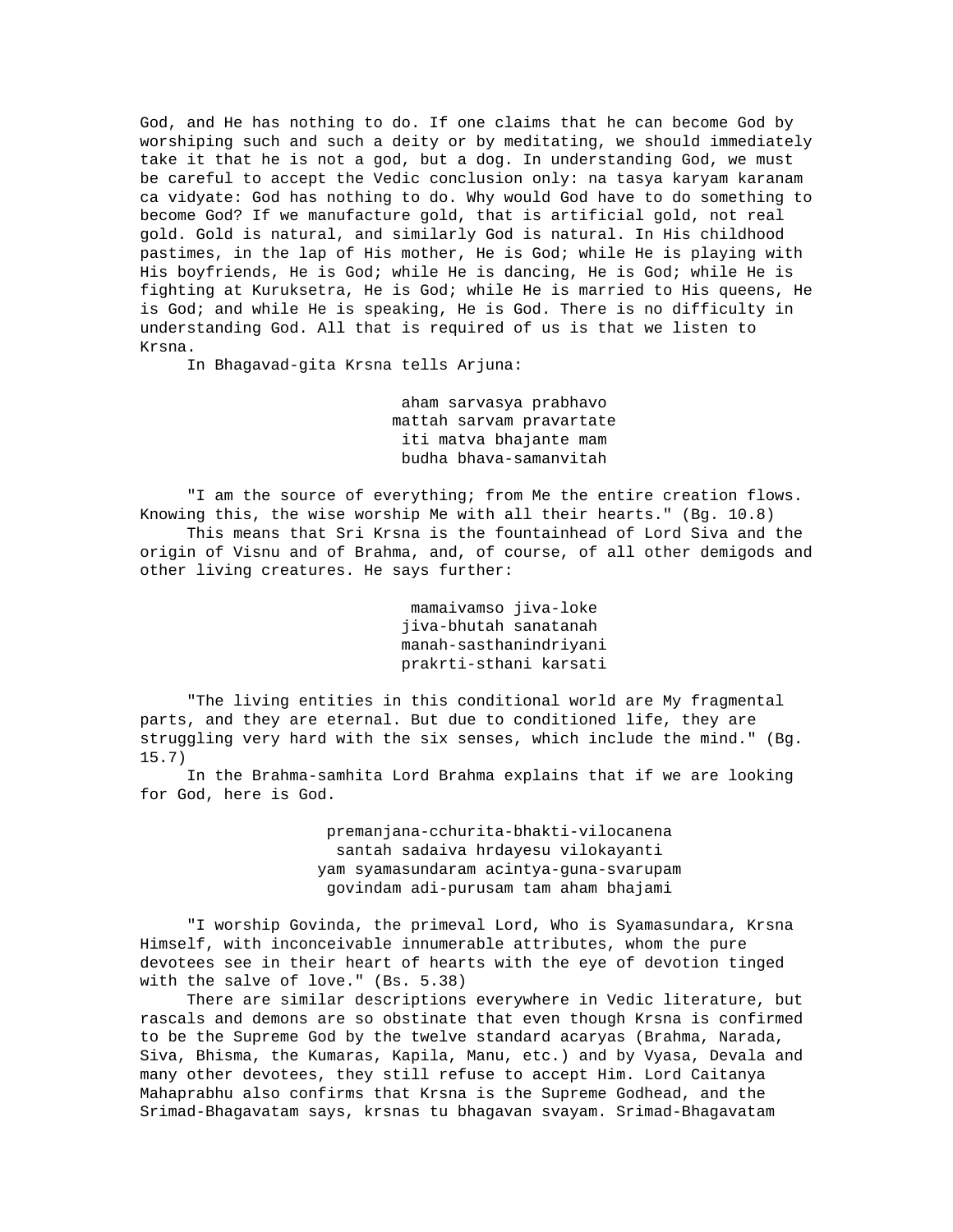gives a list of all incarnations of God, and at last concludes that the name Krsna, which appears on this list, indicates the Supreme personality of Godhead, whereas all other names represent manifestations or incarnations. Ete camsa-kalah pumsah. All other names of God are either parts of God or portions of parts. The parts are called amsa, and the portions of parts are called kalah. As living entities, we are amsa, but we are very fragmental amsa. All others are either amsa or kalah, but Krsna is bhagavan svayam--the Supreme personality of Godhead.

 Our prayers should be directed to the Supreme personality of Godhead and none else. Therefore we pray with Brahma:

> cintamani-prakara-sadmasu kalpa-vrksa laksavrtesu surabhir abhipalayantam laksmi-sahasra-sata-sambhrama-sevyamanam govindam adi-purusam tam aham bhajami

 "I worship Govinda, the primeval Lord, the first progenitor, who is tending the cows, fulfilling all desire, in abodes built with spiritual gems, surrounded by millions of wish-fulfilling trees, always served with great reverence and affection by hundreds of thousands of Laksmis, or gopis." (Bs. 5.29)

 Here Krsna is called the original person (adi-purusam). We are all persons. Our father is a person, and therefore we are persons. If we trace our father's father back, we will find that he was also a person, and that his father was a person, and so on all the way back to Lord Brahma, who was the first created person in this universe. Then we will also find that Lord Brahma's father, Visnu, is also a person. Everyone is a person, and Krsna is the supreme person. The impersonalists' understanding of God is called nirarca. Nih means "negative" and arca means "form," so nirarca means "negative form." The impersonalists are mistaken when they think that God has no form at all. The word nirarca does not indicate that He has no form, but that he has no material form as we do. Form is there, but it is not material; it is spiritual form.

 What is the value of our form? This form will be changed after a few years, as soon as we give up the body. Our forms are changed just as we change our suits and dresses, but God doesn't have a form like this; therefore He is sometimes called nirarca. Form is there, and that also has been explained in the Brahma-samhita. Lord Brahma describes His form in this way:

> venum kvanan tam aravinda-dalayataksam barhavatamsam asitam b uda-sun darangam kandarpa-koti-kamaniya-visesa-subham govindam adi-purusam tam aham bhajami angani yasya sakalendriya-vrttimanti pasyanti panti kalayanti ciram jaganti ananda-cinmaya-sad-ujjvala-vigrahasya govindam adi-purusam tam aham bhajami

 "I worship Govinda, the primeval Lord, who is adept at playing on His flute, with blooming eyes like lotus petals, with head bedecked with a peacock's feather, with the figure of beauty tinged with the hue of blue clouds, and His unique loveliness charming millions of Cupids. I worship Govinda, the primeval Lord, whose transcendental form is full of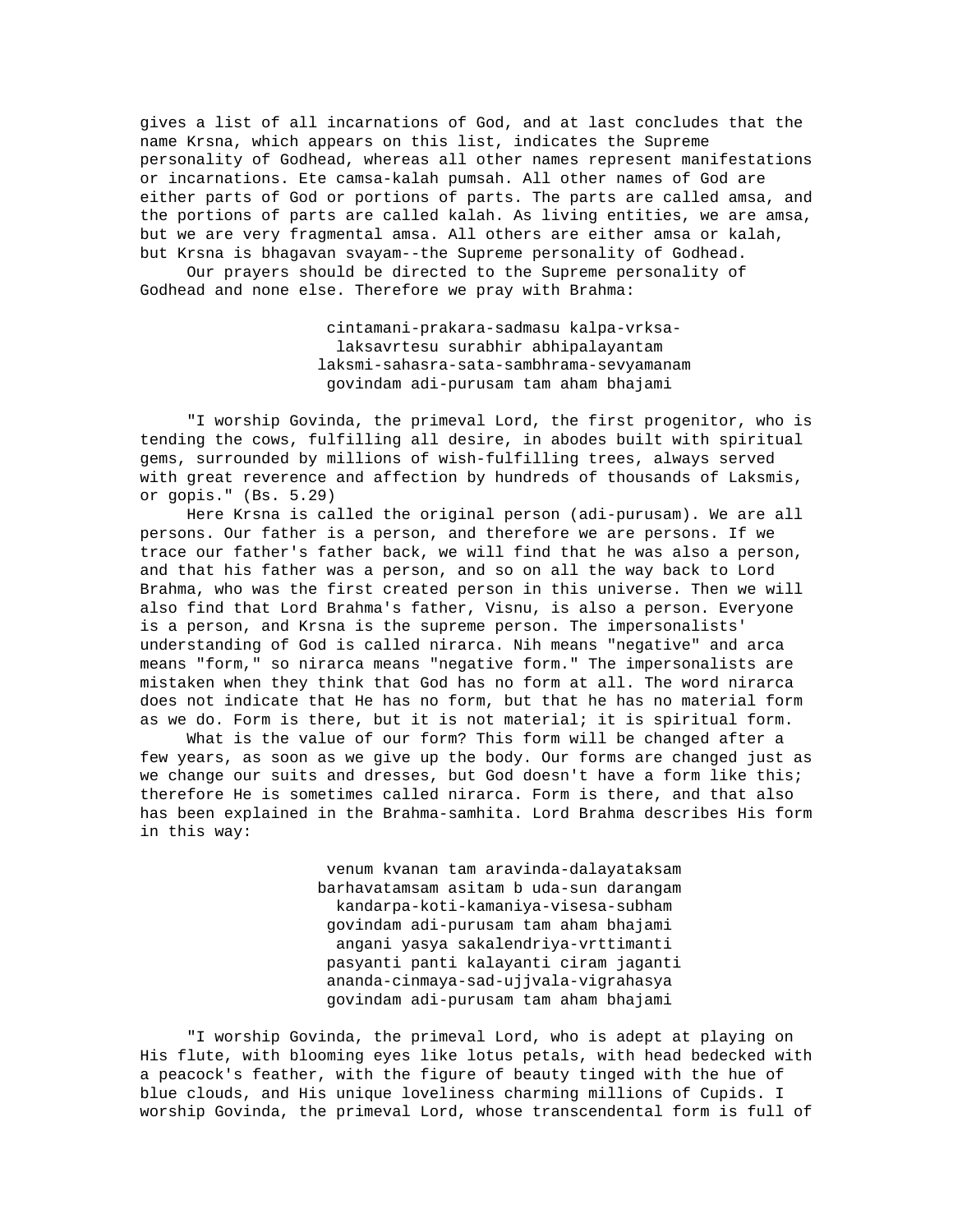bliss, truth and substantiality and is thus full of the most dazzling splendor. Each of the limbs of that transcendental figure possesses, in Himself, the full-fledged functions of all the organs, and eternally sees, maintains and manifests the infinite universes, both spiritual and mundane." (Bs. 5.30,32)

 This form has nothing whatsoever to do with material forms. Impersonalists say, "Oh, you say Krsna has a form. If so, how can you say that He is the Supreme? The impersonal Brahman is the Supreme, and the impersonal Brahman is formless." But we have information from Bhagavad-gita that Krsna is the source of the impersonal Brahman.

> brahmano hi pratisthaham amrtasyavyayasya ca sasvatasya ca dharmasya sukhasyaikan tikasya ca

 "And I am the basis of the impersonal Brahman, which is immortal and imperishable, eternal, the constitutional position of ultimate happiness." (Bg. 14.27)

 Krsna certainly has form, but His form, as stated before, is saccid-ananda-vigraha, eternal, full of bliss, and full of knowledge. The attributes of His transcendental body are summarized by Lord Brahma in this way:

> isvarah paramah krsnah sac-cid-ananda-vigrahah anadir adir govindah sarva-karana-karanam

 "Krsna, who is known as Govinda, is the Supreme Godhead. He has an eternal, blissful spiritual body. He is the origin of all. He has no other origin and He is the prime cause of all causes." (Bs. 5.1)

 The word Govinda means "He who gives pleasure to the senses." We perceive pleasure through our senses, and therefore Krsna, who is the reservoir of pleasure, is called Govinda. If we serve Krsna with purified senses, we will begin to relish the pleasure of that supreme reservoir.

 How can we describe God or understand His glories? It is not possible. God is unlimited. Regardless of our finite limitations, however, we can express our own feelings and say, "My God, my Lord." This will be accepted. Lord Caitanya Mahaprabhu teaches us to pray in this way:

> ayi nandatanuja kinkaram patitam mam visame bhavambudhau krpaya tava pada-pankaja sthita-dhulisadrsam vicintaya

 "O son of Maharaja Nanda, I am Your eternal servitor, and although I am so, somehow or other I have fallen in the ocean of birth and death. please, therefore, pick me up from this ocean of death and fix me as one of the atoms at Your lotus feet." (Siksastakam, 5)

This should be the standard of prayer; we should only want to be placed as one of the atoms at Krsna's lotus feet to render service unto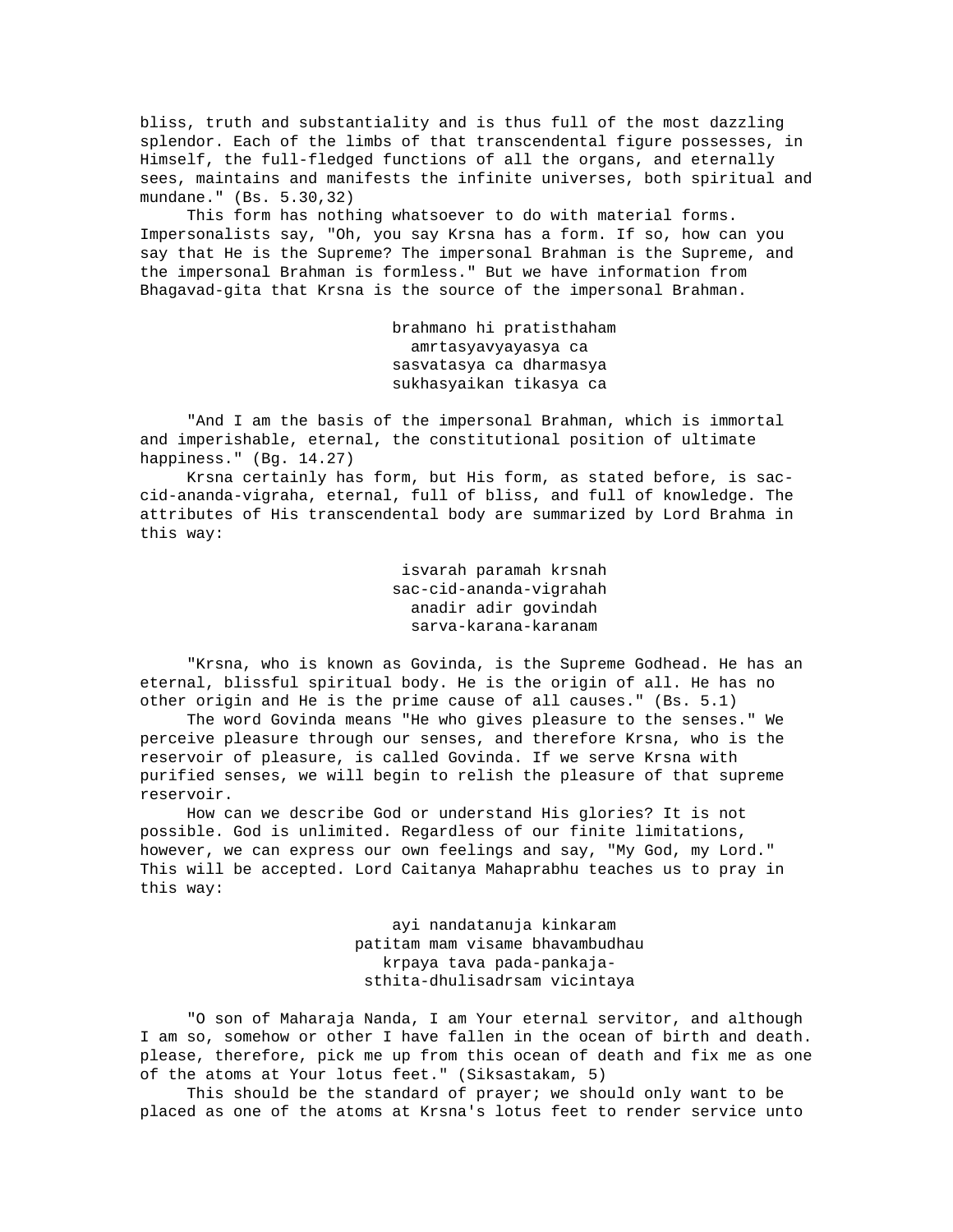Him. Everyone is praying to God with some interest, but even if we pray to God, "Give me some money, give me some relief, a nice house, a nice wife, or nice food," that is also good. Yet this is not to the standard of Lord Caitanya Mahaprabhu's prayer. Our only prayer should be that the Lord enable us to serve Him birth after birth. Our prayer should be, "Dear Lord, You are so great that I want to engage in Your service. I have been serving all these rascals, and I am not satisfied. Now I have come to You. please engage me in Your service." This is the last word in prayer. Some people complain that when they pray to God they do not feel His presence. We should know that this is due to our incapacities, not God's. There are two conceptions of presence--the physical conception and the vibrational conception. The physical conception is temporary, whereas the vibrational conception is eternal. When we enjoy or relish the vibration of Krsna's teachings in Bhagavad-gita, or when we chant Hare Krsna, we should know that by those vibrations He is immediately present. He is absolute, and because of this His vibration is just as important as His physical presence. When we feel separation from Krsna or the spiritual master, we should just try to remember their words of instructions, and we will no longer feel that separation. Such association with Krsna and the spiritual master should be association by vibration, not physical presence. That is real association. We put so much stress on seeing, but when Krsna was present on this earth, so many people saw Him and did not realize that He is God; so what is the advantage of seeing? By seeing Krsna, we will not understand Him, but by listening carefully to His teachings, we can come to the platform of understanding. We can touch Krsna immediately by sound vibration; therefore we should give more stress to the sound vibration of Krsna and of the spiritual master--then we'll feel happy and won't feel separation.

 From Srimad-Bhagavatam we understand that when Krsna departed from this world, Arjuna was overwhelmed with sorrow, but when he began to remember the instructions of Bhagavad-gita, he became pacified. Arjuna was Krsna's constant friend, so when Krsna went to His abode, Arjuna was overwhelmed, but just by remembering His teachings he got relief from the pains of separation. Thus whenever we feel separation, it is best to remember the teachings. The teachings of Bhagavad-gita were imparted to Arjuna for his happiness and for the happiness of all men. This is indicated by Krsna, at the beginning of the Tenth Chapter, when He says:

> bhuya eva maha-baho srnu me paramam vacah yat te 'ham priyamanaya vaksyami hita-kamyaya

 "Again, O mighty-armed Arjuna, listen to My supreme word, which I shall impart to you for your benefit and which will give you great joy." (Bg. 10.1)

 By hearing the words of Lord Krsna and following them carefully, we will attain not only peace in the world, but the supreme peace (param santim). All that is required is that we seek refuge in the lotus feet of Krsna and render service unto Him by chanting His glories and pushing this Krsna consciousness movement in every town and village of the world. It is Krsna's promise that by such surrender peace and eternal life will come automatically.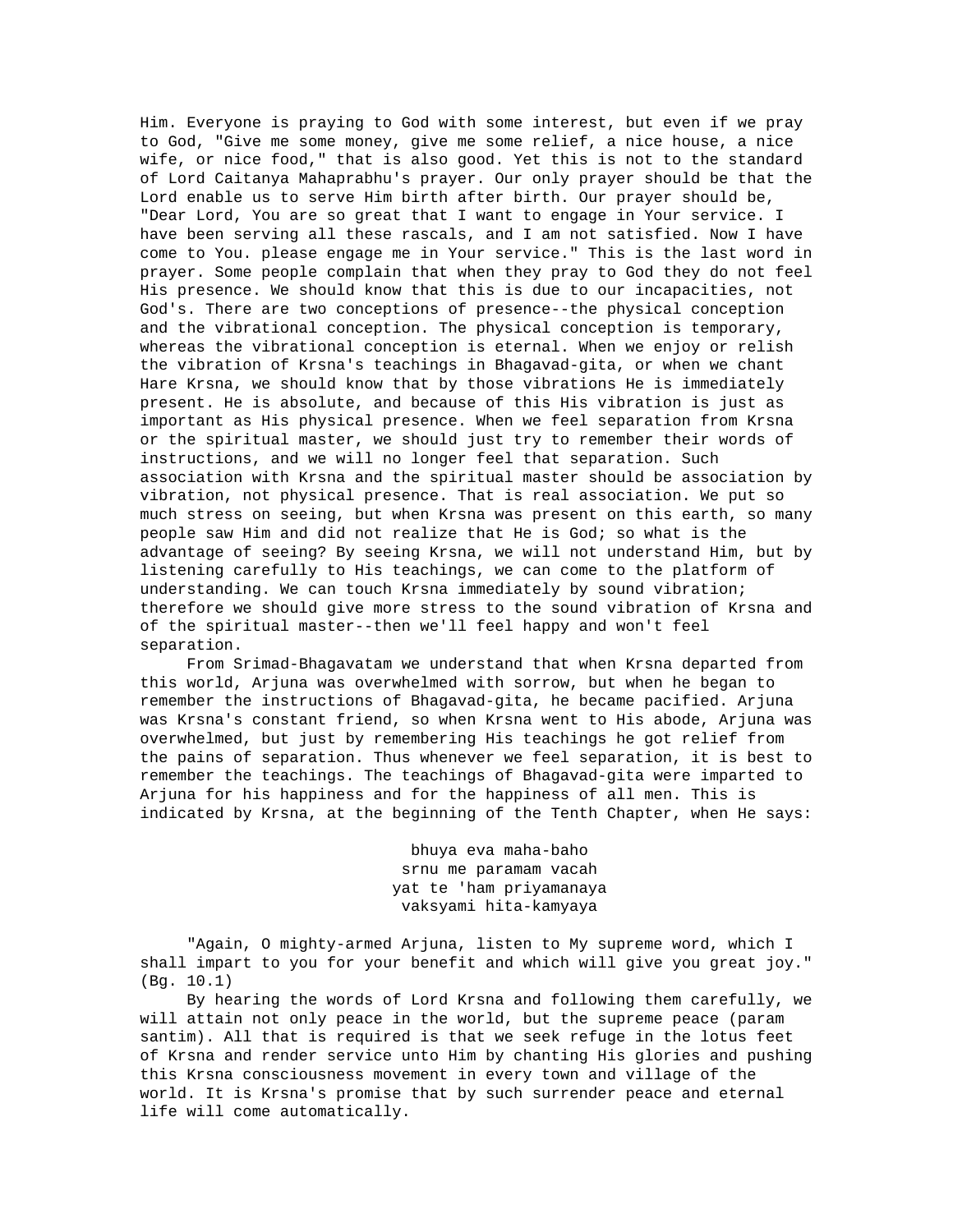## tam eva saranam gaccha sarva-bhavena bharata tatprasadat param san tim sthanam prapsyasi sasvatam

 "O scion of Bharata, surrender unto Him in all respects, so that by His mercy you can have transcendental peace and the eternal abode." (Bg. 18.62)

Chapter Five

Knowing Krsna's Energies

 For Krsna there is no difference between material and spiritual energy. For Him, it is all the same. Sometimes electricity works for cooling purposes, and sometimes it works for heating purposes, but the energy generated from the electric powerhouse is all the same. Similarly, Krsna's energy is always spiritual, but it is acting in different ways. In a town there may be a department of welfare and a department of police. In the eyes of the government both are the same, for both are subsidiary parts of the government, but for the individual they render different services. The material energy may be working in different ways that may not be very pleasant to the living entity, but that does not mean that material energy is not liked by Krsna. It is as important as spiritual energy, but it is engaged to punish the conditioned soul, just as the police department is engaged in punishing criminals. In the Brahma-samhita, it is confirmed that Krsna's energy is always spiritual, but it is acting in different ways in different fields of activities. In relation to Krsna there is no distinction between the energies, but for our understanding we discriminate and say that sometimes the energy is working in a material way and sometimes in a spiritual way. We are thinking that the energy is hot or cold, good or bad, pleasant or unpleasant, but in fact the energy is the same.

 Krsna cannot distribute inferior energy because He is not inferior. He is always superior, spiritual, and therefore His energy is always spiritual. Subhadra is the sister of Krsna, and from her comes the incarnation of Durga, the personification of material energy. Subhadra is in the spiritual world and is eternally related to Krsna as His energy, but when Durga conducts her activities here in the material world, it is not that she is to be considered inferior. In the Bhagavadgita as well as in Brahma-samhita it is said that Durga or Maya is acting under Krsna's direction, so how can she be considered inferior? Criminals may think that the police department is an inferior governmental department, but the law-abiding citizens do not think that this is so. It simply functions in a particular way. Similarly, the material energy has to act to bewilder the living entity who is under the direction of Krsna.

 We are the living entities within the material energy, and we are in this position because we wanted to dominate material nature. Krsna has given us the facility, saying, "All right, you may try, but you cannot be successful." As long as we are in ignorance of how the laws of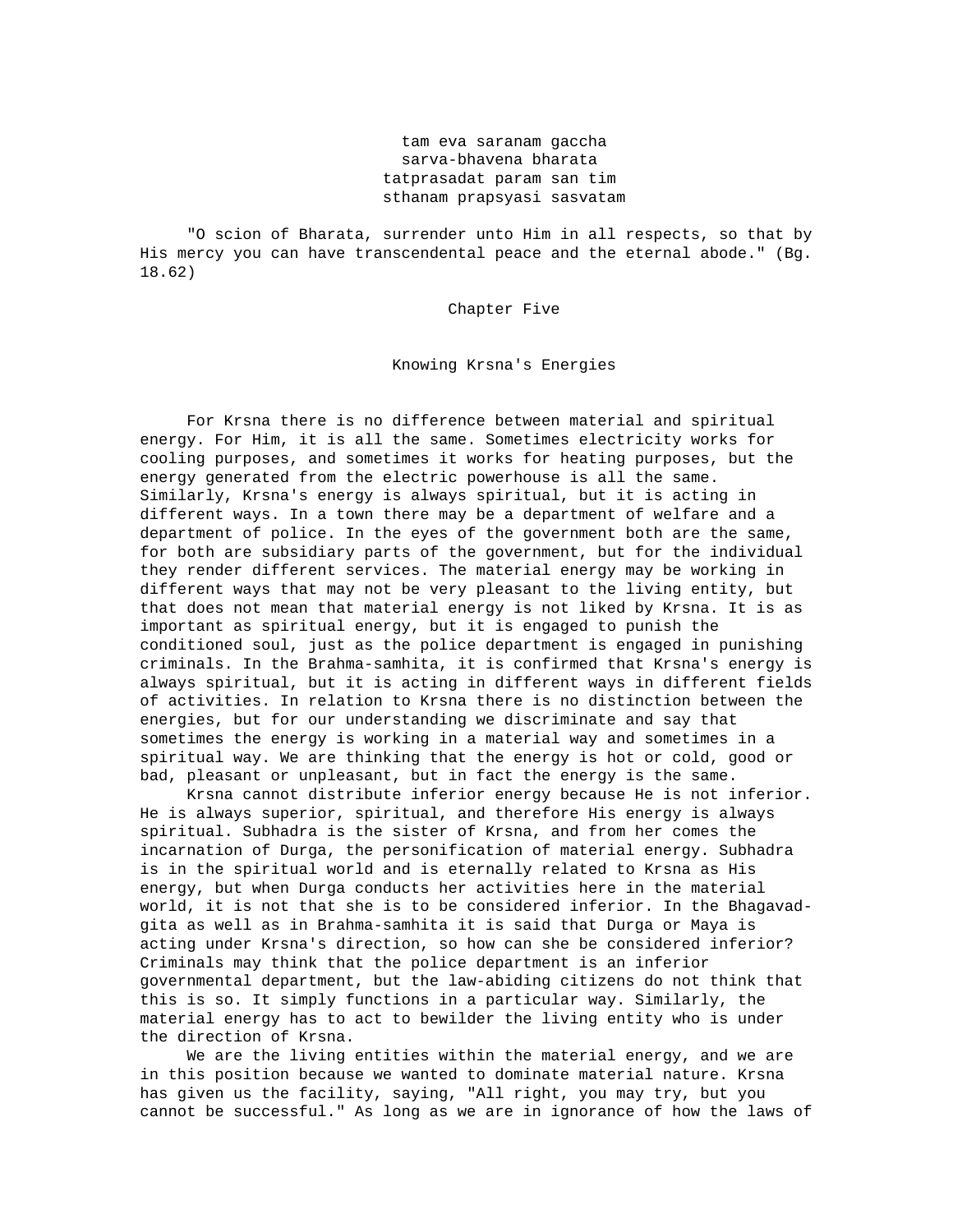nature are working under the supreme direction of Krsna, we will continue to be defeated in our activities. When we understand Krsna in perfection, we will automatically know the laws of nature and how they are acting. Vaisnavas are concerned with the background of the laws of material nature. When we understand Krsna in perfection, we can understand that there is in actuality no inferior or material energy, but that everything is spiritual. We can understand that on the higher platform whatever we are experiencing are the actions and reactions of the different energies of the Supreme Lord. When we understand Krsna perfectly, then these distinctions of superior and inferior energies will disappear. Whatever is engaged in the service of Krsna is superior energy. In the higher sense, everything is serving Krsna, and those who are highly elevated understand this.

 That the Lord has various energies is confirmed in Vedic literatures. Yet the Supreme Lord personally has nothing to do. How is this? He has not to strive for wealth, for all wealth is His; nor for knowledge, for all knowledge is His; nor for power, for all power is His; nor for beauty, fame or renunciation, for they are all His in full. Nor does He directly manage universal affairs, for He has many assistants who can conduct affairs while He remains in His abode. This is confirmed in Sri Isopanisad:

> anejad ekam manaso javiyo nainad deva apnuvan purvam arsat tad dhavato 'nyan atyeti tisthat tasminn apo matarisva dadhati

 "The personality of Godhead, although fixed in His abode, is more swift than the mind, and can overcome all others running. The powerful demigods cannot approach Him. Although in one place, He has control over those who supply the air and rain. He surpasses all in excellence." (Sri Isopanisad, Mantra 4)

 Thus Krsna has no work to perform. As the Supreme personality of Godhead, He simply engages in enjoying Himself with the gopis (cowherd girls) and His consort Radharani. Krsna, as Krsna, does not really engage in killing demons. When Krsna kills demons, He is known as Vasudeva Krsna, not the original Krsna. When Krsna expands Himself, He first expands as Balarama, then Sankarsana, Pradyumna, Aniruddha and Vasudeva. As Vasudeva, He acts in Mathura and Dvaraka, but as Krsna, in His original feature, He remains in Vrndavana. This may seem to be confusing; even one of the greatest fiction writers in Bengal misunderstood and thought that Krsna of Vrndavana, Krsna of Dvaraka, and Krsna of Mathura were three different persons. But this is not difficult to understand if we know the nature of Krsna's expansions. Krsna is the same, and He is the one without a second, but He can expand Himself in billions and trillions of forms. This is all for the purpose of His enjoyment.

 In the Tenth Chapter of Bhagavad-gita, Krsna explains His different manifestations to Arjuna in this way:

> uccaihsravasam asvanam viddhi mam amrtodbhavam airava tam gajen dranam naranam ca naradhipam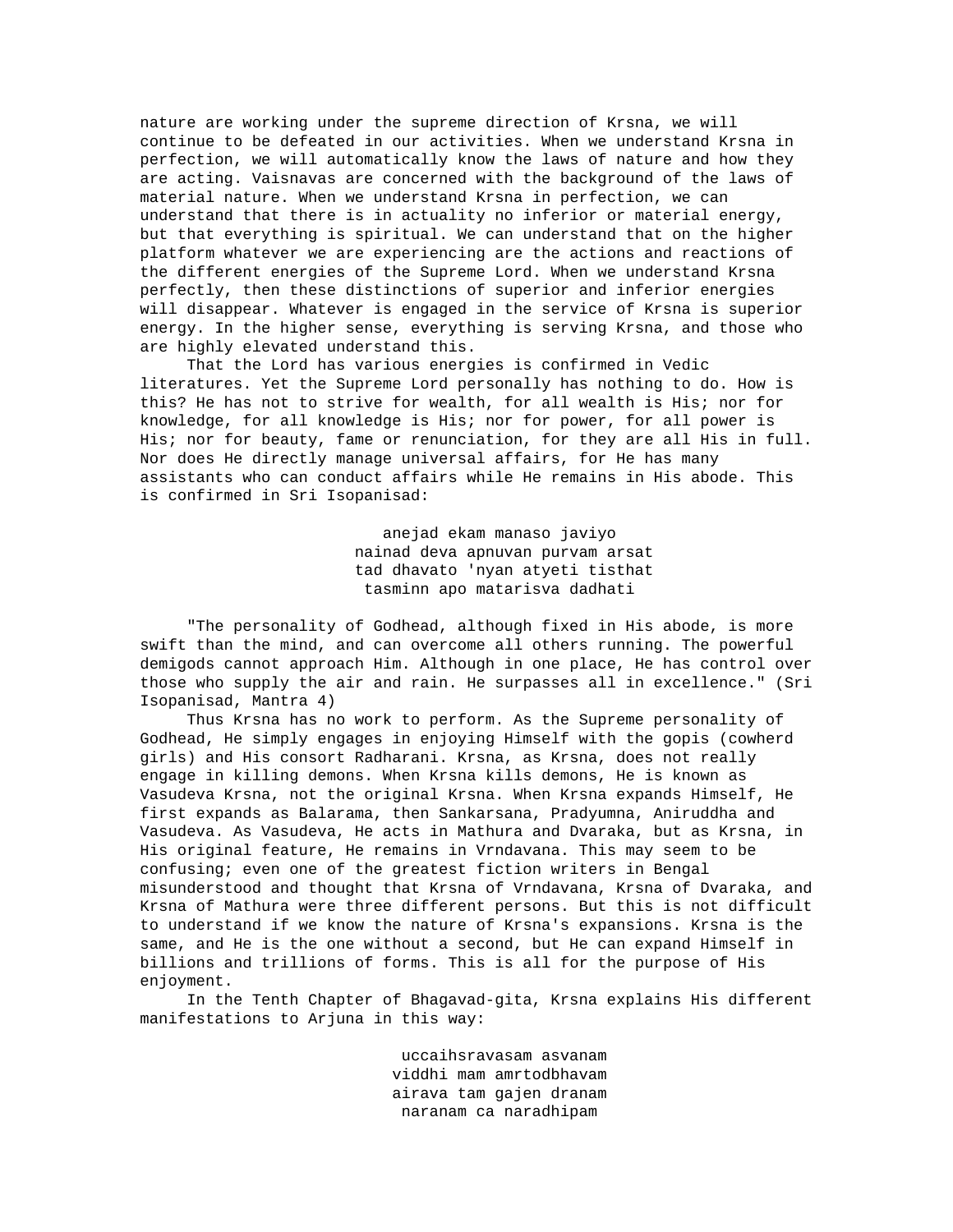ayudhanam aham vajram dhenunam asmi kamadhuk prajanas casmi kandarpah sarpanam asmi vasukih

 "Of horses know Me to be Uccaihsrava, who rose out of the ocean, born of the elixir of immortality; of lordly elephants I am Airavata, and among men I am the monarch. Of weapons I am the thunderbolt, among cows I am Kamadhuk, giver of abundant milk. Of procreators I am Kandarpa, the god of love; and of serpents I am Vasuki, the chief." (Bg. 10.27,28)

 Lord Krsna further enumerated the many great manifestations of the material creation and explained how each was representative of Himself. He concluded a long detailed account of these manifestations by saying:

> athava bahunaitena kim jnatena tavarjuna vistabhyaham idam krtsnam ekamsena sthito jagat

 "But what need is there, Arjuna, for all this detailed knowledge? With a single fragment of Myself I pervade and support these entire universes." (Bg. 10.42)

 Thus this material world is existing on one plenary portion of Krsna. If Krsna didn't enter this universe, it could not exist. Similarly, unless the spirit soul, which is a fragmental portion of Krsna, enters this body, this body cannot exist. As soon as the spirit soul leaves, the body immediately becomes useless: when Krsna enters into matter, matter has value. This is true for the minute individual atom and the great universe as well.

 Since the manifestations of Krsna are so great, we should know that His enjoyment is far greater than ours. We have to try to understand what kind of enjoyment Krsna likes. Everyone knows that God is great, and we can conclude from this that His enjoyment is great also. In this regard, Svarupa Damodara Gosvami has written a verse which says that although the loving affairs of Radha and Krsna may appear like ordinary material affairs, this is not actually the case. Radharani is the pleasure potency of Krsna. In the Vedanta-sutra the Absolute Truth is said to be always enjoying the pleasure potency. When we want pleasure, we cannot have it alone. We feel pleasure in the company of friends or family. I may speak in a room alone, but if I speak in a room before other people, the pleasure is increased. pleasure means that there must be others, and therefore Krsna, the Absolute Truth, who is always engaged in enjoying Himself, has become many.

 We are Krsna's parts and parcels and have been created to give pleasure to Krsna. The chief pleasure potency is Radharani, and so Radha-Krsna are always together. Whereas the material energy is conducted by the external potency, Maya, the spiritual world is conducted by the internal potency, Radharani. We often pray to Radharani because She is the pleasure potency of Krsna. The very word "Krsna" means all-attractive, but Radharani is so great that She attracts Krsna. If Krsna is always attractive to everyone, and Radharani is attractive to Krsna, how can we imagine the position of Srimati Radharani? We should try humbly to understand and offer Her our obeisances, saying,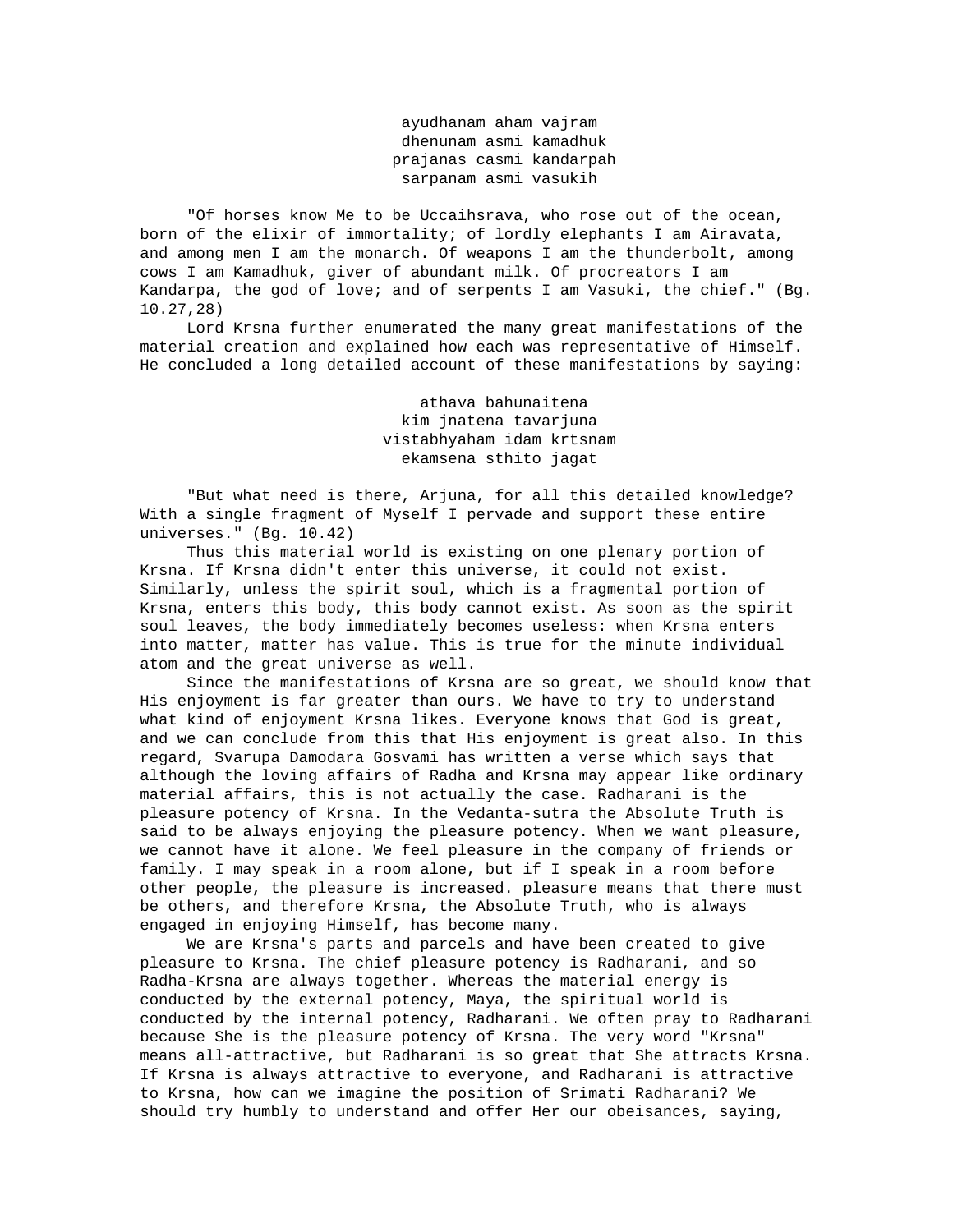"Radharani, You are so dear to Krsna. You are the daughter of King Vrsabhanu, and You are Krsna's beloved. We offer our respectful obeisances unto You. Radharani is very dear to Krsna, and if we approach Krsna through the mercy of Radharani, we can easily attain Him. If Radharani recommends a devotee, Krsna immediately accepts him, however foolish he may be. Consequently in Vrndavana we find that devotees chant Radharani's name more often than Krsna's. Wherever we go in India we will find devotees calling, "Jaya Radhe." We should be more interested in worshiping Radharani, for however fallen we may be, if somehow or other we can please Her, we can very easily understand Krsna. If we try to understand Krsna by the speculative process, we will have to spend many lifetimes of speculation; but if we take to devotional service and just try to please Radharani, then Krsna can be very easily realized. Radharani is such a great devotee that She can deliver Krsna.

 Even Krsna cannot understand Radharani's qualities. He fails to understand Her because She is so great. In order to understand Radharani, Krsna actually accepted Her position. Krsna thought, "Although I am full and complete in every respect, I still don't understand Radharani. Why is that?" This obliged Krsna to accept the propensities of Radharani, and this accounts for His manifestation as Lord Caitanya Mahaprabhu. Caitanya Mahaprabhu is Krsna Himself, but He is Krsna accepting the propensities of Radharani. Radharani is always feeling separation from Krsna, and similarly, in the position of Radharani. Lord Caitanya was always feeling that separation. Furthermore, those who follow the teachings of Lord Caitanya should experience and relish the feelings of separation, not of meeting.

 The gosvamis, disciples of Lord Caitanya Mahaprabhu, the most perfect and highly elevated beings, never said, "I have seen Krsna." Instead, they constantly cried, "Where is Radharani? Where are Lalita and Visakha and the other damsels of Vrndavana?" In their mature stage of love of Godhead, when they were living in Vrndavana, the gosvamis would also cry, "Radharani, where are You? Where are Your associates? Where are You, O son of Nanda Maharaja? Where are you all?" In this way they were searching after Krsna, and they never at any time said, "Last night I saw Krsna dancing with the gopis." Such claims are not made by a mature devotee, but by one who takes things very cheaply. Some people think that Radha and Krsna are so cheap that They may be seen every night, but this is not the teaching of the gosvamis who were always searching after Krsna crying, "Where are You? Where are You Radharani? Where are You Krsna? Are You there by Govardhana Hill? Are You on the bank of the Yamuna?" In this way, throughout the whole tract of Vrndavana, the gosvamis were crying and searching after Radha and Krsna like madmen.

 We have to follow in the footprints of the gosvamis and search out Radha and Krsna in this way. Vrndavana is in our hearts, and we must search for Him there. This is the process recommended by Caitanya Mahaprabhu, the process of worship in separation. Feeling separation from Krsna, Lord Caitanya Mahaprabhu would throw Himself into the sea. Sometimes He would leave His room in the dead of night and disappear. No one would know where He had gone, but all the while He was searching after Krsna. Thus it is not that we are to enjoy the loving exchanges between Krsna and Radha like spectators at some sports show. We must feel separation from Them. The more we feel separation, the more we should understand that we are advancing. With our material senses, we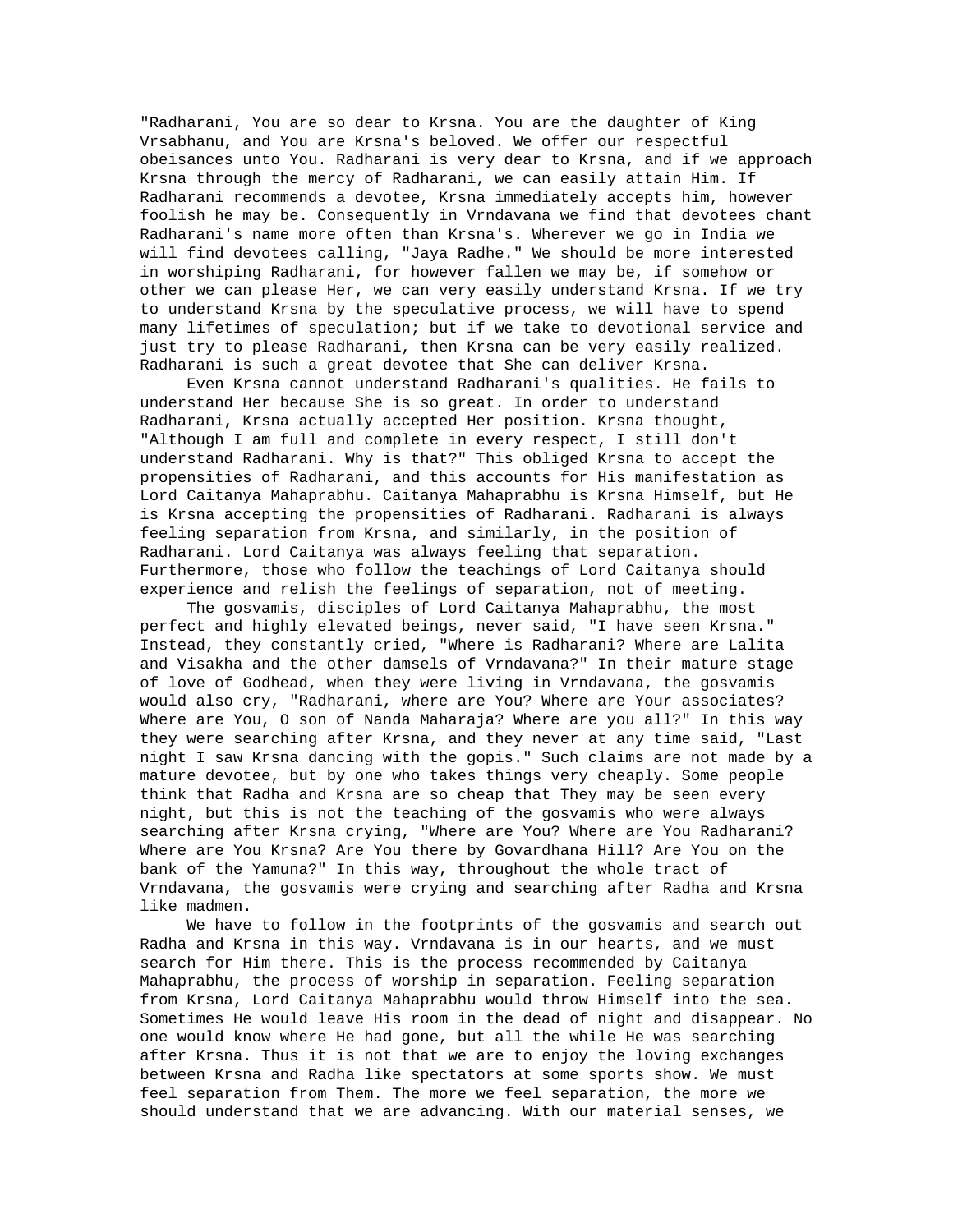cannot see Krsna, nor can we even hear His name. We can begin to perceive Him when we advance in devotional service. That devotional service begins with the tongue, not the legs, eyes or ears. The tongue must be utilized to chant Hare Krsna, Hare Krsna, Krsna Krsna, Hare Hare/ Hare Rama, Hare Rama, Rama Rama, Hare Hare and take Krsna prasadam. Thus the tongue has a dual function, and by utilizing it in this way, we will realize Krsna. We cannot see Krsna with our material eyes, nor hear about Him with material ears, nor touch Him with our hands; but if we engage our tongue in His service, He will reveal Himself, saying, "Here I am."

 This chanting of Hare Krsna extinguishes the blazing fire of material nature. This is also the purport to the following prayer to the spiritual master.

> samsara-davanala-lidha-loka tranaya karunya-ghanaghanatvam praptasya kalyana-gunarnavasya vande guroh sri-caranaravindam

 "The spiritual master is receiving benediction from the ocean of mercy. Just as the cloud pours water on the forest fire to extinguish it, so the spiritual master extinguishes the blazing fire of material existence. I offer my respectful obeisances unto the lotus feet of my spiritual master." (Sri Gurvastakam, Verse 1)

 This material world is often compared to a forest fire which takes place automatically. No one wants a forest fire, but there is often lightning, or carelessness, or friction, or whatever, and the fire immediately takes place. Similarly, this material world is beset with a blazing fire of problems. Everyone wants to live here peacefully, but situations develop in such a way that this is not possible for anyone. We struggle very hard to adjust things in so many ways, but nature's laws are so cruel and dangerous that in spite of our hopes and plans the blazing fire of the problems of material existence continues.

 In this century, for instance, we have attempted to put out the fire of war, but it has not been possible. There was a First World War, and then a League of Nations was formed to try to prevent a second, but despite their attempts a second took place. Now a United Nations has been constructed to help end war, but war is going on in Viet Nam, in Egypt, in Pakistan and other places. No one wants a Third World War, but it seems imminent. It is not possible to send a fire brigade, a few men with buckets of water, to extinguish a great fire in the forest. To extinguish a roaring forest fire there must be volumes of water; in other words, there must be an arrangement that is beyond human endeavor. When there is a merciful cloud over the forest fire, the cloud bursts, rain pours down in torrents, and the blazing fire is immediately extinguished. As a cloud collects water from the ocean, similarly the spiritual master collects water from Krsna's ocean of mercy and pours it over the blazing fire of material existence. Thus one who bestows or distributes the merciful rain of Krsna is called a spiritual master or guru.

 In Vedic literatures it is said that in order to understand the transcendental science of Krsna consciousness, we must try to acquire knowledge of how to extinguish this blazing fire of problems. Scientists, philosophers and other educated men are trying very hard to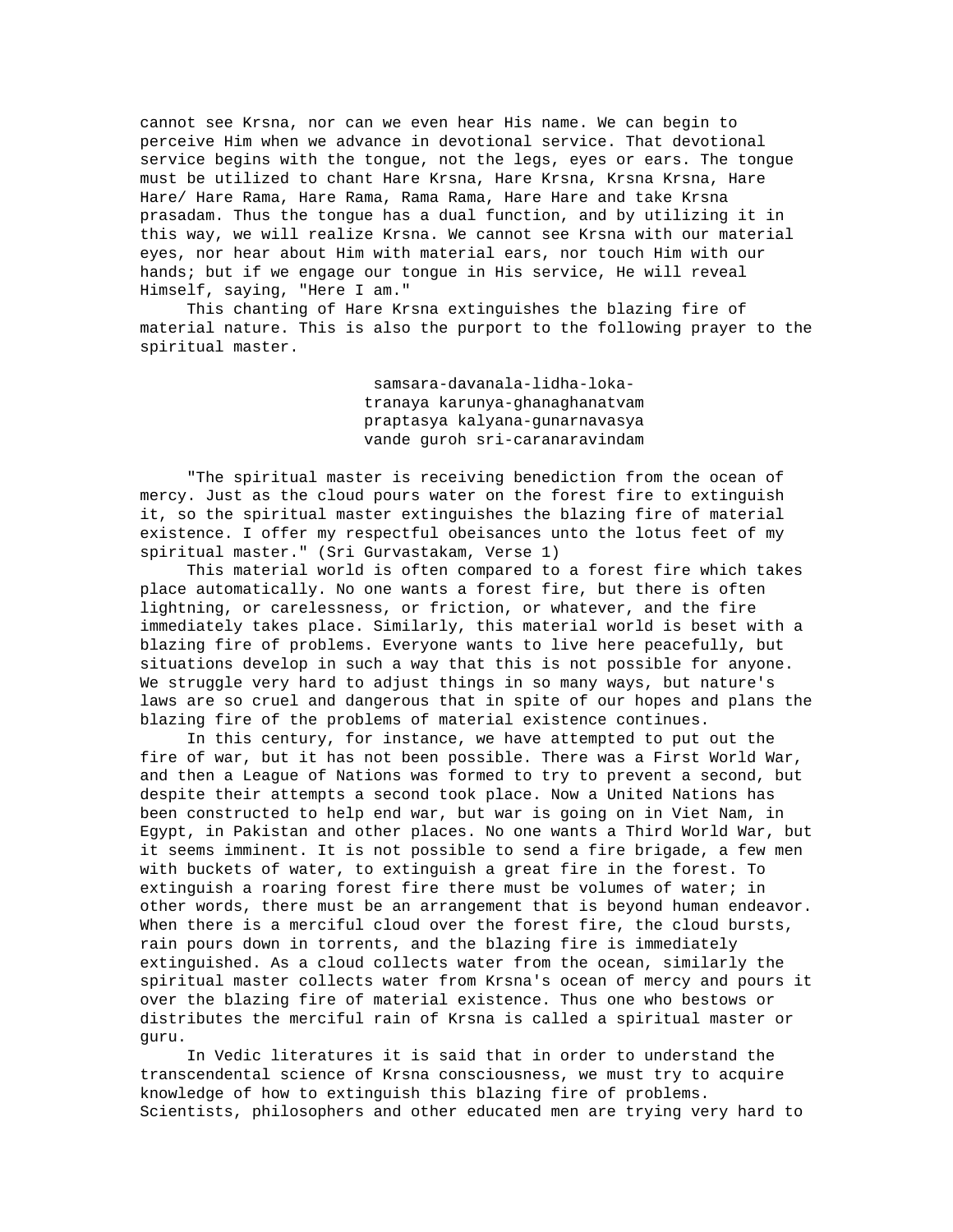extinguish it, but the result seems to be bigger and bigger bombs. The karmis or fruitive laborers are working with heart and soul, day and night, to extinguish this fire or to diminish the miserable condition of material existence by dint of hard labor. The jnanis or philosophers are also trying, but they have become disgusted and so proclaim, "This world is false." Thinking this, they try to merge into the existence of the Supreme and in this way extinguish the fire. This is like the jackal who tries to pick some grapes from a vine, and when he fails, says, "Oh, these grapes are sour anyway." The yogis or meditators try to gain superior mystic power by becoming greater than the greatest, smaller than the smallest, lighter than the lightest, and heavier than the heaviest, but this is just so much child's play. With any material body- -whether it be great or small, light or heavy--the problems of material existence still remain. In this way one may progress from one stage to another, coming from the stage of karmi or fruitive laborer, to the stage of jnani or philosopher, to the stage of yogi or meditator, but in any case one finally has to come to the platform of bhakti, or devotional service. This is the real evolutionary process. It is indicated in Bhagavad-gita in this way:

> bahunam janmanam ante jnanavan mam prapadyate vasudevah sarvam iti sa mahatma sudurlabhah

 "After many births and deaths, he who is actually in knowledge surrenders unto Me, knowing Me to be the cause of all causes, and all that is. Such a great soul is very rare." (Bg. 7.19)

 Surrender to Krsna is the point; that is the aim of life, and the bhaktas, the intelligent men of the world, take to this stage immediately. Therefore Krsna says that they are wise men. If, after many, many births one has to come to this point of surrender, then why not immediately?

 The blazing fire of material nature is supervised by Durga. Often she is portrayed with weapons in her hands. She has ten hands, and each holds a different type of weapon. This indicates that she is ruling all ten directions of this universe. She wields the different weapons to chastise the demons. There is one famous picture of a demon struggling with a lion, and the goddess Durga is pulling the demon's hair and pushing her trident against his chest. If we study this picture we can determine that we are the demon and that the trident is the threefold miseries of material existence from which we are always suffering. Some miseries are inflicted by other living entities, some are inflicted by natural disasters, and some are inflicted by the mind and body themselves. In one way or another we are always struggling against these three types of miseries. No one in the material creation can say that he is free from them. The trident of this material nature is pressed against everyone's chest, and because of this, pure happiness within this material world is not possible. We may try to satisfy Mother Durga by worshiping her or by giving her some bribe, but Durga is not so easily bribed.

 Therefore we should know that our aim of life should be to understand the Supreme personality of Godhead. We should make every arrangement--social, political, philosophical or religious--but the aim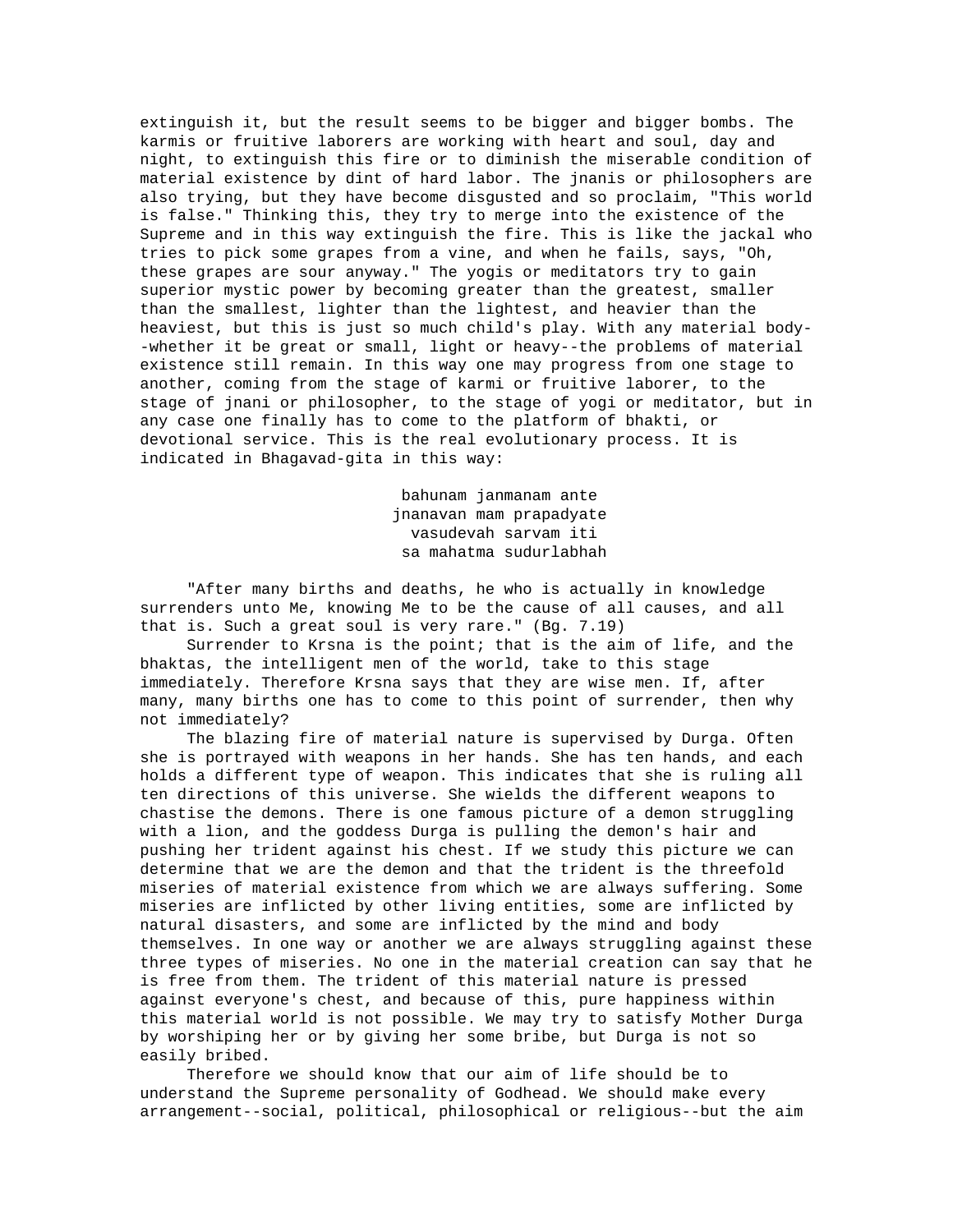should be to approach the Supreme person. In the Vedas it is stated that the learned advanced people, the demigods of the creation, simply look to the lotus feet of Krsna. The aim should be the same with human civilization. Without looking to Krsna's lotus feet, all religious, social or political endeavors will fail. It is not possible to make progress as long as our desires are anchored in the material world. In this regard, there is a story of a bridegroom's party who had to go to the bride's house down the river. It was settled that they would start at night by boat and reach the destination early in the morning. Therefore at night, after supper, the jubilant party got aboard a boat, made themselves comfortable and instructed the boatmen to start. Since all the members of the party were seated comfortably, and since the river breeze was very pleasant, they slept soundly that night. In the morning they all got up early, but to their astonishment they saw that the boat had not moved an inch toward the destination, even though the boatmen had rowed vigorously all night long. Finally, after inquiring, they found that despite the boatmen's rowing, the boat had not moved because they had failed to raise the anchor. The marriage ceremony was thus spoiled because of a foolish mistake.

 Our present civilization is therefore a mistaken civilization because the mistaken leaders have forgotten to raise the anchor of attachment. Instead, the anchor is being more and more firmly fixed because they have structured the social order on the basis of sense gratification. This sense gratifying social and political set-up, maintained by various plans and schemes, has been described in Bhagavadgita as follows:

> kamam asritya duspuram dam bha-mana-madanvitah mohad grhitvasad-grahan pravartante 'suci-vratah cintam aparimeyam ca pralayantam upasritah kamopa bhoga-parama etavad iti niscitah

 "The demoniac, taking shelter of insatiable lust, pride, and false prestige, and being thus illusioned, are always sworn to unclean work, attracted by the impermanent. Their belief is that to gratify the senses unto the end of life is the prime necessity of human civilization. Thus, there is no measurement for their anxiety." (Bg. 16.10-11)

 The leaders, like the boatmen, are all illusioned. They mislead us into taking some temporary benefit, but how long can their plans and schemes go on? If they persist until they die of heart failure or are killed by assassins, then another just like them takes their place. Even the so-called philosophers of modern society are captivated by material name and fame, and so they do not lead the general populace in the proper direction. Thus the anchor of life remains deeply fixed in the waters of nescience for the purpose of sense gratification, and thus our so-called civilization rots in a stagnant pool. Because we are not moving, we are always in the same port of problematic life. All schemes are only useless scraps of paper in the face of war, famine, earthquakes and other disasters. All these disasters are warnings from Mother Durga, and by them she confirms her eternal superiority over the illusioned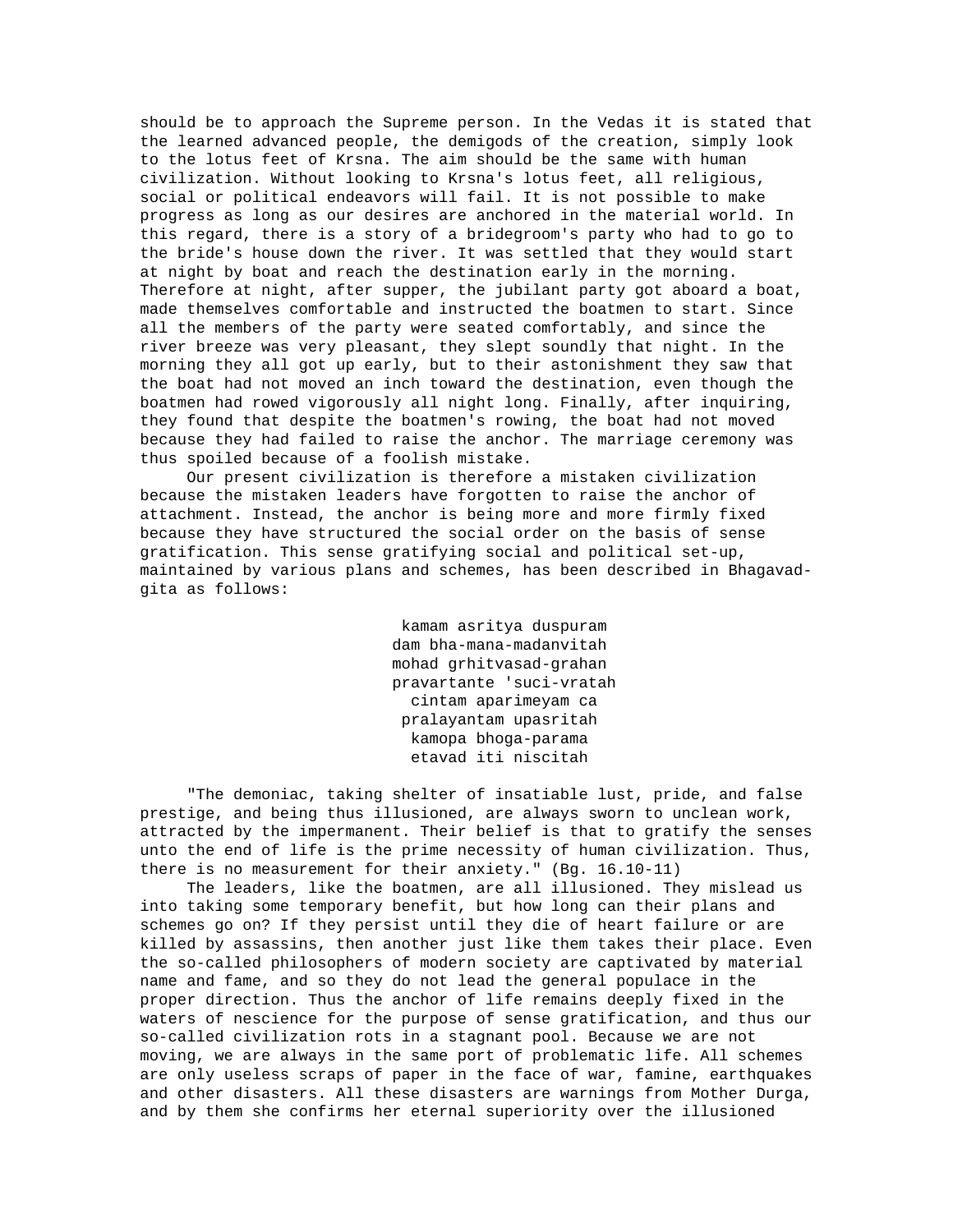planmakers. The different weights on the anchor which keep us grounded in material life are our attachments to the material body due to our ignorance of spiritual facts, our attachment to kinsmen due to bodily relations, our attachment to our land of birth and our material possessions, our attachment to material science and our attachment to religious forms and rituals without knowing their true purpose--all these anchor the boat of the human body in the material universe. Sri Krsna, using the example of a strongly rooted banyan tree, advises us in Bhagavad-gita how to get rid of this attachment once and for all:

> na rupam asyeha tathopalabhyate nanto na cadir na ca sampratistha asvattham enam suvirudha-mulam asanga-sastrena drdhena chittva tatah padam tat parimargitavyam yasmin gata na nivartanti bhuyah tam eva cadyam purusam prapadye yatah pravrttih prasrta purani

 "The real form of this tree cannot be perceived in this world. No one can understand where it ends, where it begins, or where its foundation is. This banyan tree must be cut out with determination, by the weapon of detachment. Thereafter, one must seek that situation from which, having gone, one never comes back. One must surrender to that Supreme personality of Godhead from whom everything has begun and is extending since time immemorial." (Bg. 15.3,4)

 The personality of Godhead, who is fully cognizant of everything in His creation, informs us in our best interest that we must desire to get rid of this material existence. We must detach ourselves from everything material. To make the best use of a bad bargain, our material existence should be 100% spiritualized by constant association with Krsna's message, His devotees and His names. Therefore everyone who ordinarily engages in material affairs can derive the highest benefit from this Krsna consciousness movement. All kinds of spiritual endeavors are more or less tinged with material contamination. However, pure devotional service is transcendental to all pollution. We need not artificially adopt principles of materialism; we need only fix our minds on the lotus feet of the Supreme Lord, the Personality of Godhead, Sri Krsna.

Chapter Six

## Taking to Krsna Consciousness

 In India all scriptures and great spiritual teachers, including Sankaracarya, an impersonalist, accept Krsna as the Supreme Lord. In the beginning of his commentary on the Bhagavad-gita, Sankaracarya says that Narayana is transcendental to this manifested and unmanifested creation, and in the same commentary he says that the Supreme Personality of Godhead, Narayana, is Krsna appearing as the son of Devaki and Vasudeva. Thus in this respect there is little difference of opinion about Krsna. Those who are authorities, be they personalists or impersonalists, are in agreement that Krsna is the Supreme Lord.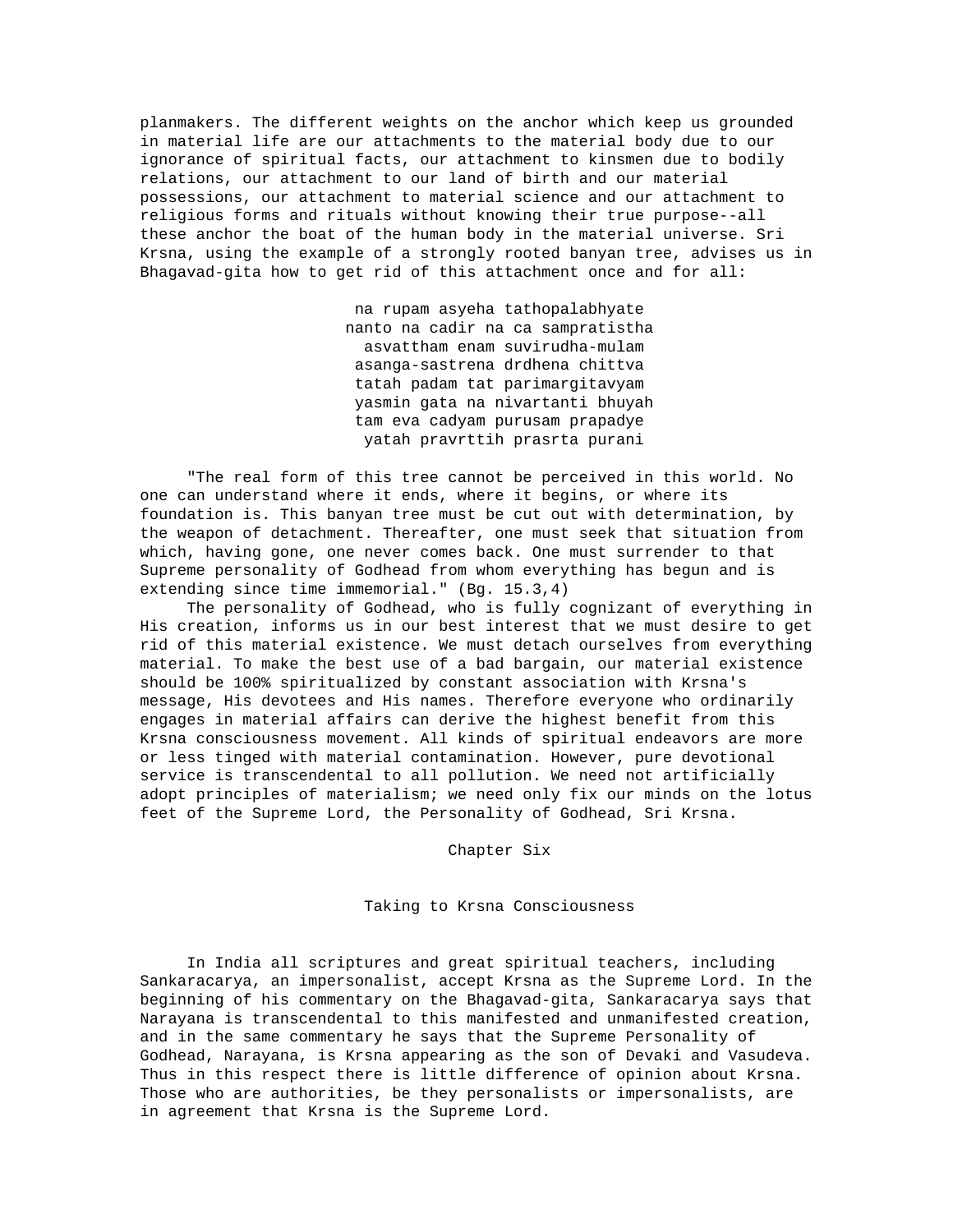When Krsna was present on this planet, He proved by His activities and opulence that He is the Supreme Lord. If we are actually anxious to understand who and what the Supreme Lord is, all of the information is given in Vedic literatures. If we utilize whatever we have in our possession to understand God, Krsna will prove that He is the Supreme personality of Godhead. If we but accept this one fact, then all of our education is complete. It is fashionable to research to try to find out who is God, but this is not necessary. God is present, and He Himself says:

> mattah parataram nanyat kincid asti dhananjaya mayi sarvam idam protam sutre mani-gana iva

 "O conqueror of wealth (Arjuna), there is no truth superior to Me. Everything rests upon Me, as pearls are strung on a thread." (Bg. 7.7)

 This information is not only given in Bhagavad-gita but in other scriptures as well, and it has been accepted from the very beginning by great acaryas (teachers) like Sankaracarya, Ramanujacarya, Madhvacarya, Lord Caitanya and many other stalwart authorities. Even at the present moment those who do not accept Krsna as the Supreme Lord are accepting the knowledge given by Krsna to Arjuna. So in this way they are accepting Krsna indirectly. If one accepts Bhagavad-gita as a great book of knowledge, he is also accepting Krsna. There is no doubt that the Supreme Absolute Truth is Krsna and that we have our eternal relationship with Him.

 Our eternal relationship with God is sabhajana: God is great, and we are subordinate. He is the predominator, and we are the predominated. The duty of the subordinate is to please the predominator. Similarly, if we want to be happy, we must learn how to make Krsna happy. This is the process of Krsna consciousness.

 But how is it to be understood that the Supreme Lord is satisfied by our service and labor? It is actually possible to perfect our service or occupational duty. Everyone has some service to perform according to his designations. He may be an Indian or American, Hindu, Muslim or Christian, man, woman, brahmana, ksatriya, vaisya, sudra or whatever--in any case he is meant to do some sort of work, and that work is his occupational duty. Perfection of duty can be tested by seeing whether the Supreme Lord is satisfied by its execution. The Supreme Lord's satisfaction can be tested by the Lord's representative, the spiritual master. Therefore it is important to seek out a real representative of the Supreme Personality of Godhead and work under him. If he is satisfied, then we should know that the Supreme Lord is also satisfied. That is explained by Visvanatha Cakravarti Thakura:

> yasya prasadad bhagavat-prasado yasyaprasadan na gatih kuto 'pi dhyuyam stuvams tasya yasas tri-sandhyam vande guroh sri-caranaravindam

 "By the mercy of the spiritual master one is benedicted by the mercy of Krsna. Without the grace of the spiritual master no one can make any advancement. Therefore I should always remember the spiritual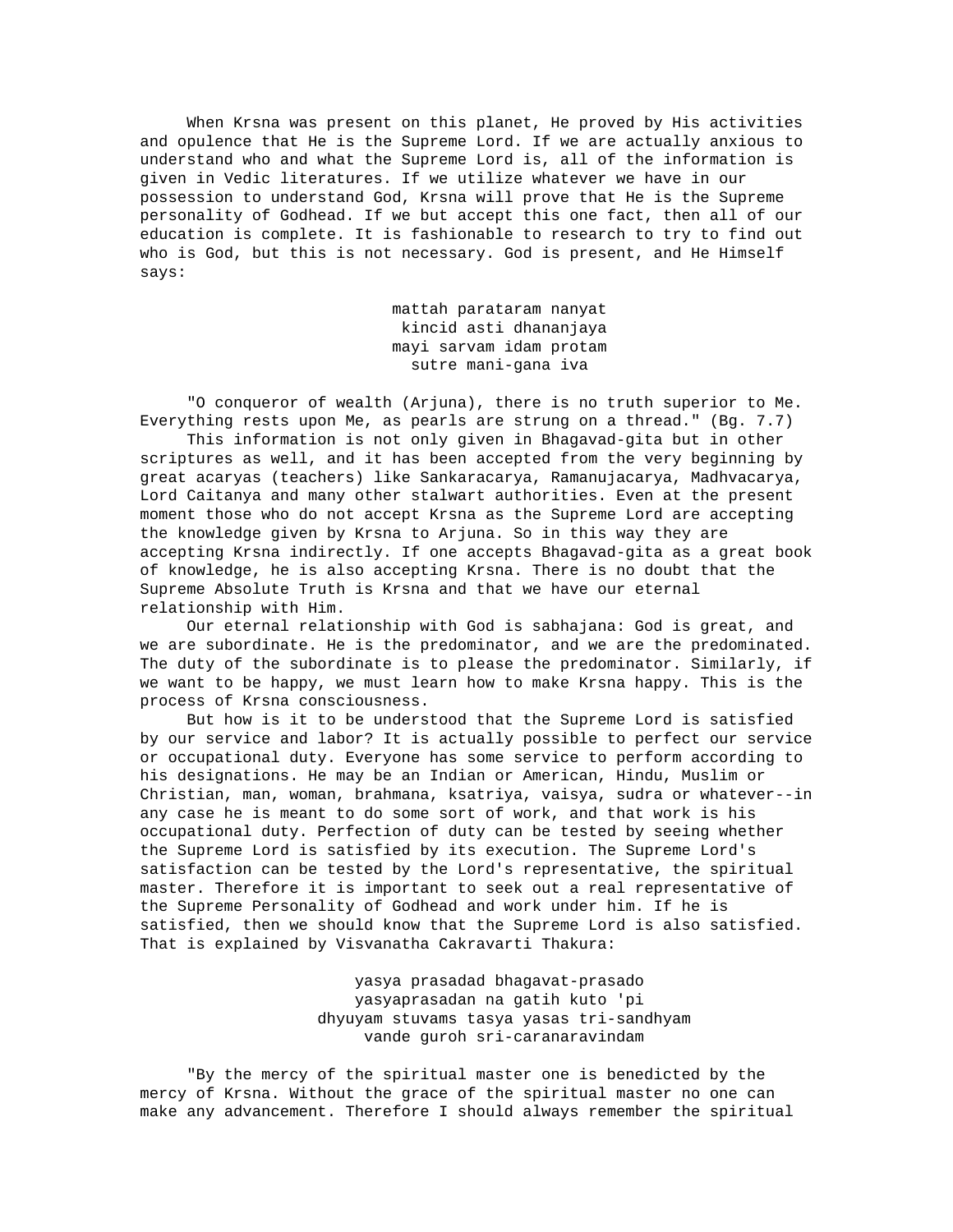master. At least three times a day I should offer my respectful obeisances unto the lotus feet of my spiritual master." (Sri Gurvastakam, Verse 8)

 The spiritual master is the representative of the Supreme Lord. How does he become the representative? If one says that such and such an object is a pair of spectacles, and if he teaches his disciple in that way, there is no mistake as to the identity of the object. The spiritual master is he who has captured the words of a particular disciplic succession. In the case given, the key word is "spectacles"--that's all. The spiritual master does not have to say anything beyond that. This is the qualification. Krsna says, "I am the Supreme," and the spiritual master says, "Krsna is the Supreme." It is not that to be a representative of Krsna or to be a spiritual master one has to have any extraordinary qualification. He simply has to carry the message from the authority as it is without any personal interpretation. As soon as there is some personal interpretation, the message is lost and the instructions become offensive. A person who interprets the scriptures according to his own whims should be immediately rejected.

 Once Lord Caitanya Mahaprabhu said, "You must at least have enough sense to test to find out who is a spiritual master and who is not." For instance, if we want to purchase something, we must at least have some idea of what that thing is, otherwise we will be cheated. If we want to purchase a mango from the market, we must at least know what type of food a mango is and what it looks like. Similarly, we must have some preliminary knowledge of the qualifications for a bona fide spiritual master. Bhagavad-gita itself gives some information about the succession of spiritual masters. Lord Sri Krsna says:

> imam vivasvate yogam proktavan aham avyayam vivasvan manave praha manur iksvakave 'bravit evam parampara-praptam imam rajarsayo viduh sa kaleneha mahata yogo nastah parantapa sa evayam maya te 'dya yogah proktah puratanah bhakto 'si me sakha ceti rahasyam hy etad uttamam

 "I instructed this imperishable science of yoga to the sun-god Vivasvan, and Vivasvan instructed it to Manu, the father of mankind, and Manu in turn instructed it to Iksvaku. This supreme science was thus received through the chain of disciplic succession, and the saintly kings understood it in that way. But in course of time the succession was broken, and therefore the science as it is appears to be lost. That very ancient science of the relationship with the Supreme is today told by Me to you because you are My devotee as well as My friend; therefore, you can understand the transcendental mystery of this science." (Bg.  $4.1 - 3)$ 

 That original spiritual disciplic succession was broken, but now we can receive the same message by studying Bhagavad-gita. In Bhagavad-gita Krsna speaks to Arjuna just as in a far distant time He spoke to the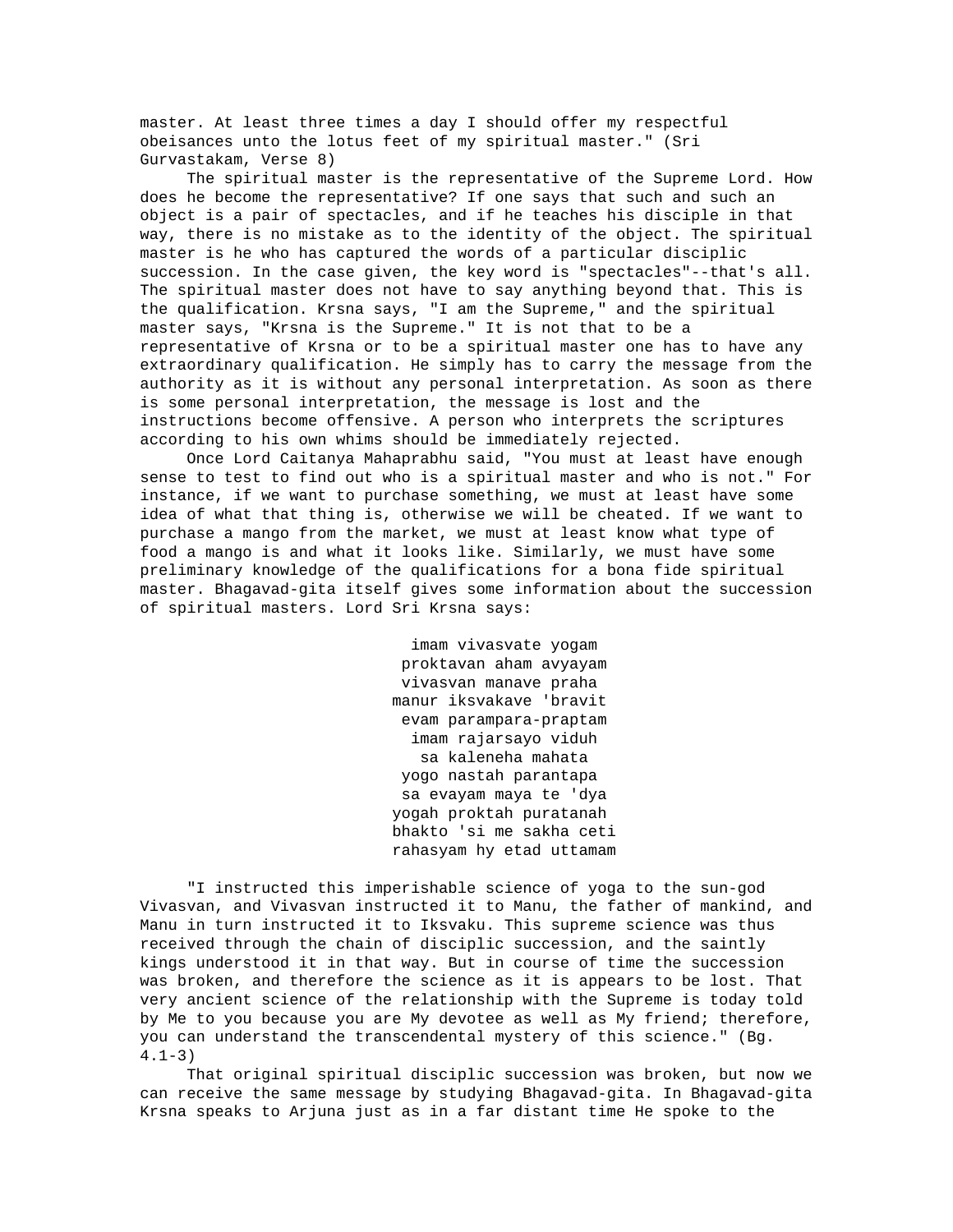sun-god. If we accept the words of Arjuna and Krsna, it may be possible for us to understand Bhagavad-gita, but if we want to interpret it in our own way, the results will be nonsensical. The best way to understand Bhagavad-gita is to accept a bona fide spiritual master. This is not very difficult.

 Arjuna says that he accepts all that Krsna has said to him because Krsna is the Supreme personality of Godhead:

> nasto mohah smrtir labdha tvat prasadan mayacyuta sthito 'smi gata-sandehah karisye vacanam tava

 "Arjuna said, My dear Krsna, O infallible one, my illusion is now gone. I have regained my memory by Your mercy, and now I am fixed without any doubt, prepared to act according to Your instructions." (Bg. 18.73)

 As Arjuna, we should accept Krsna as the Supreme personality of Godhead and do as He says:

> yat karosi yad asnasi yaj juhosi dadasi yat yat tapasyasi kaunteya tat kurusva madarpanam

 "O son of Kunti, all that you do, all that you eat, all that you offer and give away, as well as all austerities that you may perform, should be done as an offering unto Me." (Bg. 9.27)

 By accepting Krsna in this spirit, we can attain complete knowledge. If, however, we do not accept Krsna and interpret Bhagavadgita in our own way, then everything will be spoiled.

 If we are sincere, we will get a sincere spiritual master by the grace of Krsna. If, however, we want to be cheated, Krsna will send us a cheater, and we will be cheated throughout our lives. That is actually going on. For those who do not want to understand Krsna as He is but want to understand by dint of their own imperfect vision, Krsna, God, remains unknown.

 The whole process is to accept Krsna and His instructions and therefore to render devotional service unto Him. It is Srimati Radharani who is the very embodiment of perfect devotional service. In the Brahmasamhita Radharani is described as Krsna's expansion of His spiritual potency. In this way, She is nondifferent from Krsna. The gopis, who tend Radha and Krsna, are not ordinary women or girls; they are expansions of Krsna's pleasure potency. Radharani and the gopis should never be accepted as ordinary women; indeed, to understand their position we need the guidance of a spiritual master. If we living entities want to actually associate with Radharani, that may be possible, although She is not an ordinary woman. We can become associates of Radharani by qualifying ourselves in advanced devotional service.

 In devotional service there is no frustration; even if we perform only a small amount, it will grow. Devotional service is never lost. As far as material things are concerned, whatever we gain in the world will be lost when the body is finished. But since we are eternal spiritual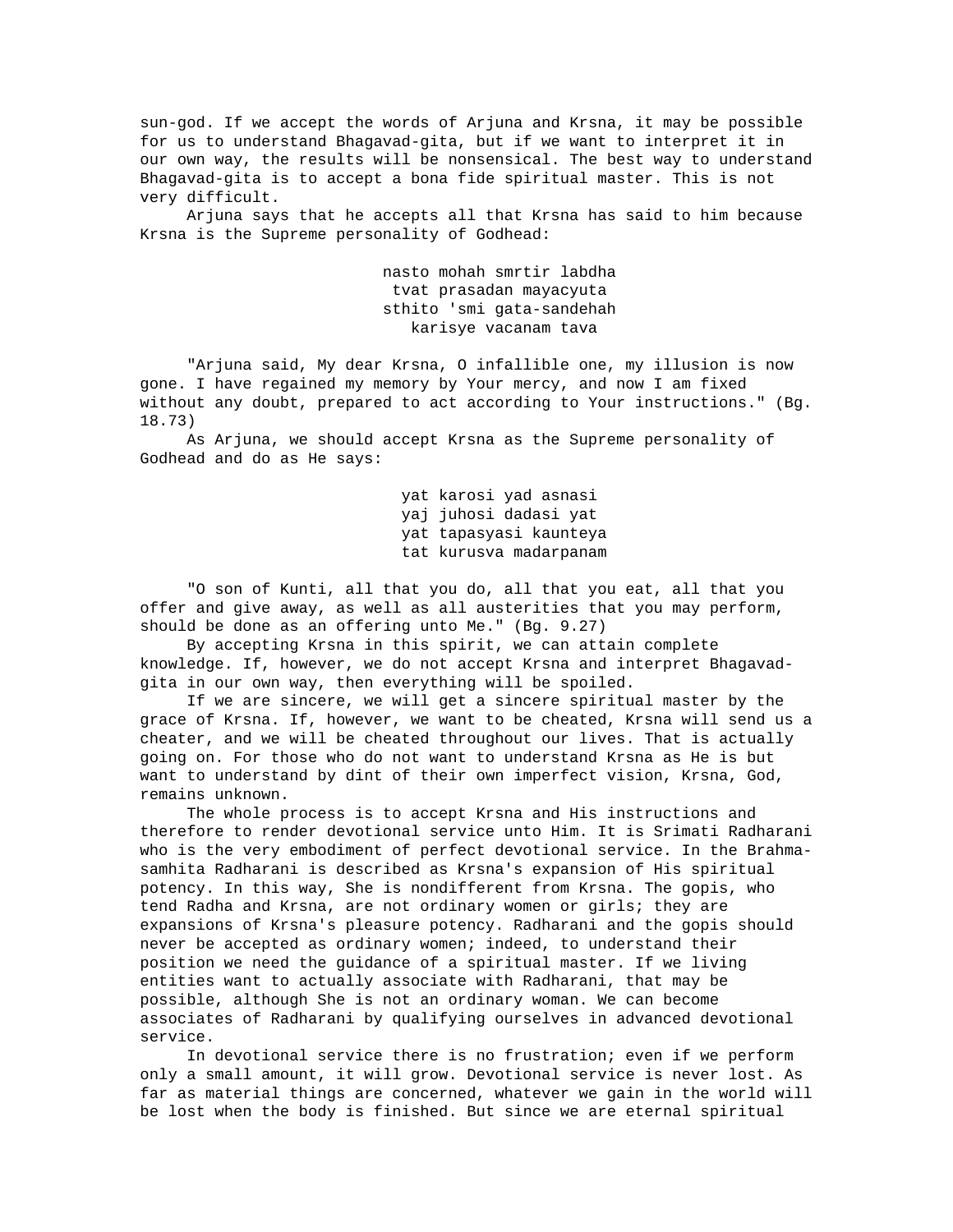sparks, our spiritual assets go with us, gradually fructifying. In this way those who have previously cultivated transcendental consciousness come in contact with Krsna consciousness through this movement. Interest in Krsna consciousness is not commonplace. In Bhagavad-gita it is said that out of many millions and billions of persons, only one is interested in achieving perfection. If we can advertise that simply by reading this book and meditating for fifteen minutes anyone can immediately get power, become successful in business and pass his examination, many people would be attracted to the book. people are not attracted to Krsna consciousness because they prefer to be cheated by maya. They think that the perfection of life is in eating a great supply of food, or in sleeping twenty hours, or in having a new mate every night or every day. People are interested in these things, but not in the perfection of life.

 Every intelligent man should at least experiment with Krsna consciousness. He should say, "All right. I have been enjoying this eating and sleeping for so many lives. These things were available for me to enjoy in my bird and animal bodies. Now in this life let me restrict the four principles of animalistic life--eating, sleeping, defending and mating--and let me devote my time to developing Krsna consciousness. In this way my life will be successful."

 It is not that we have coined this term "Krsna consciousness." Krsna consciousness is the oldest phrase in the history of the world:

> man-mana bhava mad-bhakto mad-yaji mam namaskuru mam evaisyasi satyam te pratijane priyo 'si me man-mana bhava mad-bhakto mad-yaji mam namaskuru mam evaisyasi yuktvaivam atmanam matparayanah

 "Always think of Me. Become My devotee. Worship Me, and offer your homage unto Me. The result is that you will come to Me without fail. I promise you this, because you are My very dear friend. Engage your mind always in thinking of Me, engage your body in My service; and surrender unto Me. Completely absorbed in Me, surely will you come to Me." (Bg. 18.65, 9.34)

 The phrase man-mana bhava mad-bhakto means "just be always conscious of Me." This then is Krsna consciousness. In Bhagavad-gita Krsna is repeatedly saying that we should worship Him, offer obeisances unto Him and then come to Him. Bhagavad-gita clearly points to the absolute necessity of Krsna consciousness, and Bhagavad-gita is accepted as the essence of the Upanisads. Even from the historical point of view, it has no comparison. It has been calculated on the basis of archeological evidence that Krsna spoke Bhagavad-gita on the Battlefield of Kuruksetra more than five thousand years ago. So this Krsna consciousness movement, even from the historical point of view, is five thousand years old. Its philosophy is the oldest in the history of the world. If we wish to trace it even further back, we find that Sri Krsna spoke it earlier to the sun-god. Krsna is eternal, and consciousness of Krsna is also eternal. In this way Krsna consciousness should be approached. It should not simply be considered a theory.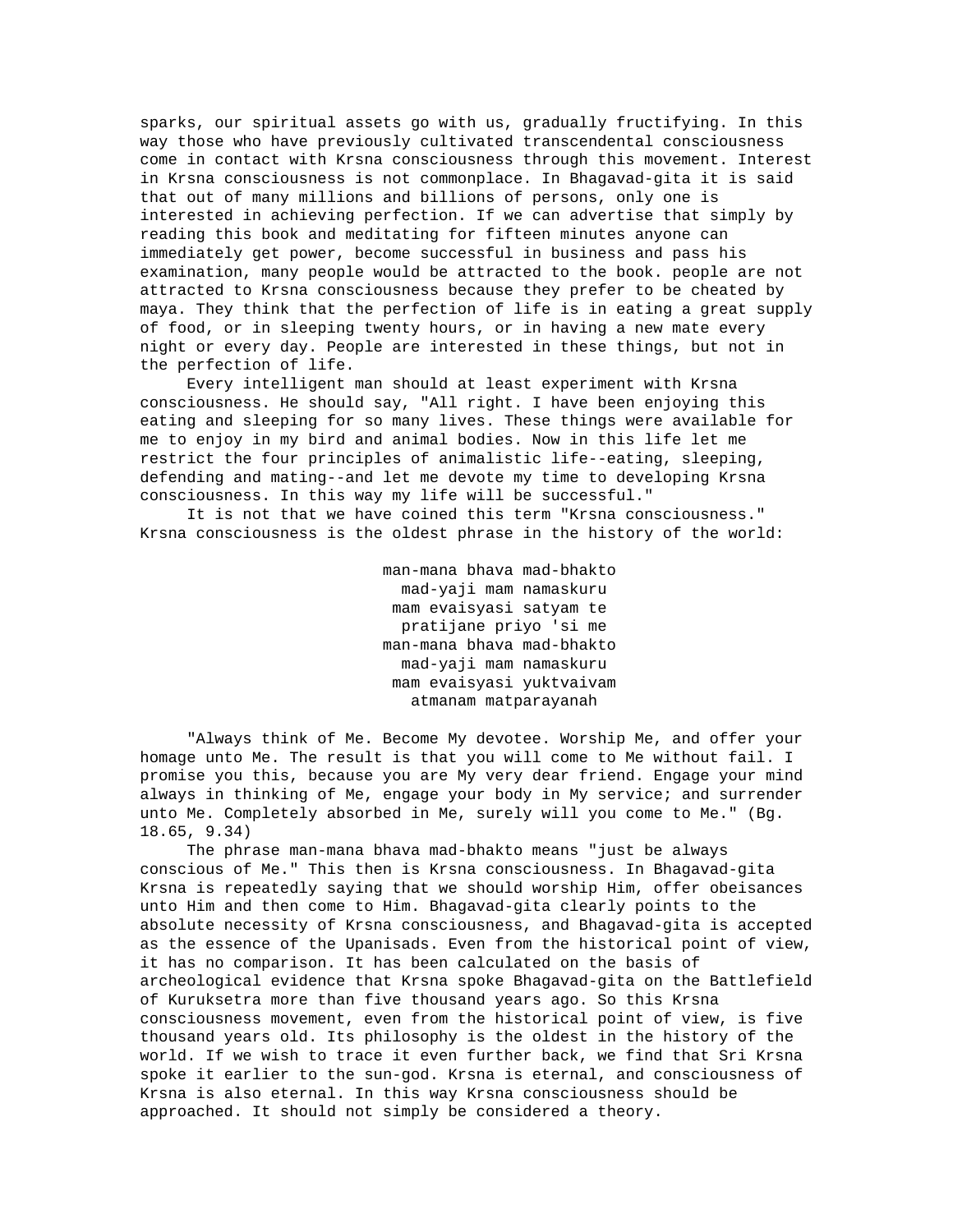When Krsna consciousness is covered by any other consciousness, we experience our contaminated conditional life. When the sky is clear, we can see the sun's brilliant effulgence, but when it is covered by clouds, we cannot see it. We may be able to perceive the sunlight, but we cannot see the sun disc itself. When the sky is clear, it is in its natural condition. Similarly, our consciousness is eternally Krsna consciousness because we are part and parcel of Krsna eternally. This is asserted in the Fifteenth Chapter of Bhagavad-gita:

> mamaivamso jiva-loke jiva-bhutah sanatanah manah-sasthanindriyani prakrti-sthani karsati

 "The living entities in this conditional world are My fragmental parts, and they are eternal. But due to conditioned life, they are struggling very hard with the six senses, which include the mind." (Bg. 15.7)

 Somehow or other we have come in contact with material nature, and because of the mind and the six senses, we are struggling hard to exist. That is Darwin's theory--the struggle for existence, survival of the fittest. However, the actual fact is that our constitutional position is not one of struggle. Struggle is the position of animal life. Human life should be blissful and should have as its goal spiritual advancement. At one time that was India's principle of life, and there was a class of people, the brahmanas, who engaged themselves exclusively in spiritual culture. Although brahminical cultural life is enunciated in the scriptures of India, it is not for Indians alone, but for all human beings. The Vedas were written for all mankind, but it so happened that when the Vedas were written, what is now known as the Indian culture was the only one extant. At that time, the whole planet was called Bharatavarsa, after Emperor Bharata Maharaja, the son of Rsabhadeva. Bharata Maharaja ruled the whole planet, but gradually the planet was divided up. So the dharma of Vedic culture should not simply be considered Indian or Hindu in a sectarian sense.

 Often the word dharma is translated to mean religion, but to conceive of dharma as a religion is to misconceive the word. In general usage, the word religion refers to a particular type of faith. The word dharma does not. Dharma indicates the natural occupation of the living entity. For example, wherever there is fire, there is heat and light, so it may be said that heat and light are the dharma of fire. Fire cannot change its dharma. In the same way, liquidity is an intrinsic quality of water, and this quality cannot be changed. If it is, it can no longer be considered water. The dharma of the individual soul can never be changed, and that dharma is the occupational duty of rendering service unto the Supreme Lord. Faiths and religions can be changed. Today I may be a Hindu, but tomorrow I may become a Christian or Moslem. In this way faiths can be changed, but dharma is a natural sequence, a natural occupation or connection.

 Krsna says that as soon as there is a discrepancy in the discharge of the dharmas of the living entities, when there is an upsurge of unnatural activities, He descends. One of the principal purposes of His descent is to reestablish religious principles. The best system of religion is that which best trains us to surrender unto the Supreme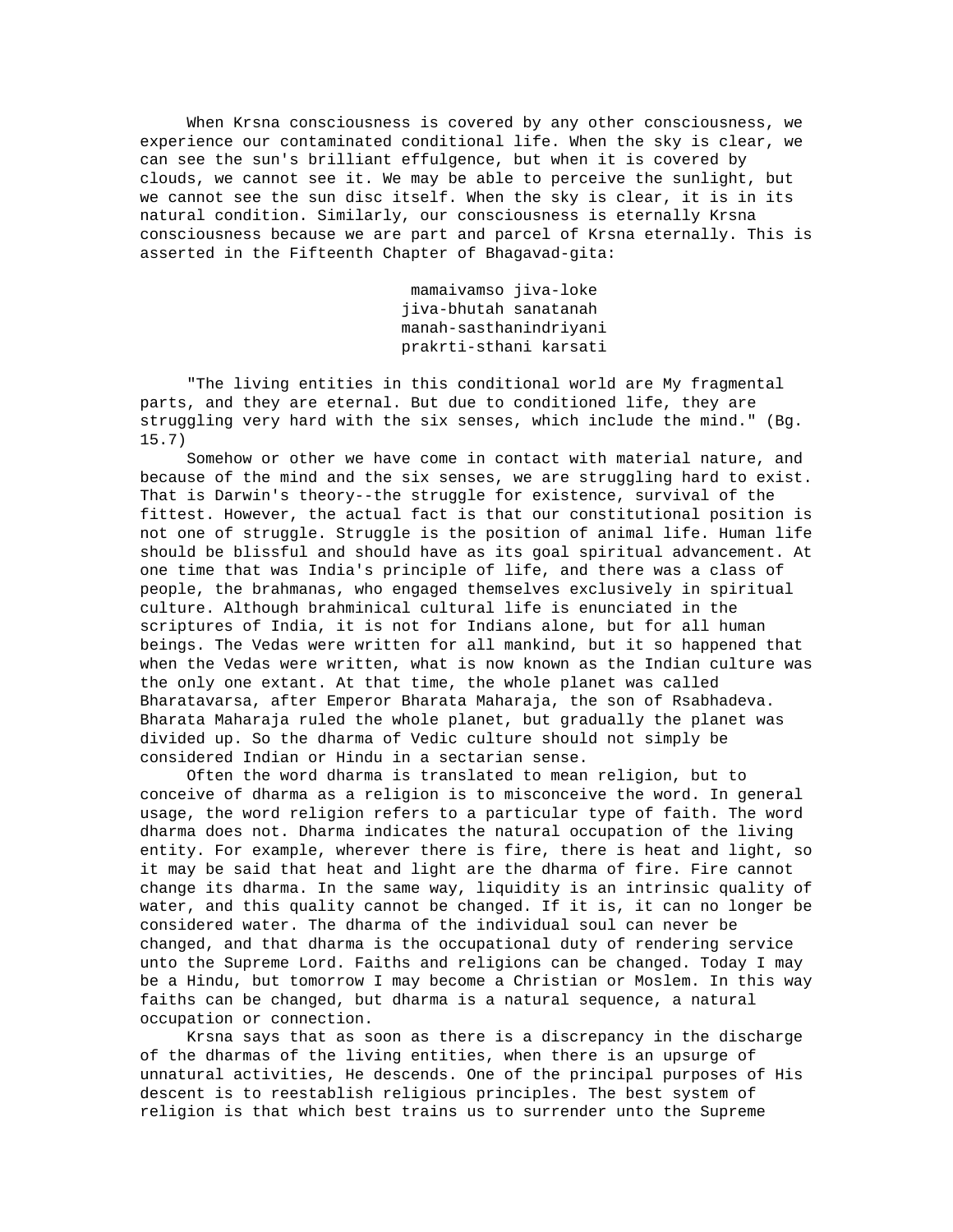Lord. This is the basic principle underlying Bhagavad-gita. We can select our own religion and be Hindu, Moslem, Buddhist, Christian or whatever, as long as we know the real purpose of religion. Indeed, Srimad-Bhagavatam does not recommend that we give up our present religion, but it does hint at the purpose of religion. That purpose is love of Godhead, and that religion which teaches us best how to love the Supreme Lord is the best religion.

 In this age especially there is a general decay in the consciousness of the masses of people. A few people remember that there is a God, but for the most part people are forgetting Him. Therefore they cannot be happy. People are thinking that God is dead, or that we have no obligation to God, or that there is no God. This sort of thinking will never make for happiness. When civilization is godless or atheistic, as it is today, God or His representative comes to remind people of their relationship with the supreme consciousness.

 When Sanatana Gosvami inquired from Lord Caitanya, "What am I? Why am I always in a miserable condition? What is the position of all living entities?" Sri Caitanya Mahaprabhu immediately answered that the real identity is that of servant of God. We should not understand the word "servant" in the sense of materialistic servant. To become a servant of God is a great position. People are always trying to get some government post or some position in a reputed business firm because the service rendered in such positions earns great profits. Although we are very anxious to get good positions in the government service, we do not stop to think of getting a position in God's service. God is the government of all governments.

 God's service is dharma. This dharma may be described differently in different countries according to different cultural and climatic conditions or situations, but in every religious scripture obedience to God is instructed. No scripture says that there is no God or that we as living entities are independent--not the Bible, the Koran, the Vedas or even the Buddhist literatures. Generally, according to Buddhist philosophy, there is no individual soul and no supreme soul, but actually since Lord Buddha is accepted by Vedic literatures as an incarnation of God, by obeying Lord Buddha one is actually following God. In the Srimad-Bhagavatam there is a list of incarnations, and Lord Buddha is accepted as one of them. Srimad-Bhagavatam was compiled by Vyasadeva five thousand years ago, and Lord Buddha appeared about 2,600 years ago, so Srimad-Bhagavatam actually foretold the event of his incarnation. Lord Buddha preached that there is no God and no soul, that this body is a combination of matter, and that when we dissolve this material combination, sensations of misery and happiness will no longer exist. Then Sankaracarya appeared to preach that the external feature of Brahman, the body, is merely an illusion. In all religions, temple worship and acceptance of authority are present. We may accept Krsna, or Lord Jesus Christ, or Jehovah, or Lord Buddha, or Sankaracarya, or Guru Nanak, but in any case acceptance of authority is required.

 In Bhagavad-gita Lord Sri Krsna is accepted as the supreme authority. Sometimes Krsna descends personally, and sometimes He descends by His incarnations. Sometimes He descends as sound vibration, and sometimes He descends as a devotee. There are many different categories of avataras. In this present age Krsna has descended in His holy name, Hare Krsna, Hare Krsna, Krsna Krsna, Hare Hare/ Hare Rama, Hare Rama, Rama Rama, Hare Hare. Lord Caitanya Mahaprabhu also confirmed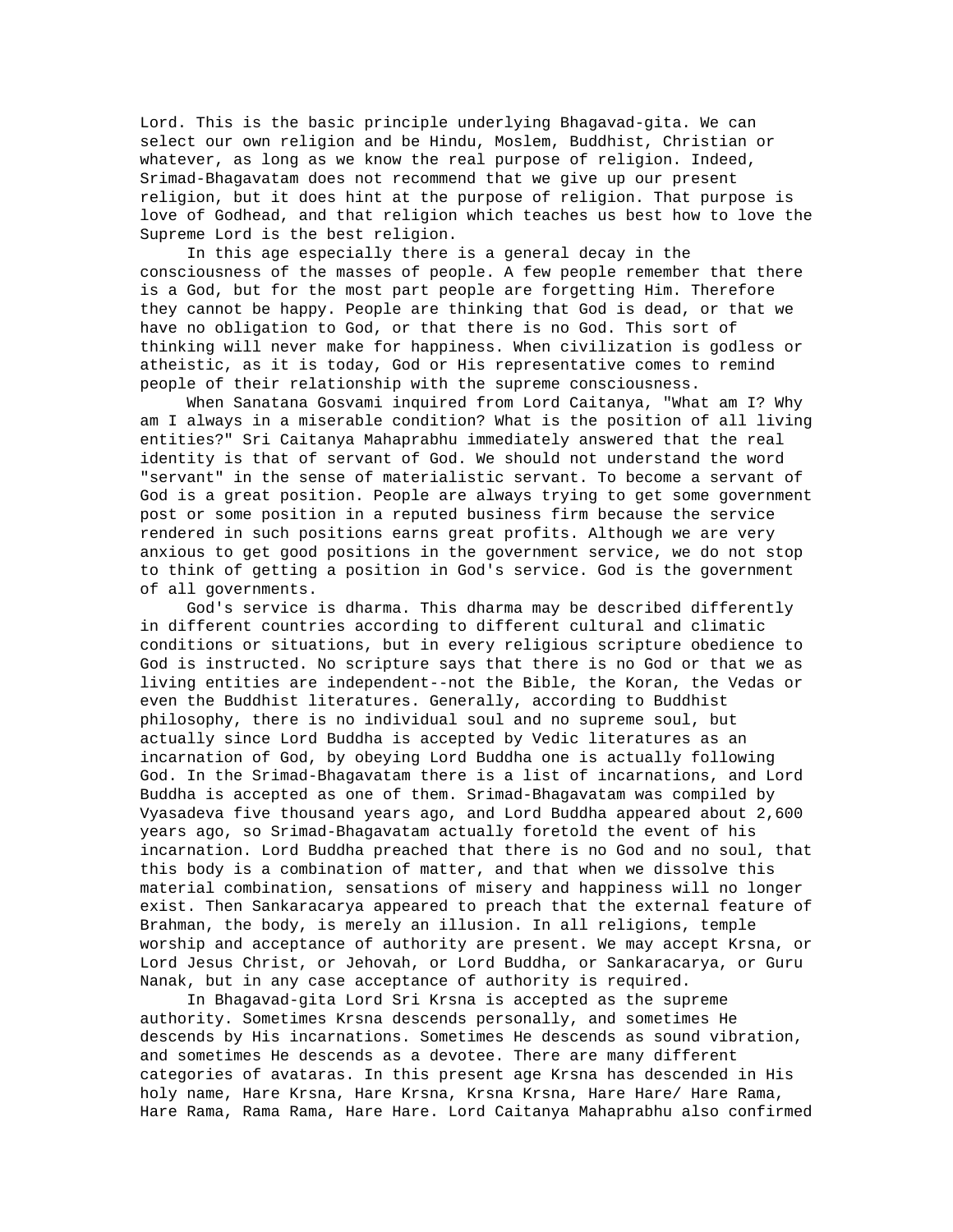that in this age of Kali, Krsna has descended in the form of sound vibration. Sound is one of the forms which the Lord takes. Therefore it is stated that there is no difference between Krsna and His name.

 Today people have forgotten their relationship with God, but this incarnation of Krsna in the form of His holy names, this chanting of Hare Krsna, will deliver all the people of the world from their forgetfulness. Lord Caitanya Mahaprabhu says that if we chant or associate with the chanting of the holy names of Krsna, we will reach the highest perfectional stage of life. According to Srimad-Bhagavatam there are different processes for different ages, but the principle of each process remains valid in all ages. It is not that the chanting of Hare Krsna is effective in this age and not in Satya-yuga. Nor is it that people were not chanting the holy names of Krsna in Satya-yuga. In Satya-yuga meditation was the main process, and great munis meditated for periods extending upwards of 60,000 years. In this age, however, perfection by that means of meditation is not possible because we are so short-lived. Consequently in this age it is especially recommended that we all sit down together and chant Hare Krsna. It is very easy, and everyone can take part in it. There is no necessity of education, nor are any previous qualifications required. In this age people are also very slow and unfortunate, and they are contaminated with bad association. Caitanya Mahaprabhu introduced the chanting of Hare Krsna, Hare Krsna, Krsna Krsna, Hare Hare/ Hare Rama, Hare Rama, Rama Rama, Hare Hare as a great means of propaganda for spreading love of God. It is not that it is recommended only for Kali-yuga. Actually, it is recommended for every age. There have always been many devotees who have chanted and reached perfection in all ages. That is the beauty of this Krsna consciousness movement. It is not simply for one age, or for one country, or for one class of people. Hare Krsna can be chanted by any man in any social position, in any country and in any age, for Krsna is the Supreme Lord of all people in all social positions, in all countries, in all ages.

"**Elevation to Krishna Consciousness**" by His Divine Grace A.C. Bhaktivedanta Swami Prabhupada.

COPYRIGHT NOTICE: This is an evaluation copy of the printed version of this book, and is NOT FOR RESALE. This evaluation copy is intended for personal non-commercial use only, under the "fair use" guidelines established by international copyright laws. You may use this electronic file to evaluate the printed version of this book, for your own private use, or for short excerpts used in academic works, research, student papers, presentations, and the like. You can distribute this evaluation copy to others over the Internet, so long as you keep this copyright information intact. You may not reproduce more than ten percent (10%) of this book in any media without the express written permission from the copyright holders. Reference any excerpts in the following way: "Excerpted from "Elevation to Krishna Consciousness" by A.C. Bhaktivedanta Swami Prabhupada, courtesy of the Bhaktivedanta Book Trust International, www.Krishna.com."